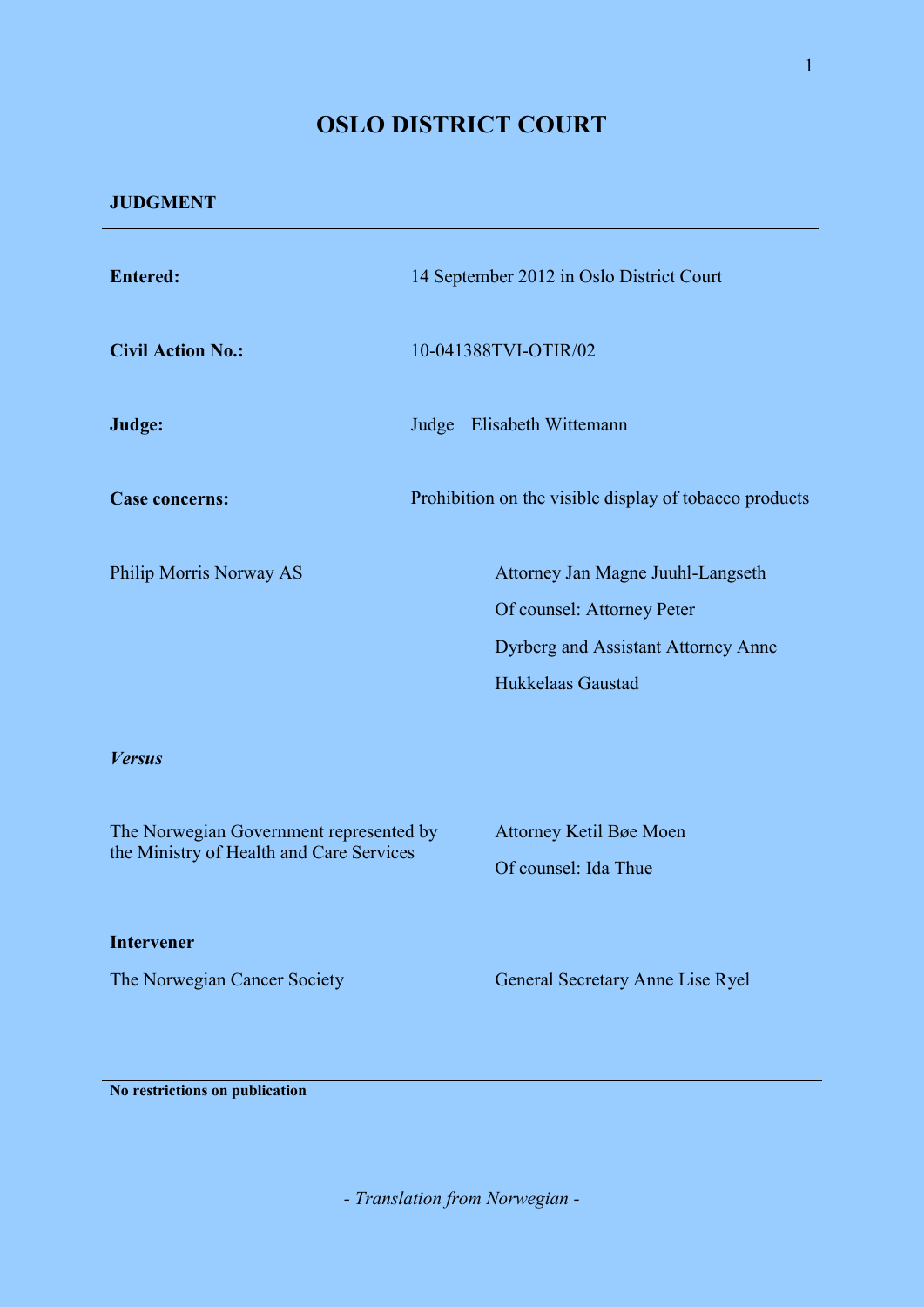# **JUDGMENT**

The case concerns the question of whether the prohibition on the visible display of tobacco products and smoking accessories is in conflict with the EEA Agreement Article 11 cf. Article 13.

# **1 Presentation of the case**

#### *Statutory regulation*

A total ban on advertising of tobacco products has been in force in Norway since 1975, pursuant to Act No. 14 of 9 March 1973 relating to the Prevention of the Harmful Effects of Tobacco (the Tobacco Control Act) Section 4, previously Section 2. The Tobacco Control Act Section 4 first and second paragraphs state:

"All forms of advertising of tobacco products are prohibited. The same applies to pipes, cigarette paper, cigarette rollers and other smoking accessories.

Tobacco products must not be included in the advertising for other goods or services."

In Regulation No. 989 of 15 December 1995 relating to the prohibition of advertising of tobacco products etc., as it was worded before the insertion of the prohibition of visible display of tobacco products (the Display Ban), Section 8 made an exemption from the prohibition against tobacco advertising inter alia for display of tobacco products. The provision had the following wording:

"To the extent that a situation will be covered by the advertising prohibition of the Tobacco Control Act Section 2 first, second and fifth paragraphs, including the provisions of these regulations, the following exceptions are hereby made:

5. Display of tobacco products inside the sales premises to the extent such placement is expedient for rational sales. The exception does not apply to accessories for placement of goods that due to its size or design will have an advertising effect."

By Act No. 18 of 3 April 2009, the Tobacco Control Act was amended in such a way that the display of tobacco products and smoking accessories, which was allowed according to the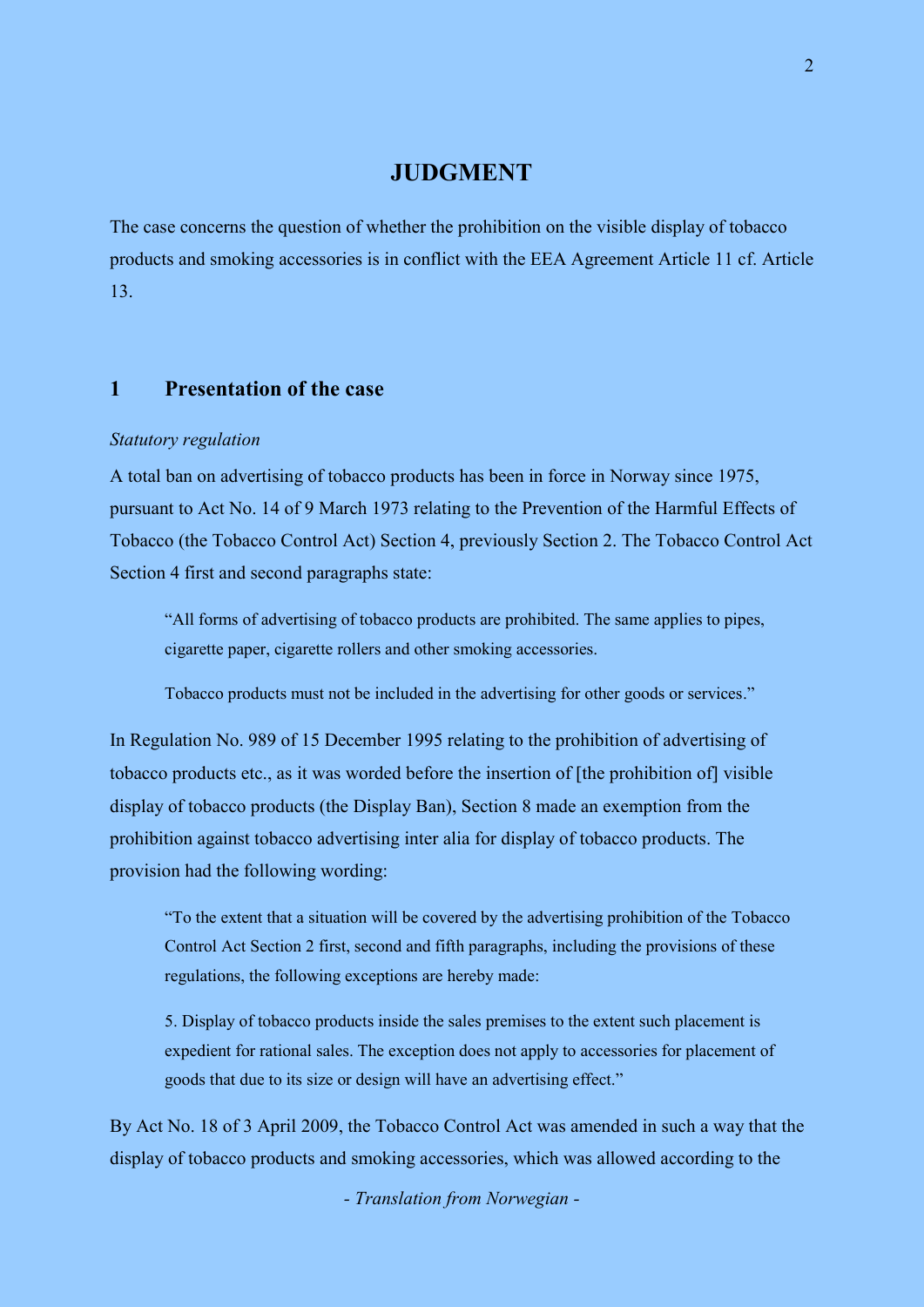exception in Section 8 No. 5 of the Regulations, was prohibited with effect from 1 January 2010. The Tobacco Control Act Section 5 first to third paragraphs reads:

"The visual display of tobacco products and smoking accessories at points of sale is prohibited. The same applies to imitations of such products and cards for use in vending machines that allow customers to obtain tobacco products or smoking accessories from vending machines.

The prohibition in the first paragraph does not apply to tobacconist shops.

At points of sale neutral information may be given regarding prices and the tobacco products sold there. The same also applies to smoking accessories."

As will be seen from the definitions given in Section 2 [of the Act], tobacco products encompass products that can be smoked, snuffed, sucked or chewed provided that they wholly or partly consist of tobacco.

#### *Objective*

The purpose of the introduction of the Display Ban is found in the preparatory works to the amending act, Proposition No. 18 to the Odelsting (2008-2009). In Section 1.1 of the Proposition (page 5) on the main content, it states:

"The aim of the prohibition is to restrict the advertising effect of display of such goods, in order to contribute to reduced tobacco use and reduced health damages."

The objective is further discusses in Section 1.3 (page 7):

"The purpose of the ministry's proposal to introduce a prohibition on the visible display of tobacco products and smoking accessories at retail outlets is to reduce the proportion of smokers and snus users in the population in general, and amongst children and youngsters in particular. The ban shall contribute to protecting children and youngsters against the harmful health effects of tobacco use. A reduction in the number of children and youngsters who begin to smoke and/or use snus will in the future lead to a reduction in the proportion of adult smokers and snus users. In addition, a prohibition on the visible display [of tobacco products] could contribute to making it easier for individuals who are trying to quit, or have quit tobacco."

*- Translation from Norwegian -* On the significance for children's and young people's exposure to advertising, tobacco products and tobacco use, Section 1.2 of the Proposition notes the following (page 7):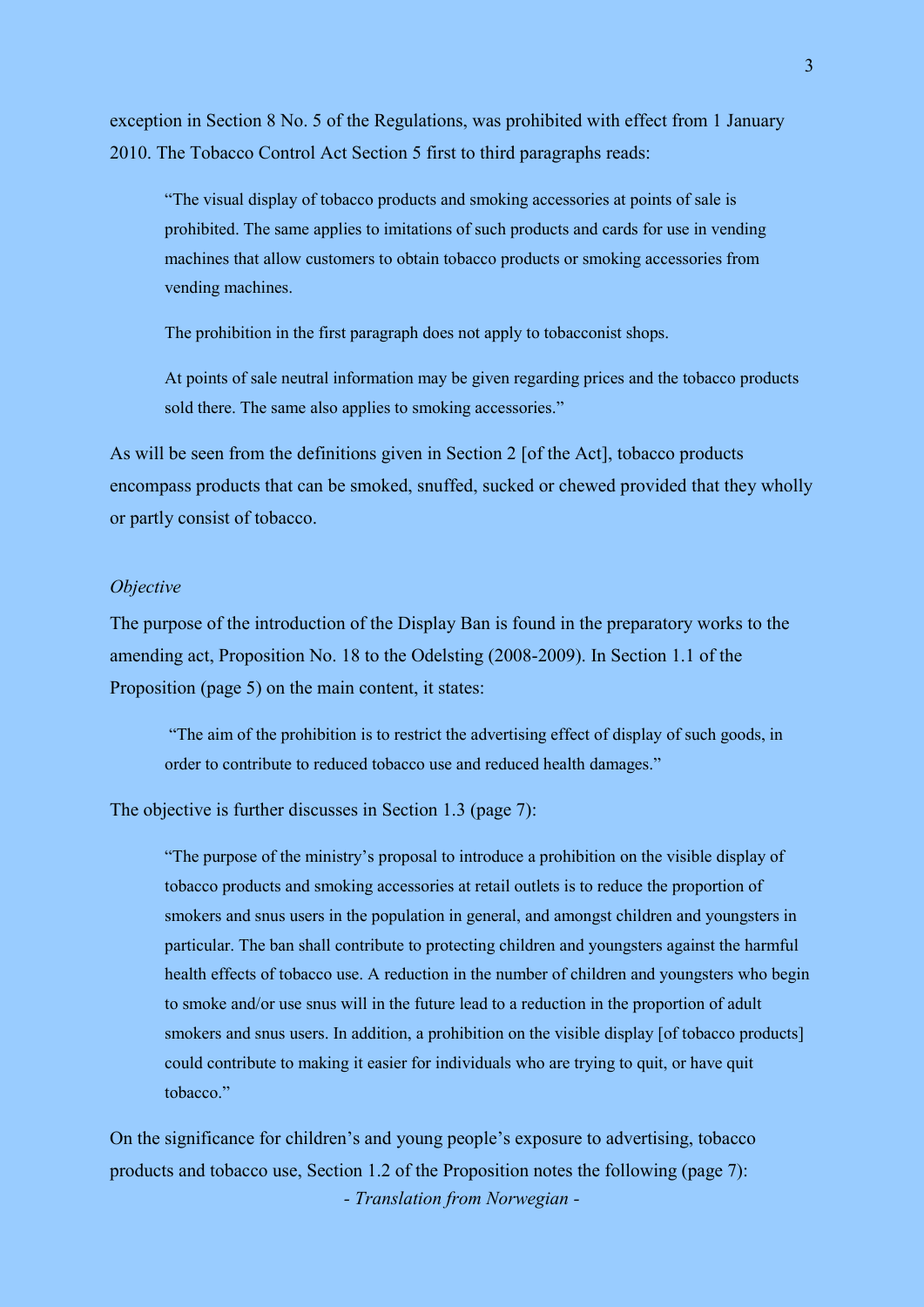"In Report No. 11–2004, *Smoking Prevention Measures Among Children And Youngsters*, the Norwegian Knowledge Centre for the Health Services concludes that there is a correlation between early exposure to the tobacco industry's marketing in the form of advertising and future smoking among youngsters in the age group 8 to 17. Surveys have also shown that young people are influenced by how common smoking is, and that young people who overestimate how many people are smokers have a greater risk of beginning themselves. The accessibility of points of sale for tobacco products, the prominent placement of tobacco products at the checkouts and tills and the sale of tobacco products together with other ordinary groceries may contribute to the perception on the part of children and youngsters that tobacco use is more widespread and less dangerous than is actually the case."

### *Background*

The background for the enactment of a display ban was the *National Strategy for Tobacco Control 2006-2010* in which the government, via the Ministry of Health and Care Services [hereafter the Ministry of Health], presented its strategy for tobacco control. In Section 6.2 of the strategy, as one of several sales restriction measures, it was suggested that "A proposal should be drawn up for the ban on visible display of tobacco products and pictures of tobacco products at retail outlets, for example by placing tobacco products under the counter." In the strategy's overview of eight strategic priority areas in tobacco control, sales restrictions is one of three points under the priority area "Prevention of smoking initiation."

The Directorate of Health and Social Affairs (now the Directorate of Health) at the request of the Ministry of Health, presented its professional recommendation in a report of 1 November 2006. The Directorate noted that the public was exposed to a considerable amount of tobacco advertising through the manner in which tobacco products were displayed and sold, and that it would therefore be an important tobacco control measure to ban the visible display of tobacco products. The Directorate concluded that the measure appeared to have the potential of reducing young people's use of tobacco, even if there was no clear documentation of the effect of a display ban. It was argued that the absence of visible tobacco products could also reduce impulse buying and thereby prevent relapse among former smokers. All things considered, a display ban was also regarded as a tool to de-normalise the use of tobacco.

The draft legislation on a display ban was sent on a public consultation in March 2007 with a time limit for comments 20 June 2007.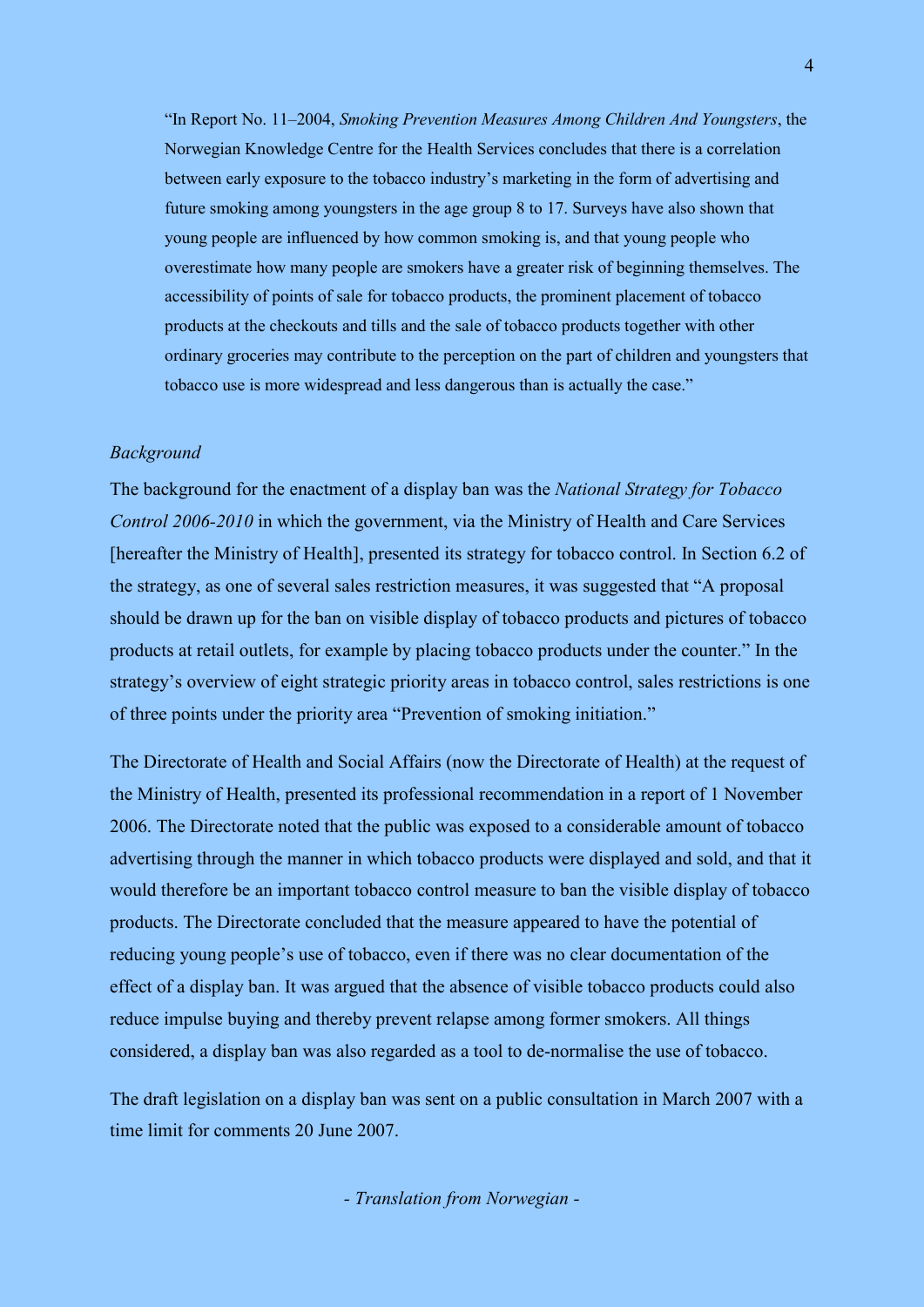In connection with the preparation of the draft legislation, the Ministry of Health requested a report from the Norwegian Institute for Alcohol and Drug Research (SIRUS). SIRUS prepared the report *The knowledge base for a prohibition on the display of tobacco products* (SIRUS Papers No. 1/2008). The Ministry of Health wanted an overview of research regarding effects of advertising and advertising prohibitions, and an identification of any effect evaluations of tobacco display bans, before the draft legislation was brought before the Norwegian parliament, the Storting. In Proposition No. 18 to the Odelsting (2008-2009) Section 1.2, the Ministry of Health has reproduced the SIRUS Report as follows:

"The Norwegian Institute for Alcohol and Drug Research (SIRUS), in the report "The knowledge base for a prohibition on the display of tobacco products" (SIRUS Papers No. 1/2008), notes that the tobacco industry has invested considerable resources in developing packet designs with a view to communicating a message to existing consumers and potential customers, and that the packaging has acquired greater significance as an advertising medium following the introduction of the prohibition of tobacco advertising. The SIRUS Report concludes that there is reason to assume that tobacco-product displays function as purchase influencing factor along the same lines as ordinary advertising. It is, however, difficult to estimate whether the strength of the purchase influence is greater or less than for ordinary advertising, and to what extent the health warnings on the packets are significant for the advertising effect."

#### *The Ministry of Health's evaluation of the effect of a Display Ban*

Section 2.3 (pages 12 et seq.) of the Proposition gives the Ministry of Health's evaluation of the effect of a display ban as a tobacco control measure:

"Many factors influence and affect tobacco use and tobacco sales. In jurisdictions in which display bans have been introduced, the ban is only one of several measures with the same purpose. The various measures operate together and may have a certain synergy effect. It is therefore difficult to determine which effects are due to the individual measure. (…)

Some of the bodies entitled to comment on the public consultation point out that the proposed ban will have no preventive effect in Norway because there is already a considerable impact on attitudes in the form of an advertising ban and rules for labelling of tobacco products. The ministry emphasises that the proposed ban is an important element in a larger package of measures aiming to reduce and prevent the harmful effects of tobacco. The ban must not be regarded as an alternative to other measures in tobacco control, but as a supplement to these.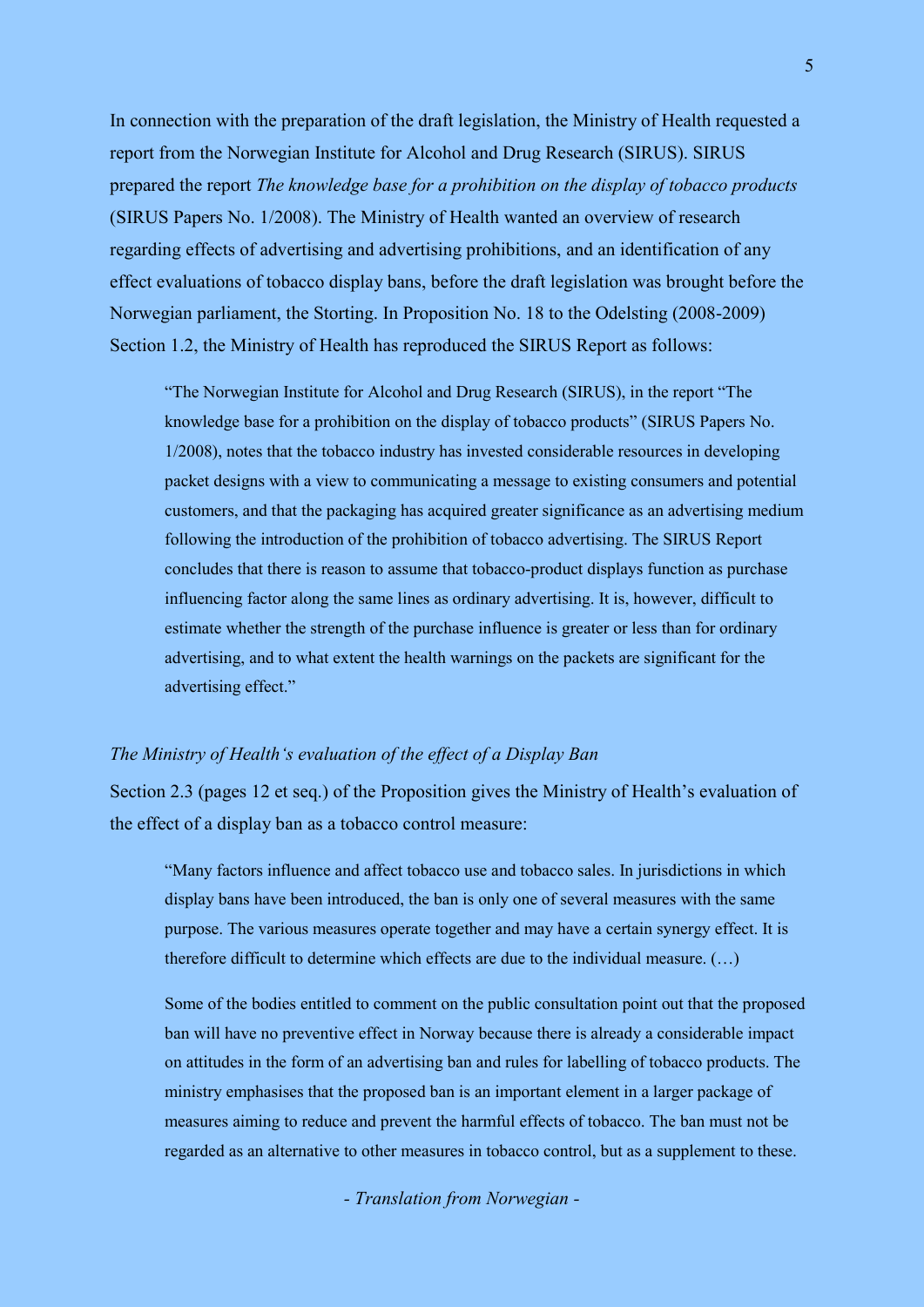Experiences from previous statutory regulations on tobacco show that regulations can to a large extent contribute to a change in attitudes. An example of a statutory regulation that has had such an effect is the introduction of smoke-free bars and restaurants. (...)

The ministry, relying on the information summary from SIRUS, presumes that available information relating to advertising and the effects of advertising has transferable value to the visible display of tobacco products. The ministry is of the opinion that the visible display does not constitute an insignificant purchase influencing factor and a prohibition against the visible display will be a suitable tool to prevent such effects. In the ministry's view there is reason to assume that a removal of the purchase influencing factor will contribute to a reduction in the use of tobacco among children and young people as well as the general population. Furthermore, there is reason to believe that it may take time before we can see the effect of a ban against the visible display of tobacco products and that dramatic changes will therefore not take place in the short term."

#### *The report of the Health and Care Services Committee*

The parliamentary Health and Care Services Committee concurred with the Ministry of Health's evaluation in its Recommendation No. 49 to the Odelsting (2008-2009). The majority of the Committee noted:

"The majority notes that the intention behind the prohibition is to contribute to protect children and young people against the harmful health effects of tobacco use. Section 2 of the Tobacco Control Act provides for a total prohibition against the advertising of tobacco products and the visible display of tobacco products entails an advertising effect for these products. The majority agrees that a reduction in the number of children and young people who begin to smoke and/or use snus will, in the long term, lead to a reduction in the number of adult smokers and snus users. In addition, a tobacco display ban may contribute to making it easier for persons trying to quit or who have quit smoking."

#### *What information may be given to the consumer according to the preparatory works*

As regards what information may be given to consumers regarding the product selection at points of sale, the ministry has considered this in Section 4.3 of the Proposition, which reads:

"Lists of information on product selection and prices may only be posted in the immediate vicinity of the places where the goods are stored. The lists must have a neutral typography and layout. Brands, logos, pictures etc. with an advertising effect may not be used. Nor may such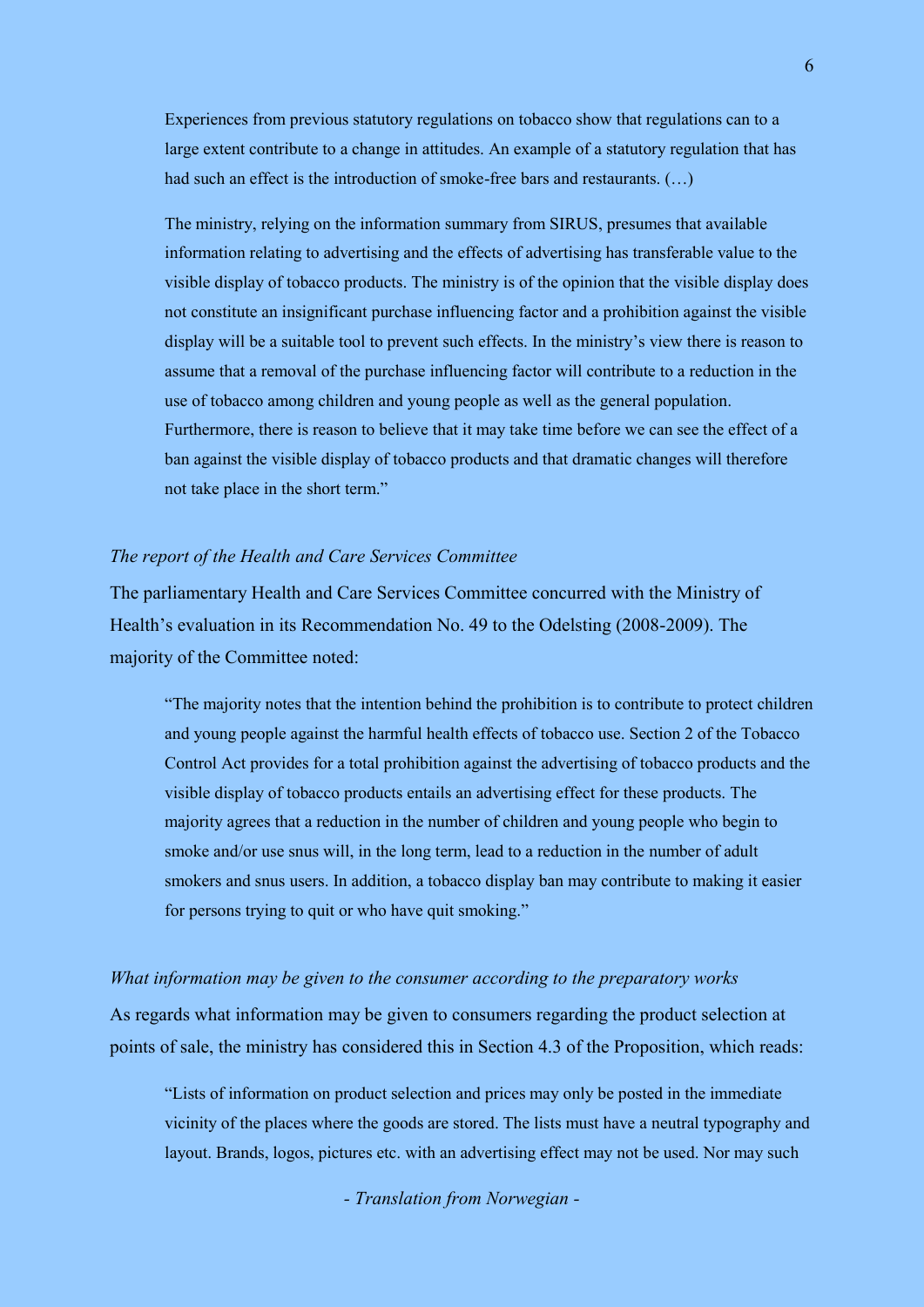lists be designed so as to emphasise any brand names over others. The use of lists should be permitted only inasmuch as it is expedient for rational sales. This means that it is not permitted to post big lists or an exaggerated quantity of lists in such a way that these have an advertising effect in themselves."

#### *The Ministry of Health's evaluation of the relationship with the EEA Agreement*

Section 6.2 of the Proposition, on pages 29-30, evaluates the Display Ban vis-à-vis other tobacco-restricting measures:

"Some consultation bodies have advocated that a limited display of tobacco products should be allowed. This may for example be done by permitting the display of one or two examples of each brand. The ministry considers that such an arrangement would imply that the incentive to purchase and use tobacco which the visible display constitutes, is maintained, which is not compatible with the objective of the proposed prohibition.

Another objection against the proposed ban is that the objective, of preventing children and youngsters from buying tobacco products, can be achieved equally well by a stricter control with the age limit for the sale of such products. Even with a more stringent enforcement of the age limits for tobacco sales, the visible display of tobacco products will provide an incentive to the purchase and use of such products. Therefore, in the ministry's view, stricter enforcement of the age limit is a supplementary measure, which does not in itself negate the legitimacy or the proportionality of limiting indirect marketing. In this connection it is noted that the aim of the proposed prohibition is not merely to affect tobacco use among children and youngsters, but also to limit the consumption of tobacco in general. The ministry cannot see that there exist less restrictive measures that will yield the same effect."

## *Display bans in other countries*

Iceland introduced a display ban in August 2001. Ireland adopted a display ban in 2002 and implemented it in 2009. In the United Kingdom a display ban was passed in 2009, and the ban is to be implemented gradually from 1 April 2012. Finland implemented a display ban 1 January 2012. It is not necessary to discuss the content of the various countries' display bans in greater detail. However, there are differences in the detailed regulation; inter alia in the UK and Finland it is permitted, on request, to show price lists with pictures of products.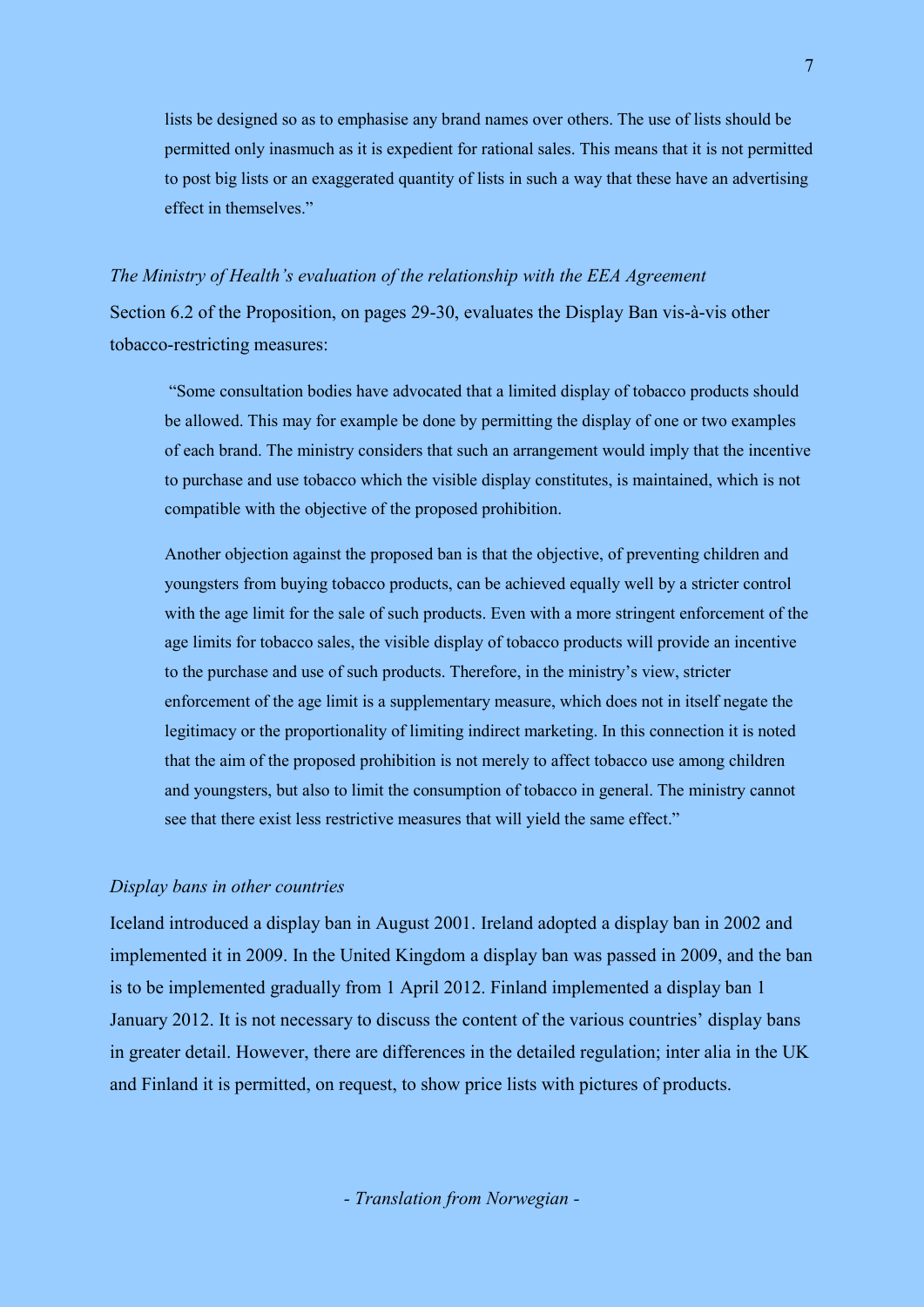Display bans have also been introduced in the 13 Canadian provinces during the period from March 2002 to January 2010, and in five of the Australian states from 2010. Thailand introduced a display ban in 2005, Panama in 2010 and New Zeeland in July 2012.

#### *Overview of the tobacco market in Norway*

The Display Ban covers all tobacco products. The main categories of tobacco products are factory-manufactured cigarettes (hereinafter FMC or just cigarettes), Roll Your Own (hereinafter RYO), and snus.

There is currently no tobacco production in Norway, but tobacco products were manufactured in Norway until 2008.

Tidemanns Tobakksfabrikk AS produced the cigarette brand Prince from 1967 to 2008, on licence from House of Prince in Denmark. In addition the cigarette brands Petterøes, Tidemanns Rød, Teddy, and Blue Master were produced in Norway, including other brands that gradually went out of production in the period between 1965 and 2008. Tidemanns Tobakksfabrikk AS also produced the RYO brands Tiedemanns Gul, Tiedemanns Rød, Mentolet and Blå Rose.

The RYO brands Tiedemanns Gul, Tiedemanns Rød, Mentolet and Petterøes, are still on the Norwegian market, of which the first three are owned by the Scandinavian Tobacco Group, while Philip Morris owns Petterøes.

The cigarette brands Prince, Tiedemanns Rød and Petterøes and Blue Master are still on the Norwegian market. Teddy and South State were on the market until 2010/2011. Prince is currently owned by British American Tobacco. Philip Morris owns Petterøes, South State and Blue Master, while Teddy and Tiedemanns Rød are owned by the Scandinavian Tobacco Group.

In addition, Asbjørnsens Tobakksfabrikk produced Eventyrblanding, a RYO, up until 2004. The product is still on the Norwegian market and is currently owned by Imperial.

Since the 1980s snus for the Norwegian market has been produced by Swedish Match.

*- Translation from Norwegian -* The plaintiff, Philip Morris Norway AS (hereinafter Philip Morris), has submitted an overview showing the distribution between the three main categories of tobacco products on the Norwegian tobacco market. The overview is based on figures from AC Nielsen for the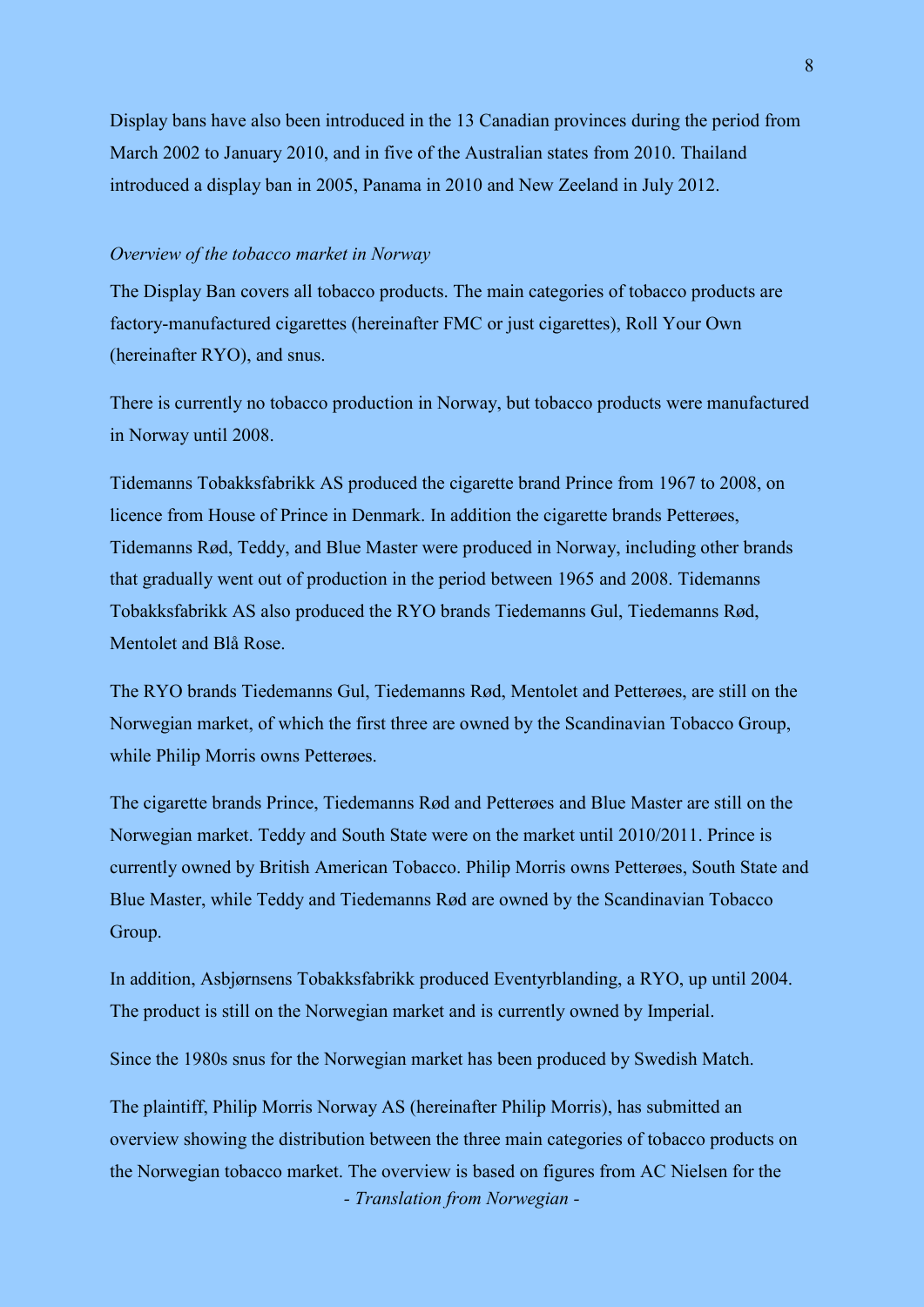supermarket segment (Norwegian acronym DVH), and the figures have been collated and calculated by Philip Morris in connection with the case. As of 31 December 2011 the breakdown was 45% FMC, 26% RYO and 29% snus.

The defendant, the Norwegian Government represented by the Ministry of Health and Care Services (hereinafter the government), has in its presentation of the case provided an overview of the sales of FMC and RYO for the period 2000 to 2011 based on sales figures from AC Nielsen. The overview shows that the sale of cigarettes as of 2000 was around 1.5 billion, that the figure for the period 2007 to 2009 increased to around 1.7 billion in 2009, and thereafter fell back to 1.6 billion in 2010 and 1.55 billion as of December 2011.

The corresponding figures for RYO were, converted to cigarettes, 1.4 billion in 2000, which up to 2006 fell to 780 million, and thereafter increased somewhat and once again fell further during the period from 2008 to 2011 to around 672 million cigarettes (672 tonnes RYO).

According to the government's presentation the ratio between FMC and RYO in 2002 was 52% FMC and 48% RYO. In 2011 the ratio was 68% FMC and 32% RYO.

As regards the market share of the various cigarette brands, measured in sales in the DVH for the six biggest brands in 2005 – 2011, Prince and Marlboro are the biggest with a share of 37.9 percent and 25 percent respectively as of 31 December 2011. For Prince this constitutes a gradual decline from 44.2 percent in 2005. Marlboro has been around the same level, but increased its market share from 23.8 percent in 2009 to 25 percent as of 2011. Next, Barclay/Kent had a 10 percent market share during the period 2005 – 2011. During this period Petterøes was running at around 7 percent, while Lucky Strike went from 3.2 to 4.7 percent. Lucky Strike has increased its market share from 4.1 percent in 2009 to 4.7 percent as of 2011. Paramount, which was introduced in 2007 with a market share of 4.7 percent, has gradually increased its share to 6.9 percent in 2009 and then to 8.7 percent as of 2011. The collocation has been performed by the government and is graphically presented in Ancillary Document 6.

According to a schedule submitted by Philip Morris, the market share as of 31 December 2011 for brands previously produced in Norway by Norwegian-owned companies or on licence (Prince), in addition to Prince and Petterøes, is: Blue Master with 0.4 percent, and Tiedemann with 1.5 percent. South State and Teddy had no market share. In total this came, as of 31 December 2011, to 46.9 percent of the market for cigarettes, of which 37.9 percent is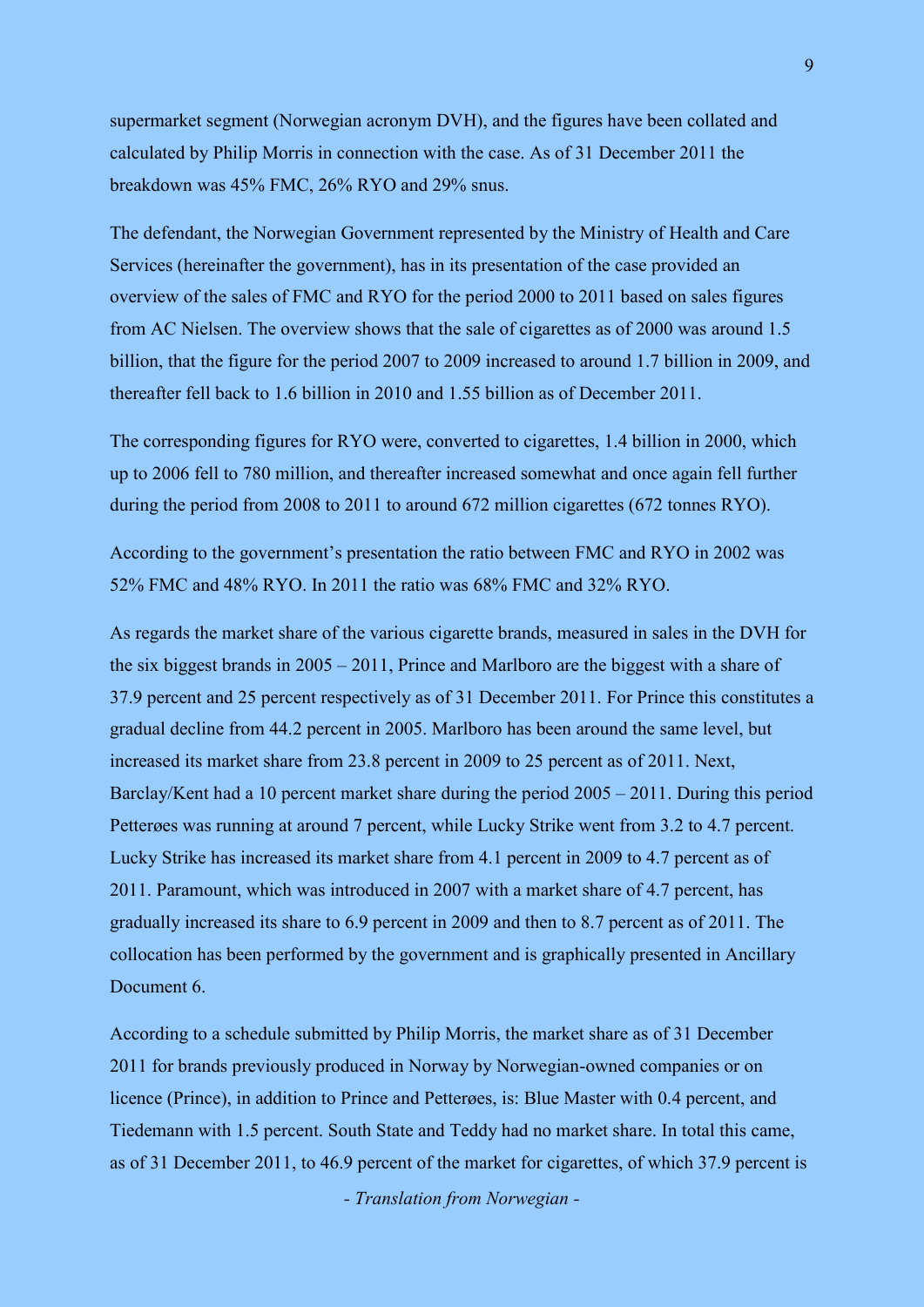Prince while the remaining 9 percent are brands from previously Norwegian-owned companies.

RYO is dominated by brands that were previously produced in Norway and as of 31 December 2011 these products had 97.3 percent of the market for RYO.

The parties agree that no entirely new brands have been launched following the implementation of the Display Ban. However, subgroups or variants of existing brands have been introduced.

Philip Morris International owns Marlboro. The company owns a number of other big international cigarette brands, but, as far as the District Court understands, these are not sold on the Norwegian market.

The tobacco markets in Norway, Sweden and Denmark are different as regards the various cigarette brands' market shares. Philip Morris has submitted a graphic comparison between the three countries and the six biggest cigarette brands in each country. While Marlboro has a relatively large share in Norway and Sweden, Marlboro is not among the six biggest in Denmark. Prince has a large share in Norway and Denmark, but a rather smaller one in Sweden. The second-biggest brand in Denmark, L.A., is not found in Norway and Sweden.

Norway distinguishes itself from Sweden and Denmark in that RYO has a larger share of the tobacco market, 22.5 percent as against 6.9 percent in Denmark and 2.3 percent in Sweden, according to figures submitted by Philip Morris. Moreover, snus constitutes a considerable part of the total tobacco market in Norway and Sweden, according to Philip Morris respectively 33 percent and 54.1 percent. In Denmark sale of snus is subject to stricter EU restrictions.

The District Court notes that the information that snus constitutes 33 percent of the tobacco market and RYO 22.5 percent is not in accordance with the figures of 29 and 26 percent respectively as claimed by Philip Morris' overview and to which the court has referred above. The District Court will not discuss this further as in any case it has no significance for the result.

## *Smoking habits*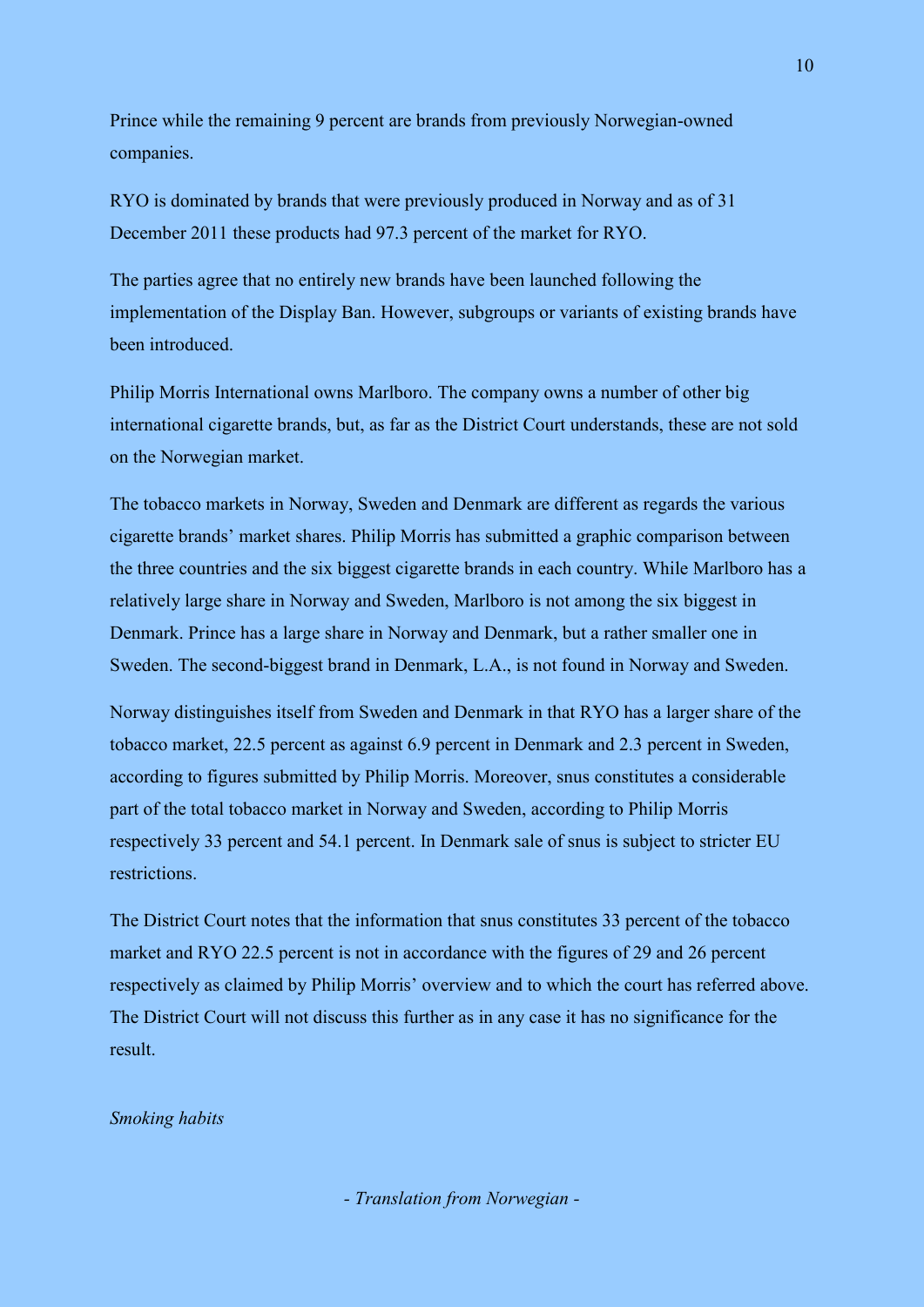Statistics Norway (SSB)'s smoking habits survey for the period 1995 – 2010 shows a steady decline in the number of daily smokers from 1998.

In 1998, 33 % of the age group 16-74 smoked daily, as against 19 % in 2010. The decline in daily smoking has been greatest for young people in the age group 16-24. In 1998, 30 % of young people in the age group 16-24 smoked, as against 12 % in 2010. From 2009 to 2010 there was a decline from 21 % to 19 % in daily smoking in the age group 16-74. For the youngsters, the proportion of daily smokers fell from 17 % in 2009 to 12 % in 2010. The decline has been greater among young men than among young women.

The surveys show an increase in the use of snus. The proportion of young men who use snus daily has doubled in the period 2003 to 2010 from 11 to 25 %. Since 2007 there has been an increase in daily snus use among young women, from under 1 % in 2007 to 8 % in 2010.

## *The progress of the case*

On 9 March 2010 Philip Morris brought suit against the government claiming that the Display Ban constitutes an unlawful restriction under the EEA Agreement Article 11. The government claimed acquittal by notice of intention to defend of 15 April 2010.

On 25 June 2010 the District Court decided to refer the questions regarding the interpretation to the EFTA Court pursuant to the Court of Justice Act Section 51 a). There was an understanding [between the parties] that in answering the questions, the EFTA Court should base itself on that the Norwegian regulations are not directly discriminatory, and that the question was whether the regulations indirectly involve discrimination. After receiving the parties' views, on 12 October 2010 the District Court made the following request for an Advisory Opinion:

"In connection with the decision on whether the EEA Agreement Article 11 and 13 prevent a prohibition of visible display of tobacco products at retail outlets as laid down in the Tobacco Control Act Section 5, the Oslo District Court hereby requests answers to the following questions:

1. Shall the EEA Agreement Article 11 be understood in such a way that a general prohibition of visible display of tobacco products constitutes a measure having equivalent effect to a quantitative restriction on the free movement of goods?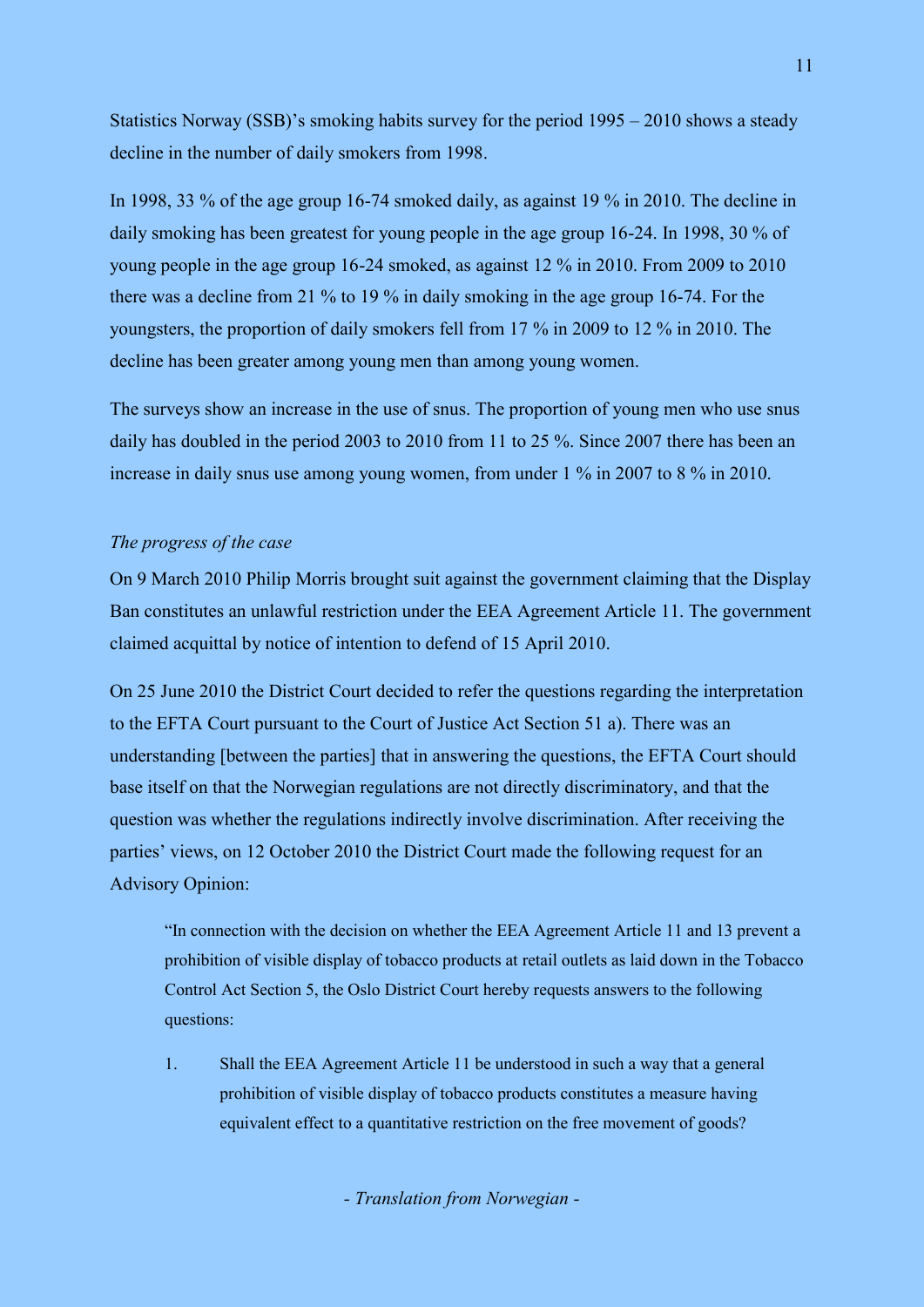2. Assuming there is a restriction, which criteria would be decisive to determine whether a display prohibition, based on the objective of reduced tobacco use by the public in general and especially amongst young people, would be suitable and necessary to public health?"

The EFTA Court submitted its judgment on 12 September 2011. In reply to the questions the EFTA Court issued the following Advisory Opinion:

- "1. A visual display ban on tobacco products, imposed by national legislation of an EEA State, such as the one at issue in the case at hand, constitutes a measure having equivalent effect to a quantitative restriction on imports within the meaning of Article 11 EEA if, in fact, the ban affects the marketing of products imported from other EEA States to a greater degree than that of imported products which were, until recently, produced in Norway.
- 2. It is for the national court to identify the aims which the legislation at issue is actually intended to pursue and to decide whether the public health objective of reducing tobacco use by the public in general can be achieved by measures less restrictive than a visual display ban on tobacco products."

In its pleading of 29 March 2012 the Norwegian Cancer Society declared itself as an intervener under the Dispute Act Section 15-7 first paragraph b).

The main hearing in the case was held over eight court days in the period  $4 - 13$  June 2012. Nine expert witnesses were heard, in addition to party testimony from Michael Saxon, the General Manager of Philip Morris Norway AS.

# **2 Phillip Morris Norway AS' claims and legal grounds**

Philip Morris entered the following claims:

1. The prohibition in the Act relating to the Prevention of the Harmful Effects of Tobacco (the Tobacco Control Act) Section 5 first paragraph cannot be applied to Philip Morris' tobacco products that have an EEA origin and that are imported from another EEA state to Norway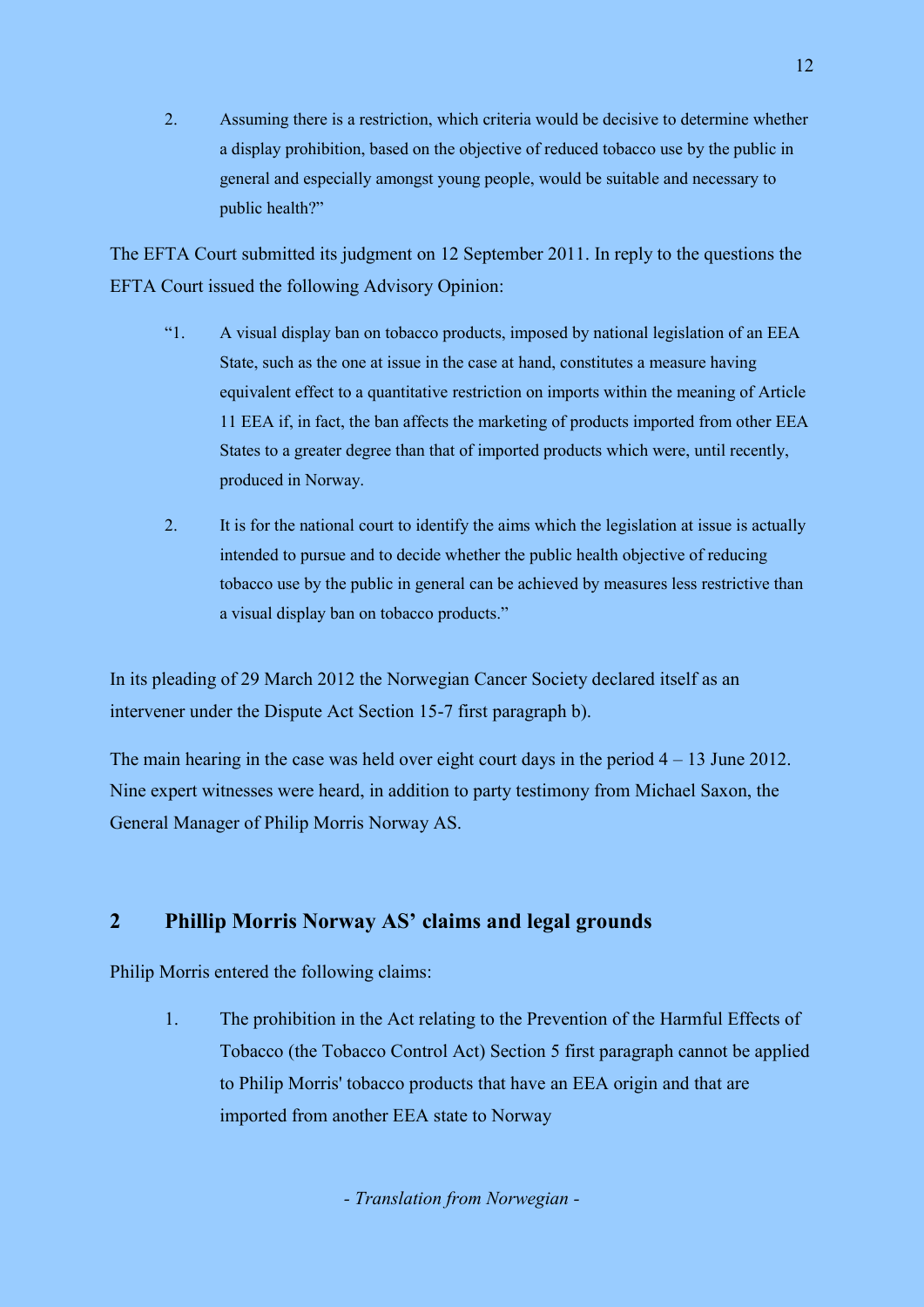2. The Defendant shall be ordered to pay the plaintiff's costs, including interest on delayed payment from due date until final payment is made.

### As basis for its claims, Philip Morris has adduced the following main arguments:

The Display Ban is a restriction within the meaning of the EEA Agreement Article 11 and is neither a suitable nor a necessary measure to protect public health.

The Display Ban is groundless. The measure's effect on public health is undocumented. At the same time, the Display Ban excludes new products from the market, freezes the market and prevents competition between brands. It is in conflict with a fundamental value in the EU, namely market integration. The measure's effect on trade is entirely clear, whereas the health effects of the Display Ban are uncertain and undocumented.

There is no dispute that tobacco is harmful. It is, however, legitimate for Philip Morris to want competition in the market to increase its market shares, and for that reason attack the Display Ban through the courts.

#### *Restriction*

The Display Ban is a restriction that falls under the EEA Agreement Article 11. It is restrictive and *de facto* discriminatory against the free movement of goods and is therefore in conflict with the EEA Agreement.

As regards the restrictiveness of the measure, reference is made to the EFTA Court's advisory opinion paragraph (42), that the prohibition by its nature can have a restrictive effect on the marketing of tobacco products, particularly for the launch of new products on the market. This is supported by the rest of the evidence presented. The restrictive effect is great because of the general tobacco advertising ban.

*- Translation from Norwegian -* The Display Ban prevents every remaining possibility of competition between brands on the tobacco market. Brands and product availability cannot be communicated at points of sale and adult consumers who have decided to purchase tobacco products have no opportunity to see brands or the selection of available products. It is thereby impossible for a new brand to succeed in entering the market. The consumers' brand loyalty means that it is even harder to compete on the market, given that the consumers have no opportunity to see the products and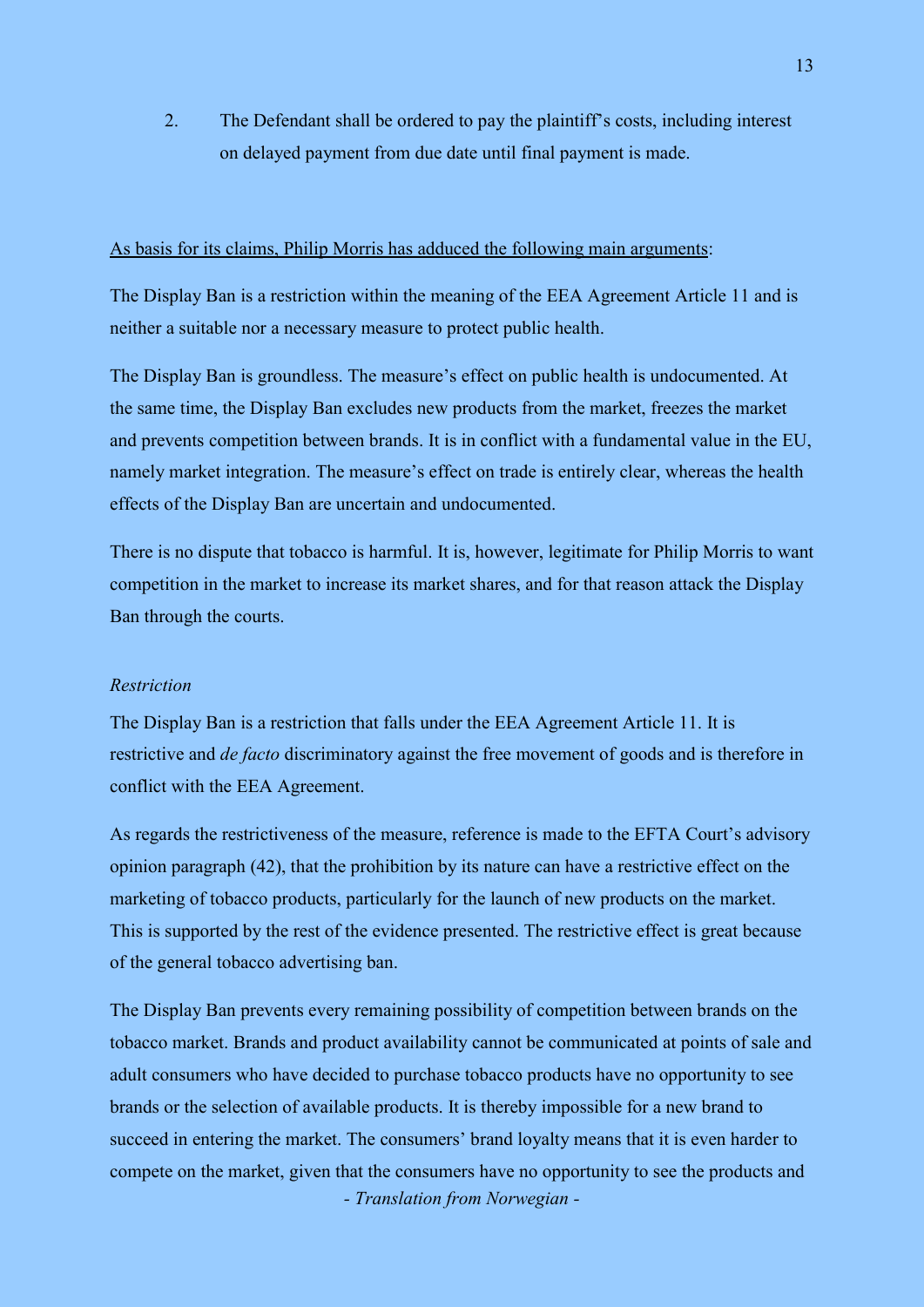any new brands/brand variations. In any case, sometimes smokers are not as loyal and are more mobile between brands, and this means that competition between brands is relevant.

The EFTA Court defines the restriction evaluation in such a way that the District Court must take special account of the obstacles the Display Ban creates for the right to introduce new products on the Norwegian market, compared with established national brands. Reference is made to the EFTA Court's statement, paragraphs (48-50). Since there is no national tobacco production, the EFTA Court identifies a new group of products that can be discriminated in favour of, namely products previously produced in Norway (national products).

The discrimination test is supposed to emphasise market access for new products, brand loyalty and whether it is too uncertain or indirect to constitute a trade barrier.

In this context, it is noted that national products are dominant in the cigarette and RYO segment. Altogether, national products account for 65 % of the market, of which national products have 97 % of the RYO market. In this context Prince is a national product. Prince has around 38 % of the cigarette market while Marlboro has around 25 % of the market. It is impossible for a new brand to enter the market in the segment in which Prince has a strong position, and impossible to enter the RYO market where national products are totally dominant. This constitutes discrimination between national and imported products. This applies irrespective of whether any established imported products come off better, whereas other established national products come off worse under the introduction of the Display Ban.

The discrimination test as interpreted by the EFTA Court is in line with case law from the European Court of Justice and the EFTA Court, cf. the Gourmet case and Pedicel. In both cases there were corresponding questions as to whether domestic products, that the consumers know better, had a more favourable position than imported products under an advertising ban, and that there was thereby *de facto* discrimination. It has no significance whether new national products have the same difficulties entering the market as new imported products.

Prince is a national product. It is of no significance that Prince was produced on licence in Norway. The relevant question is whether a product has grown strong on the market and therefore makes it more difficult for foreign brands. In any case it has not been substantiated that Norwegian consumers know that Prince is manufactured on licence from Denmark.

## *Proportionality*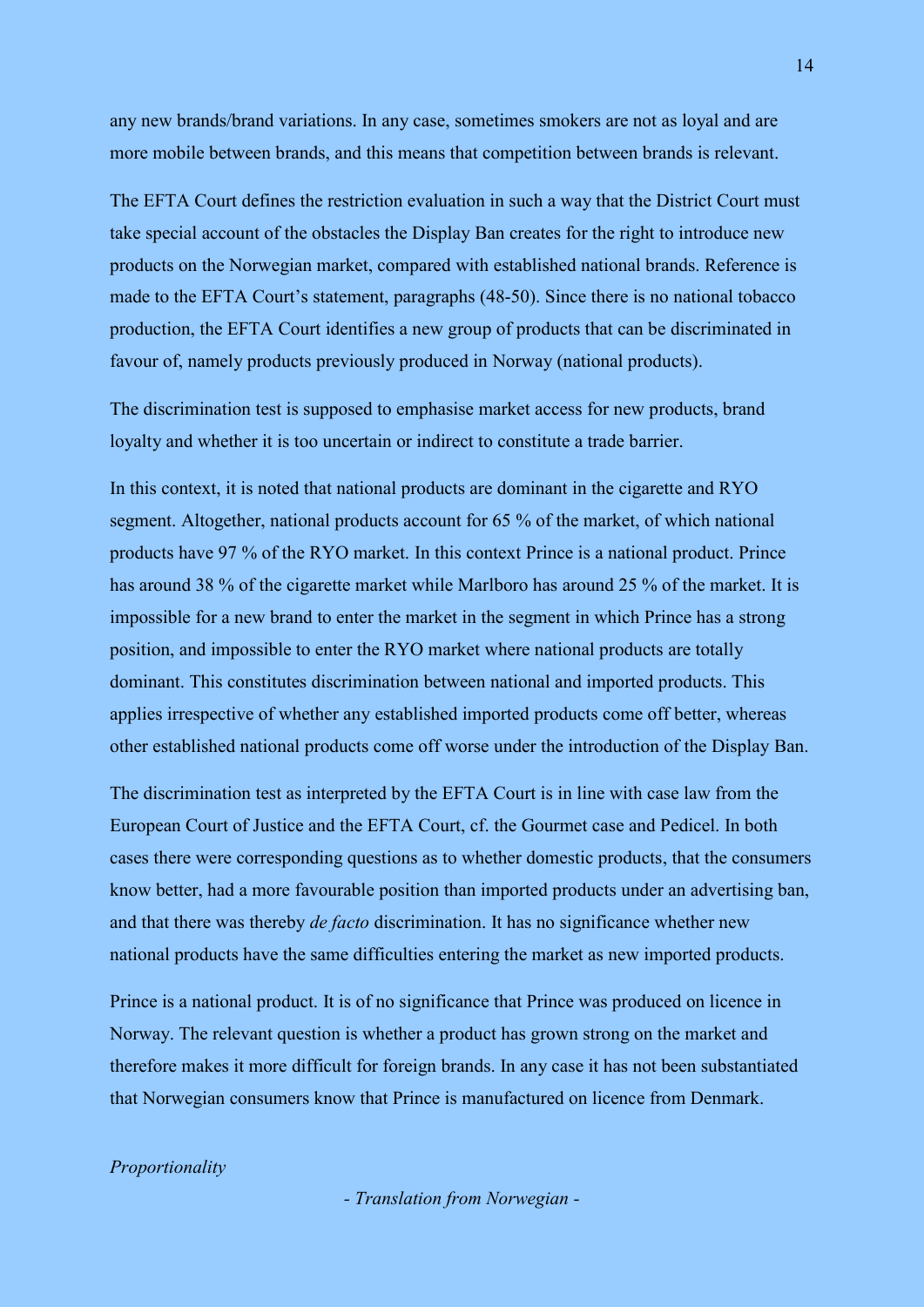The Display Ban is not suitable for achieving the purpose of the Tobacco Control Act of protecting public health.

Tobacco as a product has become highly visible in retail outlets under the Display Ban. Visible display of tobacco products has been replaced by big grey cupboards that are more prominent. The Display Ban has led to making tobacco products as a category more eyecatching than before. Tobacco products are in other words, more visible under the ban and [the ban] does not function.

It is not likely that anyone has started to smoke because they saw tobacco products displayed by the checkout or till at points of sale. If one has failed to communicate to one's children that they ought not to smoke, visible display means nothing in this context.

It is the government that selects the level of protection of public health. Norway is also free to choose solutions to attain the level set. But the measures the government chooses must be proportional, suitable and necessary, cf. paragraph (81) of the EFTA Court's statement. The control under the EEA Agreement concerns the control of which measures are used to attain the objective, not what level of protection the government chooses.

The precautionary principle has no application to the case. There is no scientific uncertainty about the medical consequences of tobacco use, this is the core of the precautionary principle, cf. the Pedicel case E-4/04 paragraphs (59-61).

The EFTA Court does not adjudicate the suitability of the Display Ban in paragraph (84) of its statement. The EFTA Court states, in the same way as in paragraph (42), that the Display Ban by nature is suitable, but without having made any evaluation of the facts. The EFTA Court has not taken a specific position on suitability. Philip Morris disagrees with the government's reproduction of the suitability test saying that it is sufficient that there is reason to assume that the Display Ban will contribute to the protection of public health. A threshold for when the court ought not to intervene – unless the measure is clearly unreasonable or unsuitable – was presented to the EFTA Court, cf. paragraph (68), but not included in the EFTA Court's conclusion.

The EEA Agreement Article 13 is interpreted strictly. The government has the burden of proof that no less restrictive measures exist.

15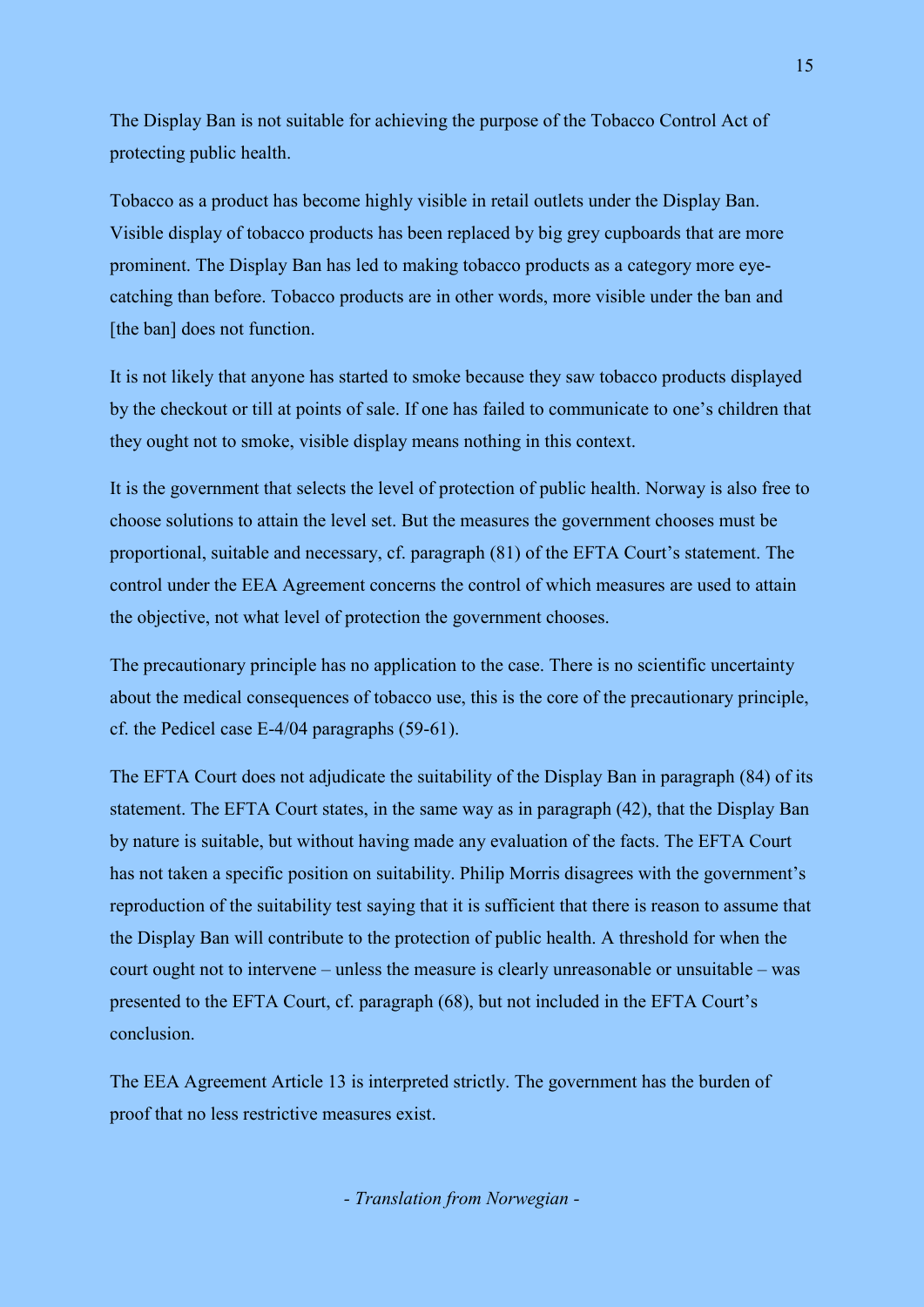Reference is made, as an example of the strict proportionality test, to case C-170/04 *Rosengren,* to which the EFTA Court refers to via C-421/09 *Humanplasma*, paragraph (38). In the Rosengren case the European Court of Justice concluded that the sales arrangement for self-import of alcohol through Systembolaget [the Swedish state liquor monopoly] was not suitable, as it had limited effects on public health. The consumers would buy alcohol anyway, and the measure was not suitable. The same applies to the Display Ban. The consumers will buy tobacco regardless of the prohibition.

#### *Suitability*

Before the Display Ban was introduced, there had been a total ban on advertising for 35 years in Norway. In the course of these years, visible display of tobacco has not been a problem. None of the government's expert witnesses have previously seen display of tobacco as a major problem. Nor did expert witness Karl Erik Lund mention the display ban as a measure in his report to the authorities in 2002, "A Review of the Research Literature on Measures to Reduce Smoking Among Young People".

Until the World Health Organisation (WHO) Framework Convention on Tobacco Control guidelines in 2006-2007, there was no literature indicating that visible tobacco display was a problem or that it was reported as a problem.

Lund and his colleagues in SIRUS in the SIRUS Report 1/2008 authored a document that formed as the basis for the Display Ban. It was difficult to find a knowledge base for display bans. There was little or no research to suggest that display is a problem that justifies a prohibition. Nevertheless, SIRUS concluded that there was reason to assume that a display ban would reduce tobacco use and de-normalise tobacco.

The pattern found in the SIRUS Report 1/2008 is repeated by the government's expert witnesses. The pattern is characterised by a review of available scientifically objective reports. The selection of studies is selective. It is then concluded that it is not possible to derive very much from the data. Nevertheless, the experts conclude that the Display Ban is suitable and necessary.

This is a core point in this case. Philip Morris considers that the natural conclusion one should draw when one does not know, is that one does not know. The government's conclusion is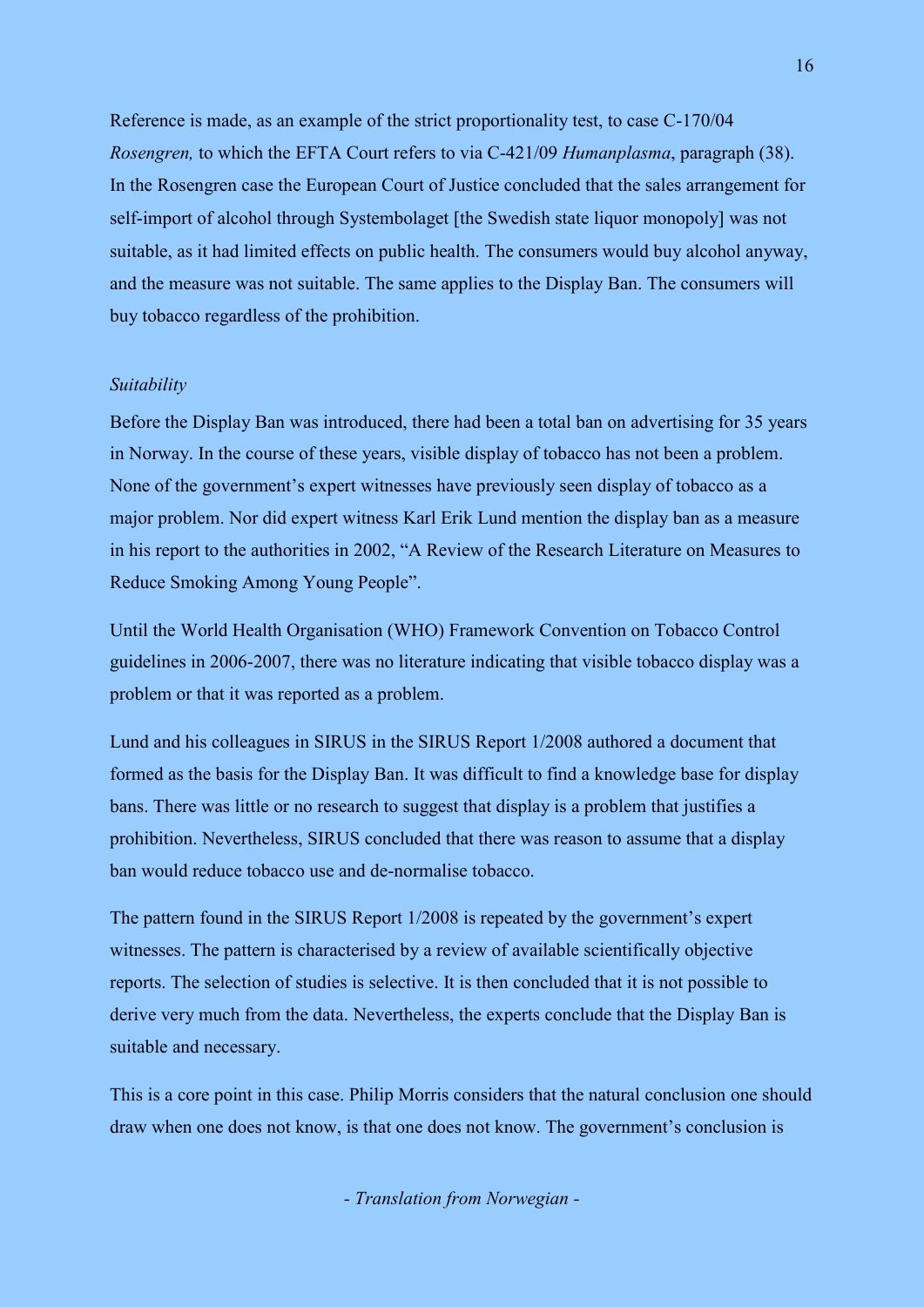that they choose to believe. It is fundamentally problematic that reports conclude with certainty where there is uncertainty. It is not enough to hope that the measure will work.

In this context, reference is made to the point of departure in the terms of reference for the SIRUS 1/2008 report from the Ministry of Health. The ministry notes that there is limited documentation on the effects of a display ban, nevertheless the ministry regards such a ban as an extension of the advertising ban. Correspondingly in the Directorate of Health and Social Affairs' report of 1 November 2006 on display bans; there it is concluded that the display ban has no effect, but that the measure appears to have a potential on youngsters and to prevent relapse among former smokers.

This contradicts Professor Sedvall's witness testimony that there is no such thing as impulse relapse. A relapse is always the result of a deliberate decision.

The pattern also recurs in Lavik/Scheffels 2011, "Evaluation of the Display Ban". No effect can be demonstrated, but it cannot be ruled out either.

There is no basis for transferring research on the effect of tobacco advertising to the effect of tobacco displays. SIRUS 1/2008 argues that advertising is communication, that display is communication, and ergo that display is advertising and that the results of advertising research therefore must apply to display. There is no reliable basis for such transfer. Reference is made to the expert witnesses Professor James J. Heckman and Professor Fred E. Selnes, who consider that it is difficult to transfer the result from one research discipline to another. Also Wakefield's survey from 2006 draws different conclusions from advertising and display.

The Ministry of Health had, as a premise for the terms of reference for the SIRUS Report 1/2008, that the Display Ban was an extension of the advertising prohibition, and that there was therefore a need for updated knowledge on the effects of advertising and advertising prohibition on smoking behaviour.

The SIRUS Report 1/2008 concludes through six factors that research into advertising shall be part of the basis for the Display Ban. All the six factors can be rebutted. Transfer value is postulated without any basis in the evidence for this.

It has no significance for the assessment of tobacco displays, that display is defined as advertising in statutory regulations on the prohibition of tobacco advertising. This is a legal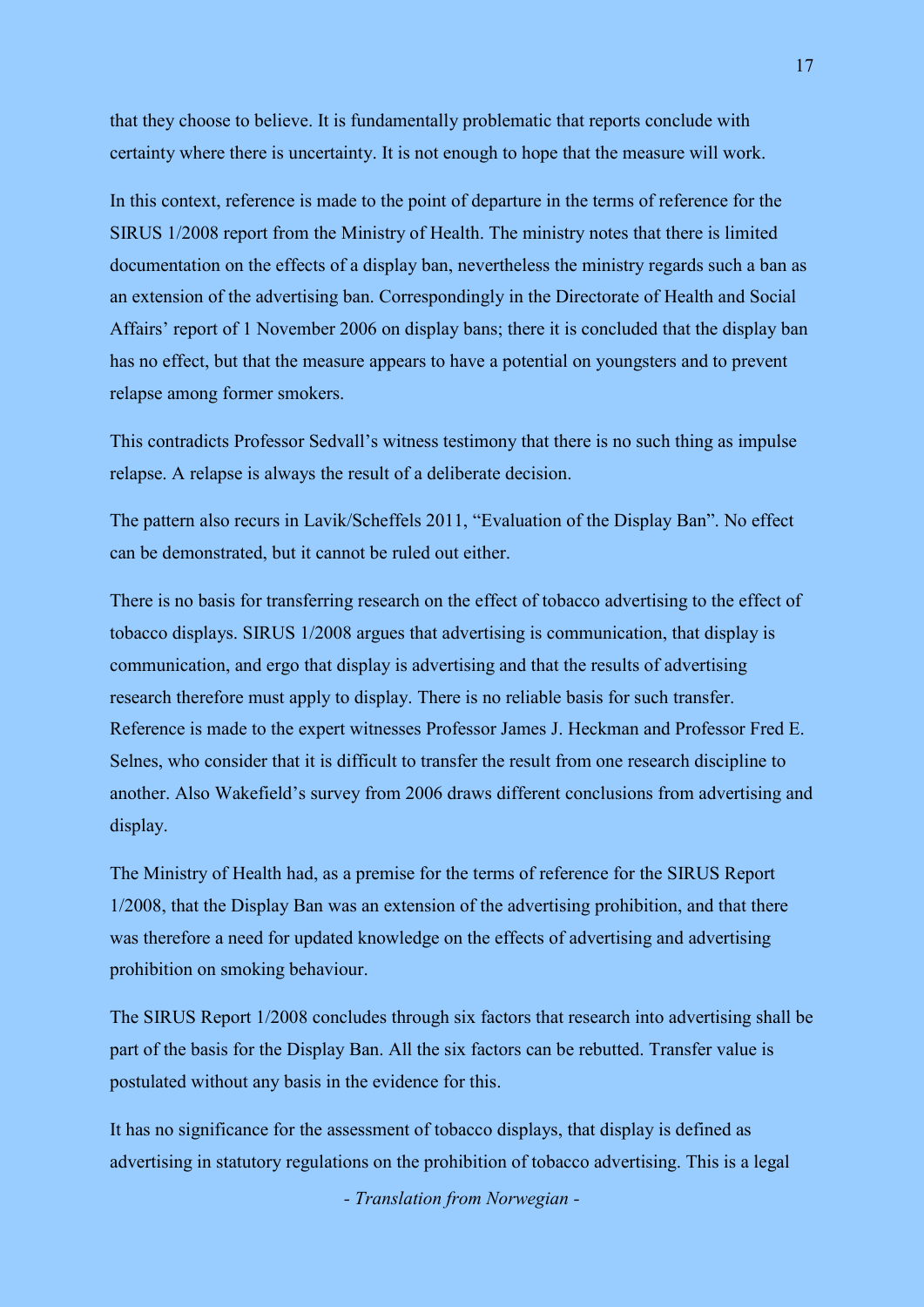definition. The EU's Tobacco [Advertising] Directive does not, for example, cover displays. It is a legal, technical legislative definition and does not say anything about the transfer value from advertising. It is not based on any science. The same applies to a statement in an Official Norwegian Report (NOU) from 1974 about the tobacco industry's dispositions regarding packet design and product display, in which it is stated that display satisfies the criteria for advertising.

Nor does the fact that the tobacco industry has invested resources in design of packets etc. prove that there is transfer value between advertising for tobacco and visible display of tobacco. This has no significance for smoking uptake or relapse after quitting.

The reference to it seeming logical that displays activate the same cognitive processes as advertising, and the argument that the industry's strong resistance to display bans is a confirmation of the advertising effect, may be hypotheses but prove nothing.

The government had no basis for introducing the ban and recent literature also fails to support it. The updated SIRUS report from March 2012 refers to new surveys and scientific articles. Philip Morris here refers to expert witness Professor Heckman's review of the articles. He concluded that there is no correlation between displays and total consumption. The same was said by the expert witness Professor Selnes. There are no studies establishing a causal connection between display bans and tobacco consumption, youngsters beginning to smoke, or relapse in former smokers. Nor does a broader approach yield any answers. There is no basis for suppositions on effect such as the conclusion of SIRUS Report 2012.

Nor does the new econometric analysis, from expert witness Hans Olav Melberg, document that the Display Ban has had any statistically significant effect on tobacco consumption. Melberg's econometric analysis does not satisfy recognised scientific criteria.

There are no grounds for assuming that the tobacco consumption has been reduced as a consequence of the Display Ban. The declining trend on the market was the same before and during the Display Ban, and inasmuch as there was a dip in 2010, all analyses blame this on the tax increase of 1 January 2010. The same applies to the consumption of snus, where the upward trend before the Display Ban has continued in the same manner after 2010.

As regards the decline in cigarette consumption in the 16–24 age-group, reference is made to expert witness Professor Maria M. Meschi's testimony that the decline must be ascribed to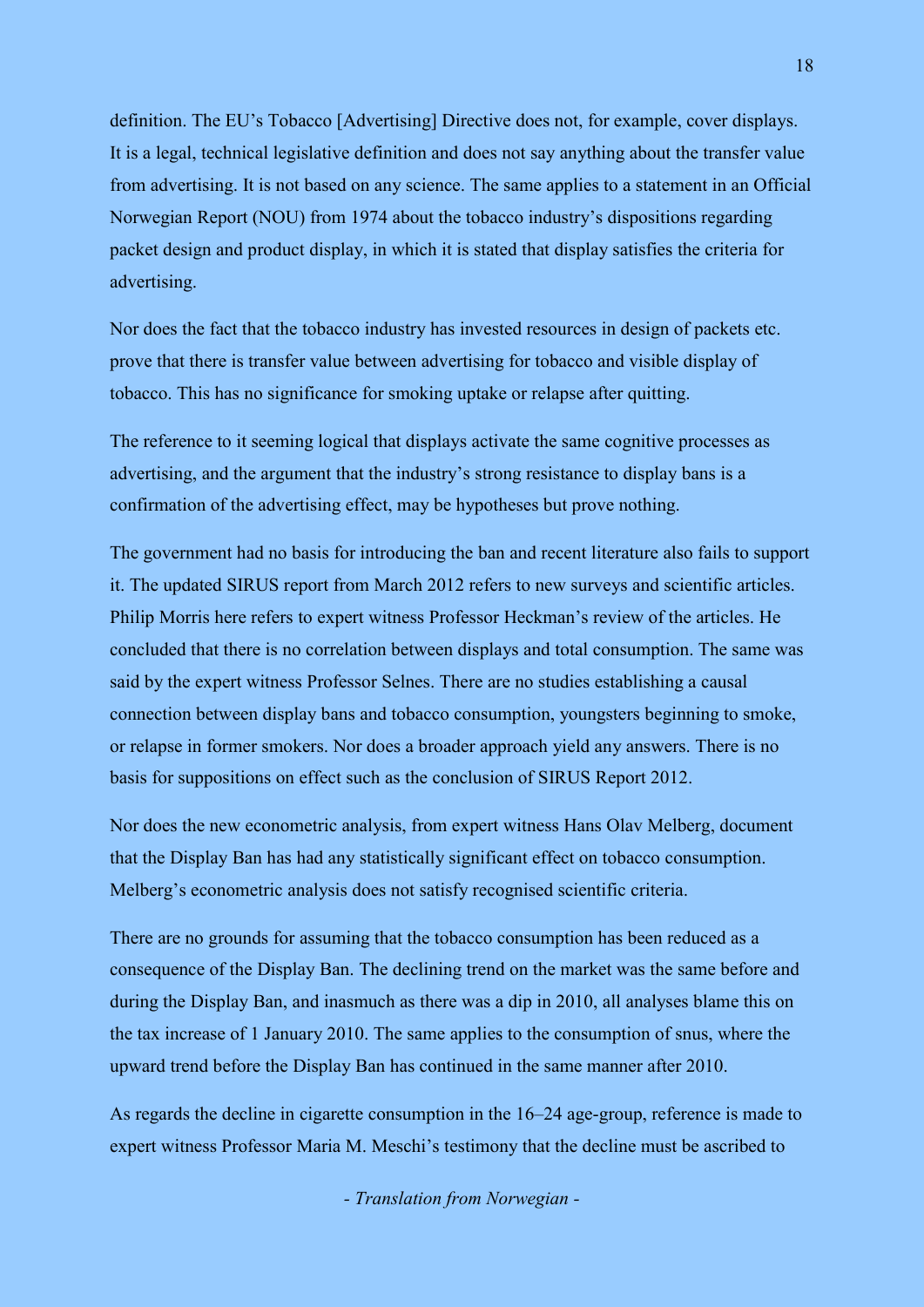changes in SSB's methodology for reporting smoking prevalence in the population. There are no grounds for attributing the change to the Display Ban.

Nor has corresponding display bans in other countries had any effect on tobacco consumption.

It is clearly unreasonable to believe that the Display Ban has an effect. The measure thus fails the suitability test, cf. the EEA Agreement Article 13.

*Re the government's use of the WHO's Framework Convention and EU-related documents* There is no reason to believe that the WHO, in its work with guidelines and recommendations on display bans, has relied on any different or more research than that upon which SIRUS has built its report of 2008. In other words, it does not constitute evidence for the effect of the measure that WHO supports a display ban.

Article 13 of the Framework Convention speaks only of a comprehensive advertising ban. It is only in the guidelines, which are not legally binding, that the Display Ban is included. In any case, for Norway's part it follows from the EEA Agreement Article 2 that Articles 11 and 13 shall take precedence, otherwise there is a breach of EEA law.

The EU Directive 2003/33/EC contains a legal definition of advertising. It follows from Article 8 that compliance with the advertising ban shall not restrict free trade in goods and services. The advertising ban in Articles 3 and 4 is not a general one, but is restricted to various forms of advertising, cf. the European Court of Justice's judgment in case C-380/03 paragraphs (87 and 88). The display ban is not a part of the advertising ban in the directive, but the member states are free to adopt this within the framework of Articles 8 and 9.

It has no significance in this case that the Commission, the Directorate-General for Health and Consumers, in 2010 circulated a proposal for a revision of the Tobacco Directive for consultation, in which a display ban is mentioned as one of several alternative measures. The Rand Europe report that underlies the proposal in the consultation letter, does not express the European Commission's opinion.

Nor does the Council recommendation of 2 December 2002, on the prevention of smoking and on initiatives to improve tobacco control, have any significance.

*Necessity*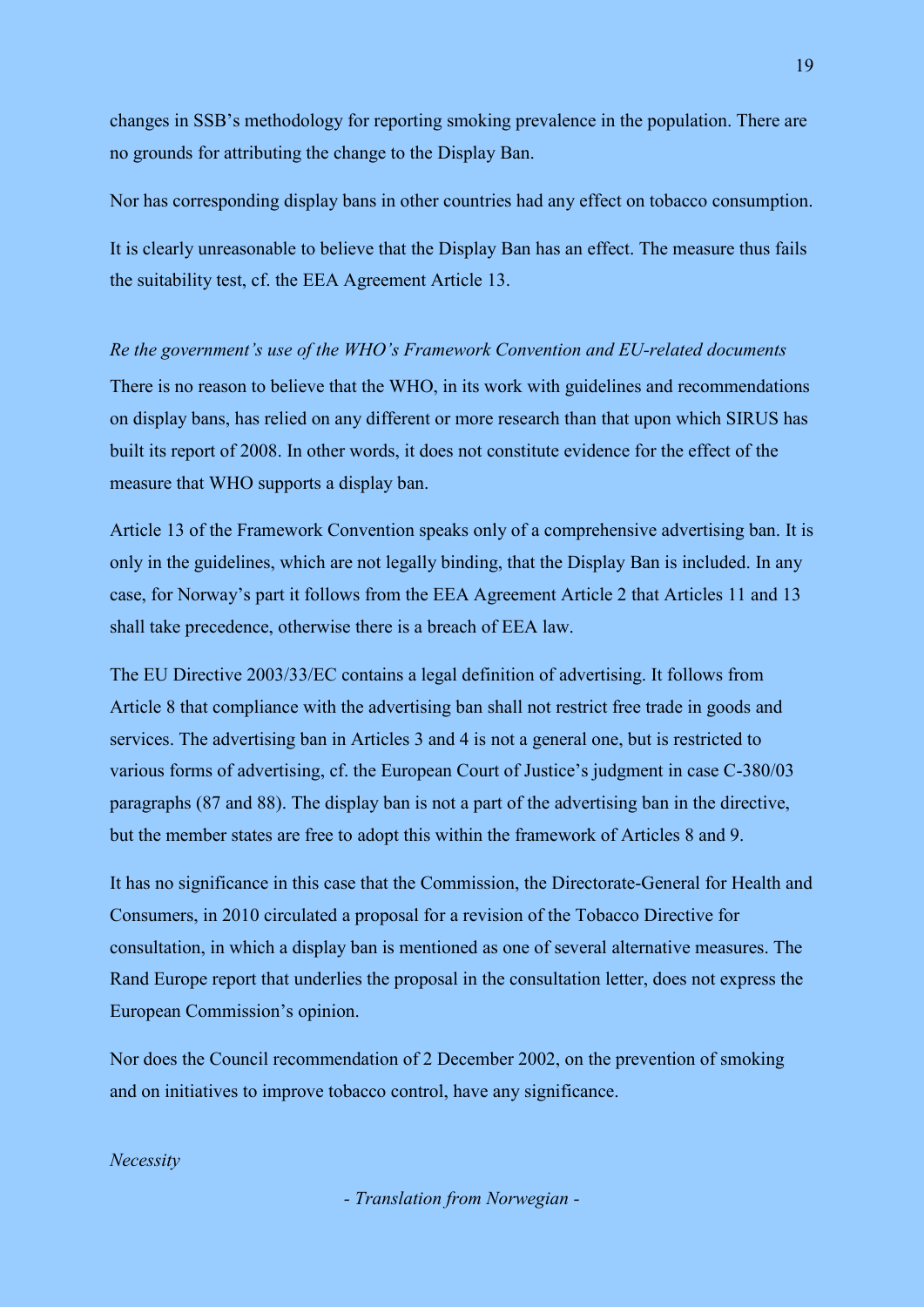Even if the ban should fulfil the criterion of suitability, the ban is not a necessary measure for achieving the objective of protecting public health. Alternative measures that are less infringing on the free exchange of goods and would protect public health more effectively, were not considered before the Display Ban was introduced.

Philip Morris points to sufficient enforcement of the age limit for tobacco [sale], the introduction of licensing schemes for tobacco retail, anti-smoking campaigns in the mass media, school programmes and pricing measures. These are measures of which the government is aware and whose great effectiveness is known. Instead, the government chose a measure that is uncertain and undocumented.

There is agreement that the age limit for purchase of tobacco is not enforced well enough today. In case E-9/00 *Rusbrus*, paragraph (56) noted that a more effective enforcement of the age limit would be a more suitable and less restrictive measure. Enforcement of age limits was also considered as an alternative measure in the Rosengren case.

A licensing system to prevent youngsters from buying tobacco was mentioned by SIRUS in its evaluation of measures as early as 2002 without the government having done anything about it. This is in strong contrast to the effect of the Display Ban. Licensing has solid provable effects.

Mass media campaigns would have a much greater de-normalisation effect than the Display Ban. The same applies to the risk of relapse after quitting.

The Display Ban goes far beyond what is necessary to attain the object of the Tobacco Control Act. Display arrangements could have been regulated in a manner that would have permitted meaningful inter-brand competition, and that would not have meant an unlawful trade restriction.

The government considers that the alternatives to which Philip Morris refers cannot be taken into account because they are qualitatively different. There is no case law that supports such a view. Examples of cases in which other qualitatively different measures were regarded as sufficient and less restrictive are cases E-9/00 *Rusbrus* and C-17/00 *De Coster*.

The government has further argued that all tobacco control measures are supplementary. This is an unacceptable argument and makes a proportionality test impossible. The government has transformed the case into one about tobacco policy as a whole. Alternative measures shall be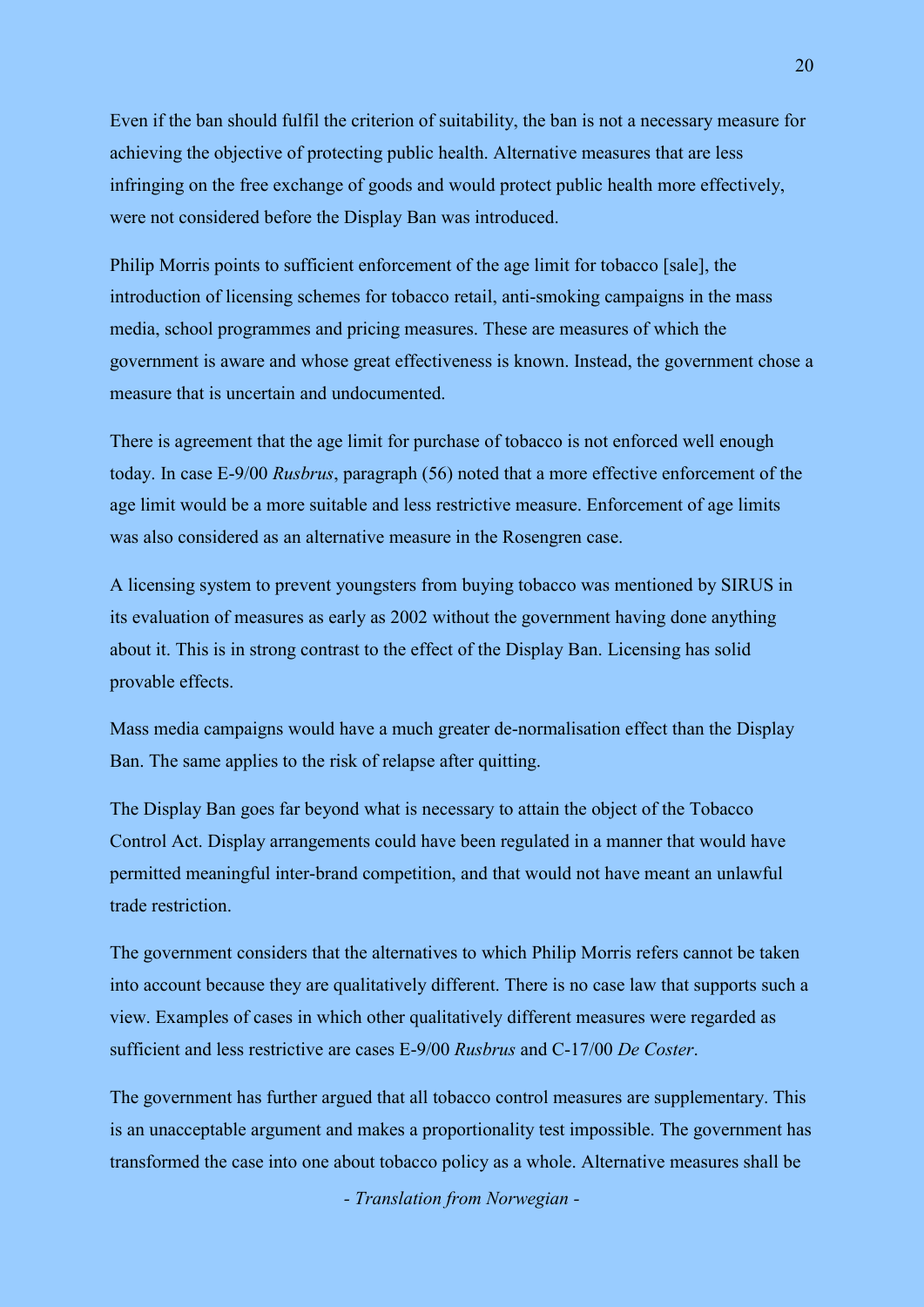tested and this testing cannot be evaded by saying that all alternative measures are supplementary.

It is stated in the preparatory works that the authorities considered more limited forms of display as alternatives to the Display Ban. It is, however, not entirely clear what was done, whether the alternatives were researched, what arguments were used and what was evaluated in the way of the effects of limited display.

A regulation of a limited display would have been sufficient to address the government's concern for public health, and facilitated continued inter-brand competition.

# **3 The claim of the Norwegian Government, represented by the Ministry of Health and Care Services, and the legal grounds for the claim**

The Norwegian government, represented by the Ministry of Health and Care Services, entered the following claim:

- 1. The court shall find in favour of the Norwegian Government, represented by the Ministry of Health and Care Services.
- 2. The Norwegian Government, represented by the Ministry of Health and Care Services, shall be awarded the costs.

# As legal grounds for the claim, the government has adduced the following main arguments:

The tobacco display ban is fully compatible with the EEA Agreement. The ban is not a measure with an effect equivalent to that of a quantitative import restriction under the EEA Agreement Article 11, as there does not exist any discrimination based on nationality, and in any case it is not sufficiently clear.

Anyhow, the Display Ban is a suitable and necessary instrument for achieving the objectives of reduced tobacco use in general and among young people in particular.

The EFTA Court's Advisory Opinion provides for a new restriction test that must be interpreted in the light of EU case law. There is no reason to believe that the EFTA Court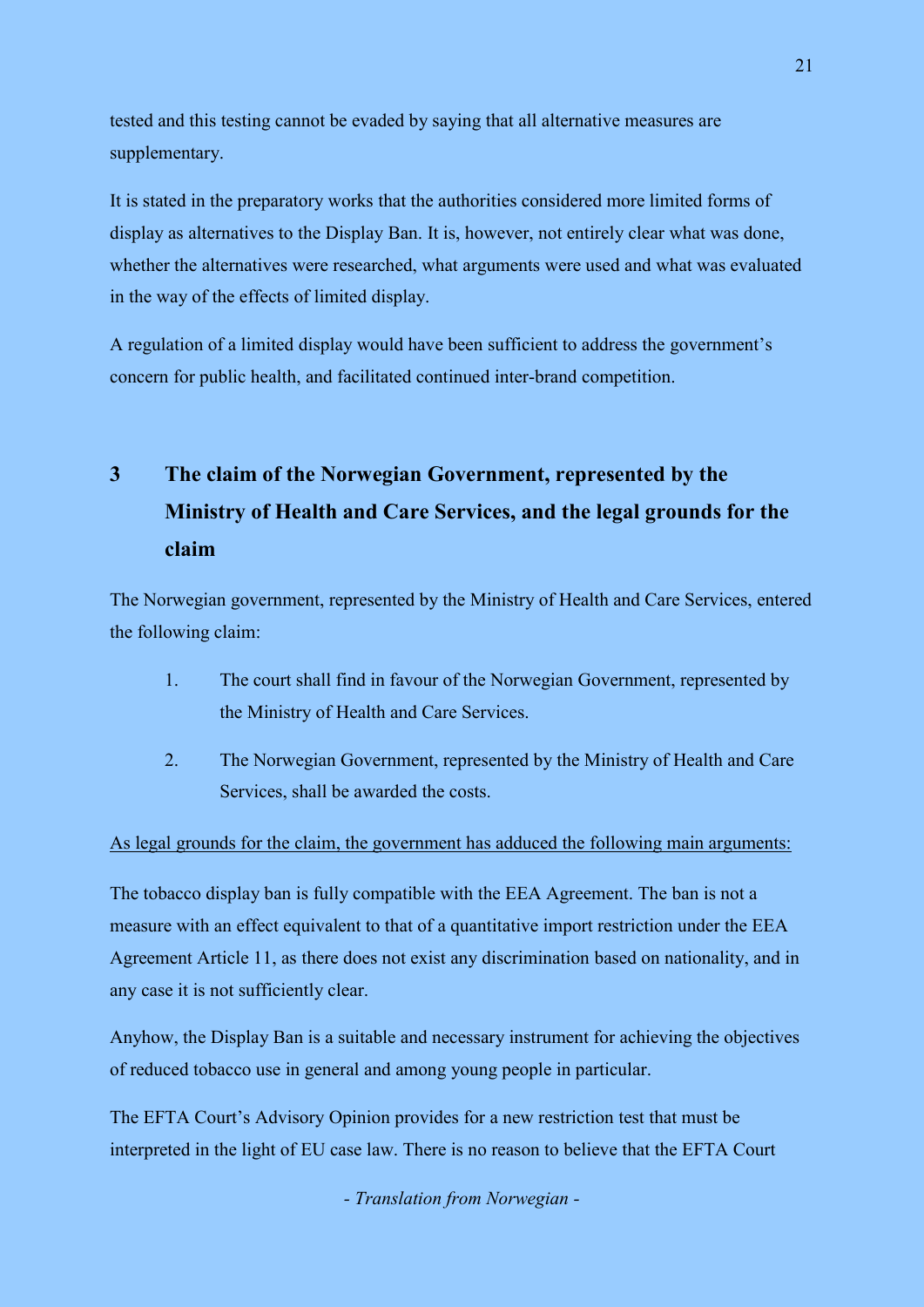intended to diverge from the European Court of Justice's case law, and there are no grounds for deviating from previous case law. The EFTA Court's statement is advisory and not binding upon the [national] court, but shall be assigned considerable weight, cf. Rt. [Supreme] Court Reports 2000 page 1811.

#### *Restriction*

The Display Ban is a selling arrangement that can only be deemed to be a restriction within the meaning of Article 11 if, in law or in fact, it involves discrimination based on nationality.

The parties do not agree as to how the EFTA Court's specific advice in paragraph (50) and the reply to the first question, are to be interpreted.

If Philip Morris' interpretation is accepted, this means that it is accepted that it is sufficient to determine that there exists a market hindrance. The EFTA Court has rejected the notion that this is to be tested. In paragraphs (42 and 43) the EFTA Court notes that the Display Ban by nature acts as a market hindrance for new products. This is a reference to the fact that a market hindrance test would have meant that the Display Ban was a restriction.

The government agrees that the Display Ban gives an advantage to established brands, inter alia in consequence of great brand loyalty and the greater difficulty of establishing new brands; this was also argued in the government's submission to the EFTA Court. The criterion, however, is discrimination based on nationality, not merely big actor versus small actor or established actor versus new entrant.

The matter to be evaluated is what is contained in the EFTA Court's statement paragraphs (44-47). In paragraph (45) the EFTA Court states that the Display Ban is a selling arrangement. There is no restriction if the provisions in law and in fact, affect the sale of domestic products and sale of goods from other EEA states equally, cf. paragraph (46). It is the party asserting that such discrimination exists that has the burden of proof that the selling arrangement involves a not insignificant *de facto* discrimination.

In the specific evaluation set up by the EFTA Court, it is a criterion that the Display Ban must affect the marketing of previously national products differently than other foreign products, and that any difference must be clearly determinable. In that connection it is a requirement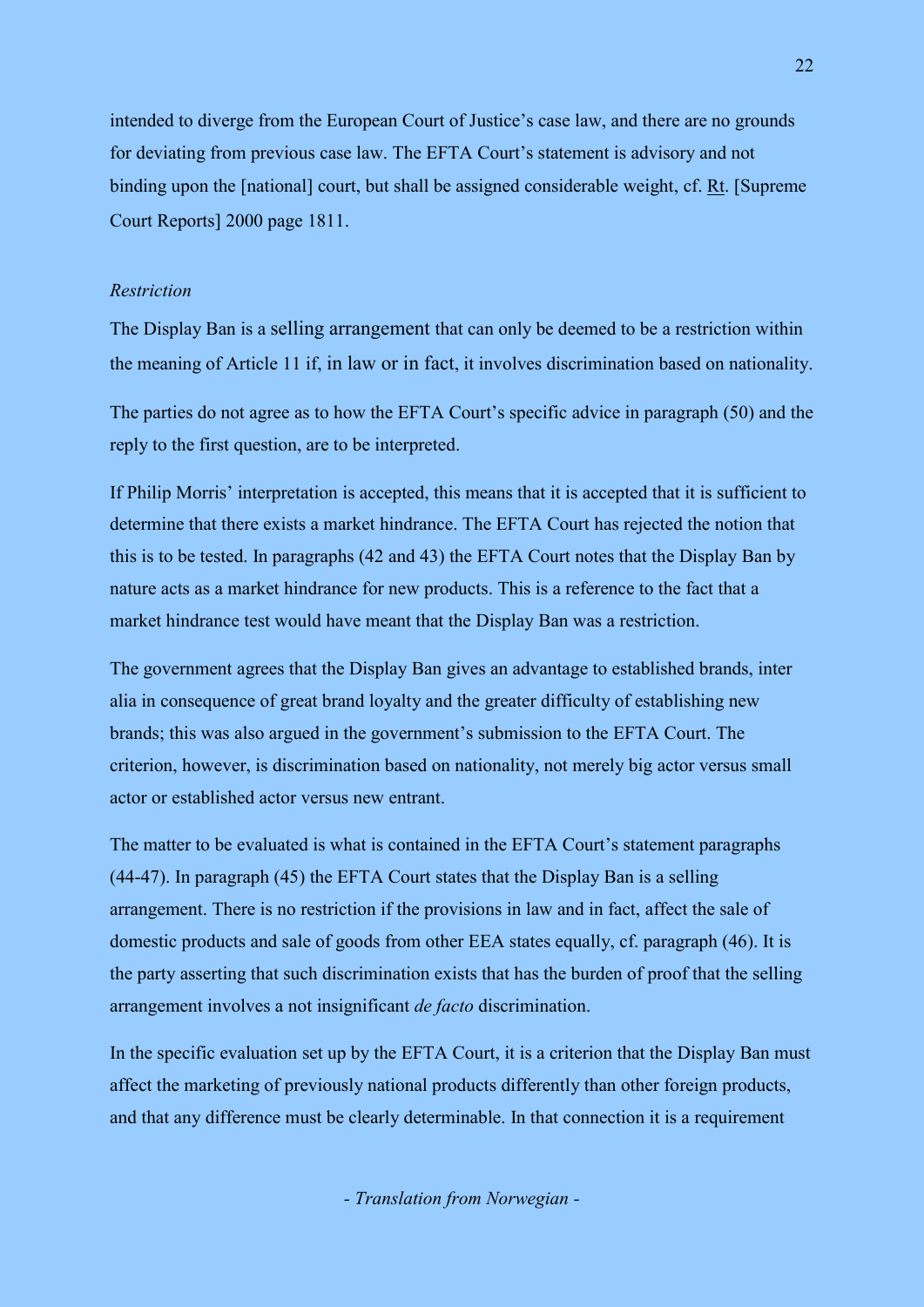that it cannot be ruled out that the Display Ban affects previously Norwegian products more favourable due to local habits and customs linked to tobacco consumption, cf. paragraph (48).

The EFTA Court's Advisory Opinion has common features with the decisions in C-405/98 Gourmet and E-4/04 Pedicel, in that it is not decisive in itself that it is a matter of a comprehensive ban, and that market shares are not a subject of discussion. Further, that it is not in itself decisive that new brands are more affected. In contrast to these cases, the EFTA Court did not find grounds for concluding in our case. It is emphasised that any differential treatment must be clearly ascertainable, and that this is because it is unclear whether there are any decisive differences between previously Norwegian brands and other brands – that is to say, whether the consumers are more familiar with the previously Norwegian brands and therefore automatically prefer these.

It is not in itself decisive that new/small actors/brands are more affected than big or established ones. This was not a matter for consideration in Gourmet or Pedicel or in other cases. On the contrary, there are judgments that indicate that it is accepted that regulations affect small actors harder, cf. C-387/93 *Banchero* paragraphs (38 and 40) and C-189/95 *Franzen*, paragraphs (65-66).

There are no grounds for diverging from previous EFTA/EU case law, and the EFTA Court's statement must be interpreted in the light of such case law. It is a novelty that the discrimination test shall be related to previously nationally-produced goods. The EFTA Court's Advisory Opinion paragraph (49) cannot be understood as meaning that it is a decisive argument that new products are more affected than established products. This was agreed between the parties during the consideration, and if the court thought it decisive it would have said something more about this. Moreover, this would be to build on a market hindrance test that the EFTA Court has rejected in paragraphs (42-43). The EFTA Court's doctrine in paragraph (49) is unclear; the specific advice in the case is to be found in paragraph (50).

The products that until recently were produced in Norway and still are on the market, are RYO, and the cigarette brands Petterøes, Tidemann Rød and South State [Blue Master]. Prince was previously produced in Norway but on licence from Denmark, and in this context it cannot be regarded as a national product. It cannot be the production location that is decisive, but what is included by the concept of local custom. If Marlboro was produced in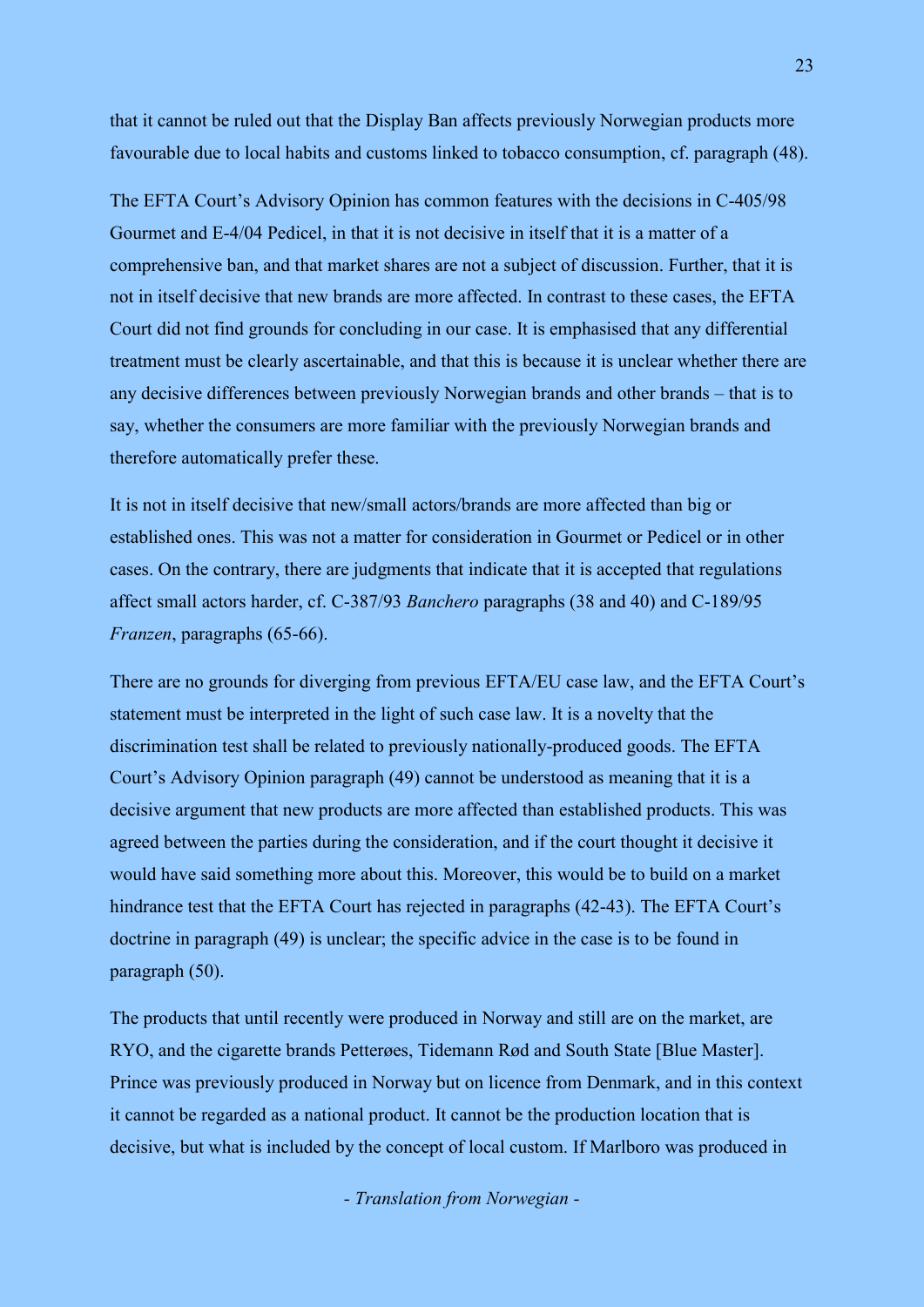Norway, that would not make Marlboro a Norwegian brand. The point in the evaluation is that a Norwegian brand that is produced in Norway has an advantage because it has an affiliation to Norway.

It is correct that the market for RYO is dominated by previously Norwegian-produced goods. But the market for FMC is dominated by foreign brands. The market for RYO has been falling since the 1970s and is now, considered together, on the same level as Prince. The market for snus is growing.

For FMC there is an increasing trend among international brands. The market share for Prince is falling.

It is not the case that the market is dominated by previously national brands as in the beer market, which was the topic of E-9/00 *Rusbrus*. The big international tobacco brands are big and well-known in Norway.

There are few surveys on people's attitudes to the brands. The 2012 report from Janne Scheffel of SIRUS, "Preferences for Tobacco Brands on the Norwegian Market", did not show that there are preferences for Norwegian brands or brands associated with Norway. It emerged that foreign brands had a positive image, while traditional Norwegian brands and Prince were viewed more negatively.

There are no grounds for Norwegian consumers not knowing foreign brands and not wanting to choose them. It is not the customs which lead to the foreign brands being affected harder on the Norwegian market than national ones.

The composition of products on the Norwegian market is different from in other countries. This is a side-issue, but means that what the consumers see in the way of advertising in international magazines and visible display of tobacco in other countries, are the big international brands – not the local brands. Prince does not do advertising in other countries than for example Denmark. This gives international brands an edge.

It is not documented that there are special customs on the Norwegian tobacco market in such a way that previous Norwegian brands have easier access to the market and that international brands are affected harder. It has not been documented that such an effect can clearly be demonstrated.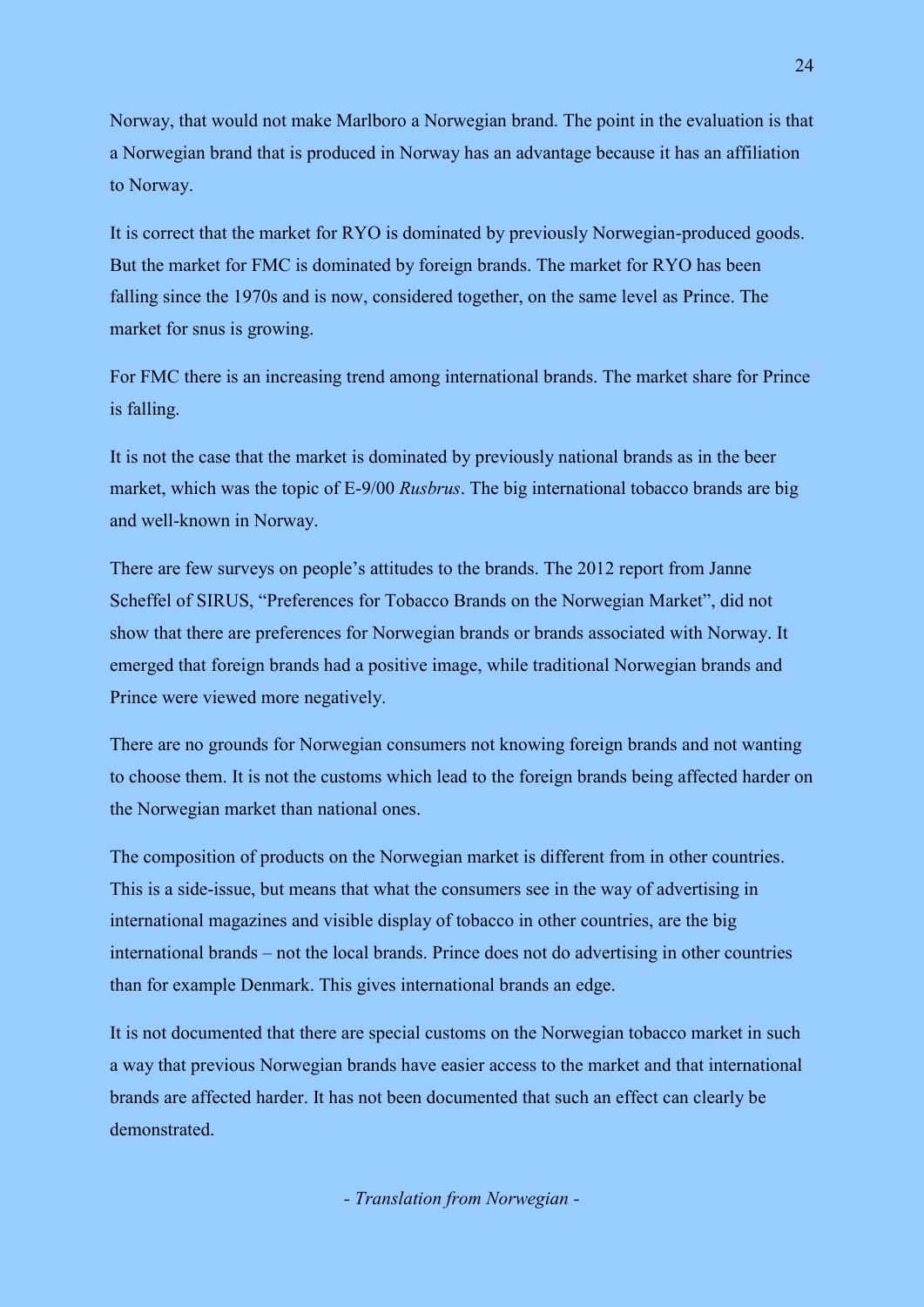#### *Proportionality*

The proportionality test is trinomial. The measure must address a legitimate concern, be suitable and necessary. The government has no duty to justify laws under the EEA law. It is the effect of the law that is decisive, not the stated purpose. States have a large margin of discretion to decide the level of protection of public health and how this level shall be attained. This dictates reticence also in testing of the measures' necessity. Concerns corresponding to the traditional precautionary principle for uncertainty regarding damage to health are applicable to the effect of health-related measures, cf. the EFTA Court paragraphs (82-83).

### *Suitability*

The legislator has considered the Display Ban to be a suitable measure. The display of tobacco is regarded as being covered by the advertising ban in the Tobacco Control Act Section 2, but in such a way that it was exempted by Section 8 No. 5 of the statutory regulations on tobacco advertising. That the display of tobacco is considered as advertising is also assumed in the knowledge-gathering prior to the legislative change that introduced the ban. In the preparatory works to the Act it was assumed that display is advertising, and that the Display Ban would have the effect of the advertising ban in the long term.

There are no requirements for clear scientific evidence or convergent evidence for suitability, cf. the EFTA Court paragraph (83). It is sufficient to demonstrate that there was reasonable to assume that the measure would be able to contribute to the protection of human. The EFTA Court allows for a limited judicial review. There is no requirement for scientific documentation or substantiation of the effect of a measure for it to be deemed suitable. This is in line with previous case law.

The EFTA Court goes far in the direction of concluding that the Display Ban is a suitable measure, cf. paragraph (83). Reference is made to the fact that the formulation of reply to the District Court's second questions is limited to necessity, cf. also paragraph (88). The EFTA Court transfers the burden of proof to Philip Morris and sets up a requirement for "clear evidence" for the measure not being suitable for restricting tobacco consumption, at least in the long term.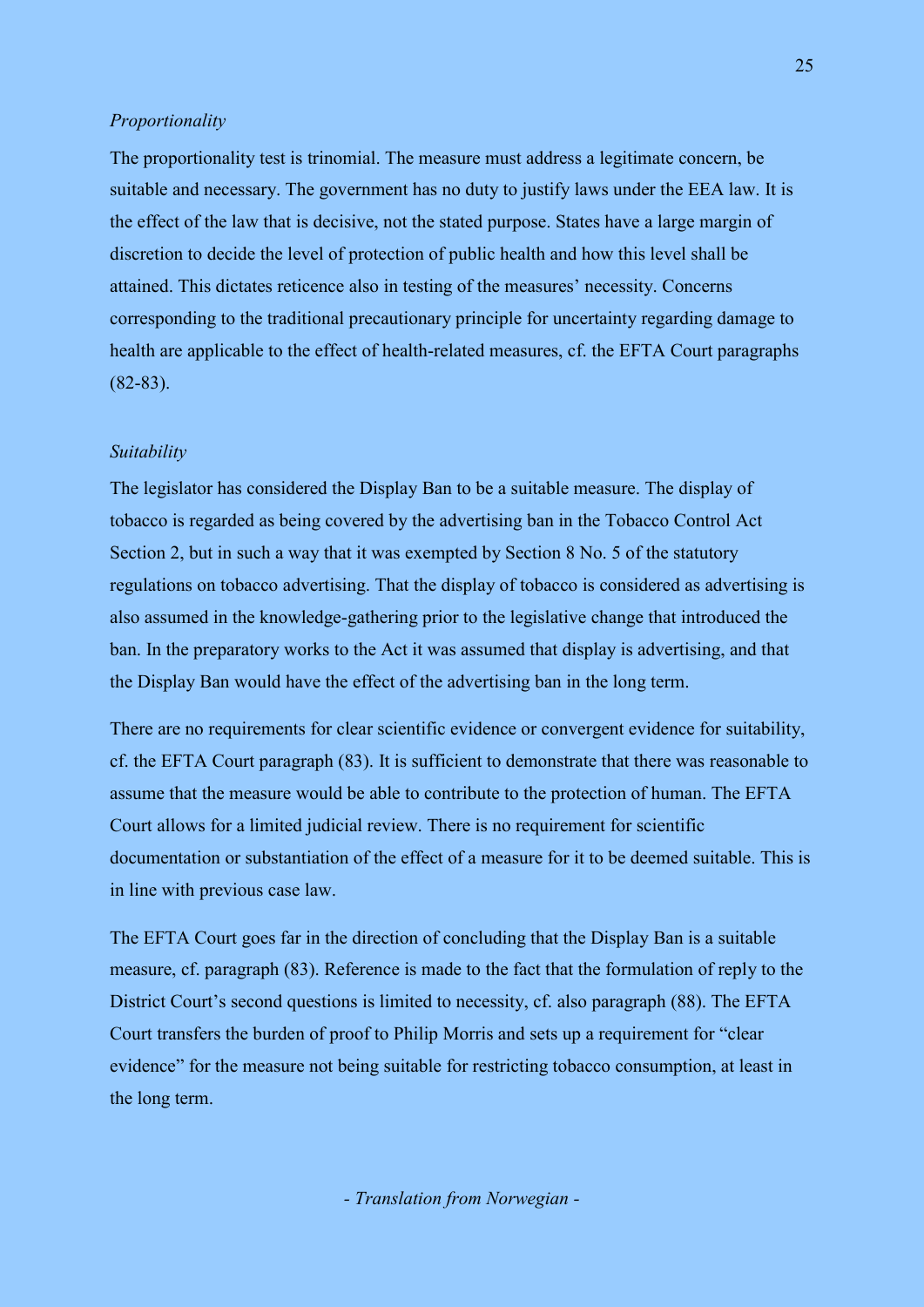The EFTA Court concludes that the measure is suitable in the same manner as in the case law where bans on alcohol and tobacco advertising are deemed to be suitable measures. The same reasoning related to tobacco advertising is the backdrop for the directives regulating tobacco advertising; Directive 89/552/EØF, the Television Directive, and 2003/33/EC, the Tobacco Advertising Directive.

In April 2010 the European Commission published proposals for the regulation of visible tobacco displays, both [proposals for] limiting displays and a total ban. The proposal is based on a report from Rand Europe 2010, which finds that displays have a similar effect as advertising at the point of sale.

In guidelines to the WHO's Framework Convention, the display of tobacco is equated with advertising and a total display ban is therefore recommended to achieve a comprehensive advertising ban.

Several EU/EEA states have introduced display bans without the European Commission and the ESA having any comments to this.

The Commission and ESA have in their submissions to the EFTA Court in this case assumed that displays work in the same manner as advertising. The European Commission has referred to the fact that the WHO recommends display bans.

No clear evidence has been submitted for the Display Ban not having an effect. Reference has been made only to individual studies that conclude that an effect cannot be demonstrated with a high degree of certainty. Philip Morris has endeavoured to document that there are no studies that scientifically confirm that the ban has an effect. This is, however, generally agreed. Philip Morris does not deal with the test that the EFTA Court has outlined, but maintains that the government has not proven that the ban has an effect.

In the government's view it is most probable that the ban has an effect in the long run. What exists of scientific material clearly draw in that direction. Econometric studies are not by themselves suitable to measure effect. The ban is directed at many target groups, and an econometric survey of total consumption will not tell us anything about how the ban works on different age groups or among groups of smokers and former smokers.

## *Necessary*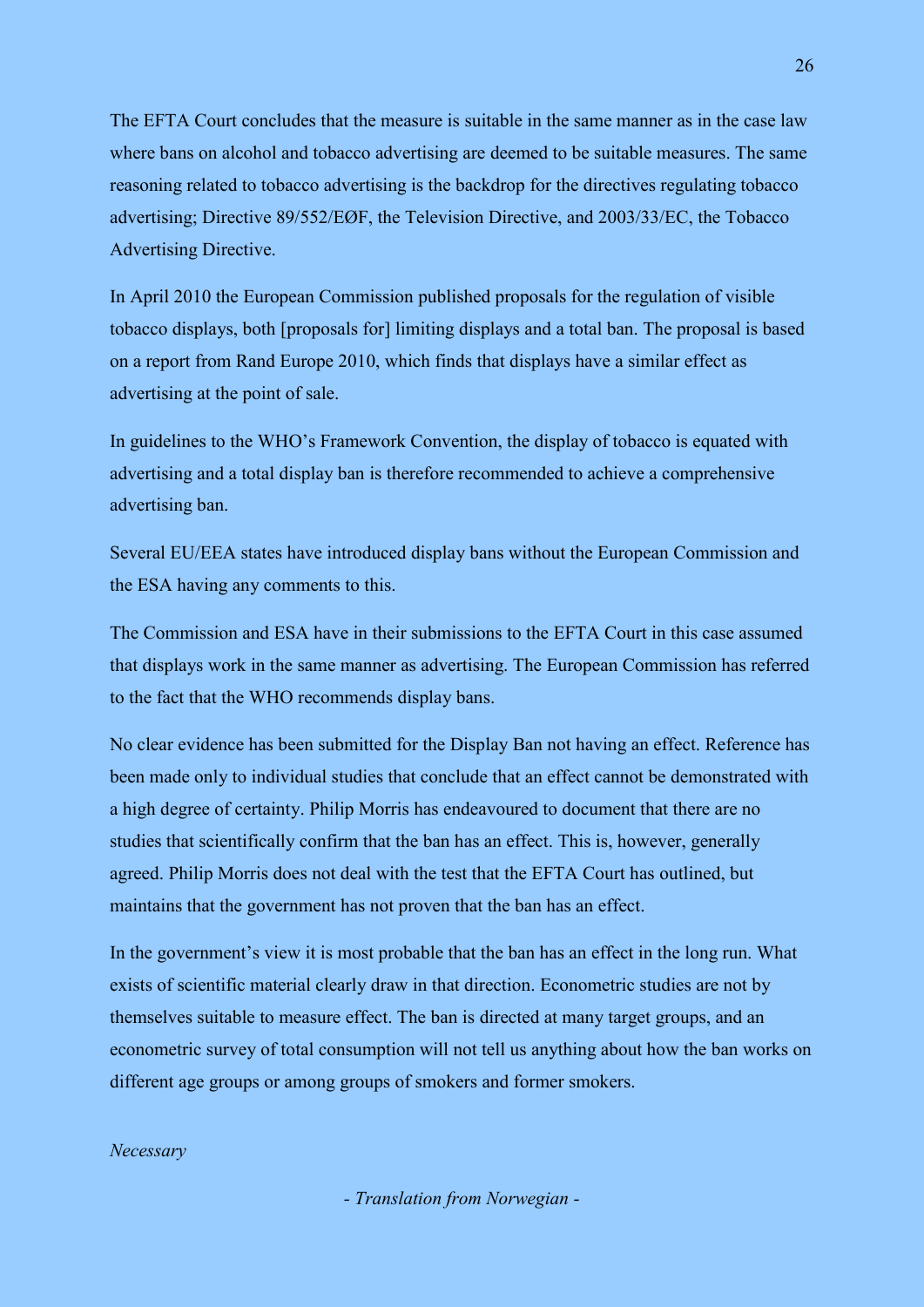It follows from the EFTA Court paragraph (83) that a certain degree of scientific uncertainty about the measures' necessity has no significance for the evaluation of whether the measure is necessary.

It is the states that determine the level of protection and how this protection shall be attained. Alternative measures must be considered in light of the objective of the Display Ban, they must be overlapping and yield just as good an effect.

The objective is to remove the influence of visibly displayed tobacco on individuals at points of sale, particularly on children and young people and people who want to quit or who have recently quit; further to reduce the idea of tobacco as an ordinary commodity like bread and soap. The paramount goal is a tobacco-free society.

Alternative measures proposed by Philip Morris do not have equivalent effects. They do not remove the advertising effect, or the idea that tobacco is a normal product; nor do they reach all the target groups. A licensing system with intensified age control will not address the purpose of removing the influence of displayed tobacco, or the objective of de-normalising tobacco use.

It is necessary to deploy a broad spectrum of measures that in various ways can contribute to reduced tobacco use. In Norway there was a large number of measures even before the Display Ban was introduced, and there are proposals for further measures. None of the other existing or proposed measures remove the influence of visible displays. Partial bans on tobacco advertising has limited effect.

# **4 The Norwegian Cancer Society's submission**

The Norwegian Cancer Society supports the Display Ban. If the Display Ban is anulled, it will mean two steps backwards for the work that the Norwegian Cancer Society is doing vis-à-vis children and youngsters. It will be a retrograde step for the work of de-normalising tobacco use.

Different measures such as price regulation, accessibility, quitting assistance, attitudes and behaviour in the form of advertising on the one side and campaigns against tobacco use, work together as a whole. The Display Ban is in this context effective and necessary.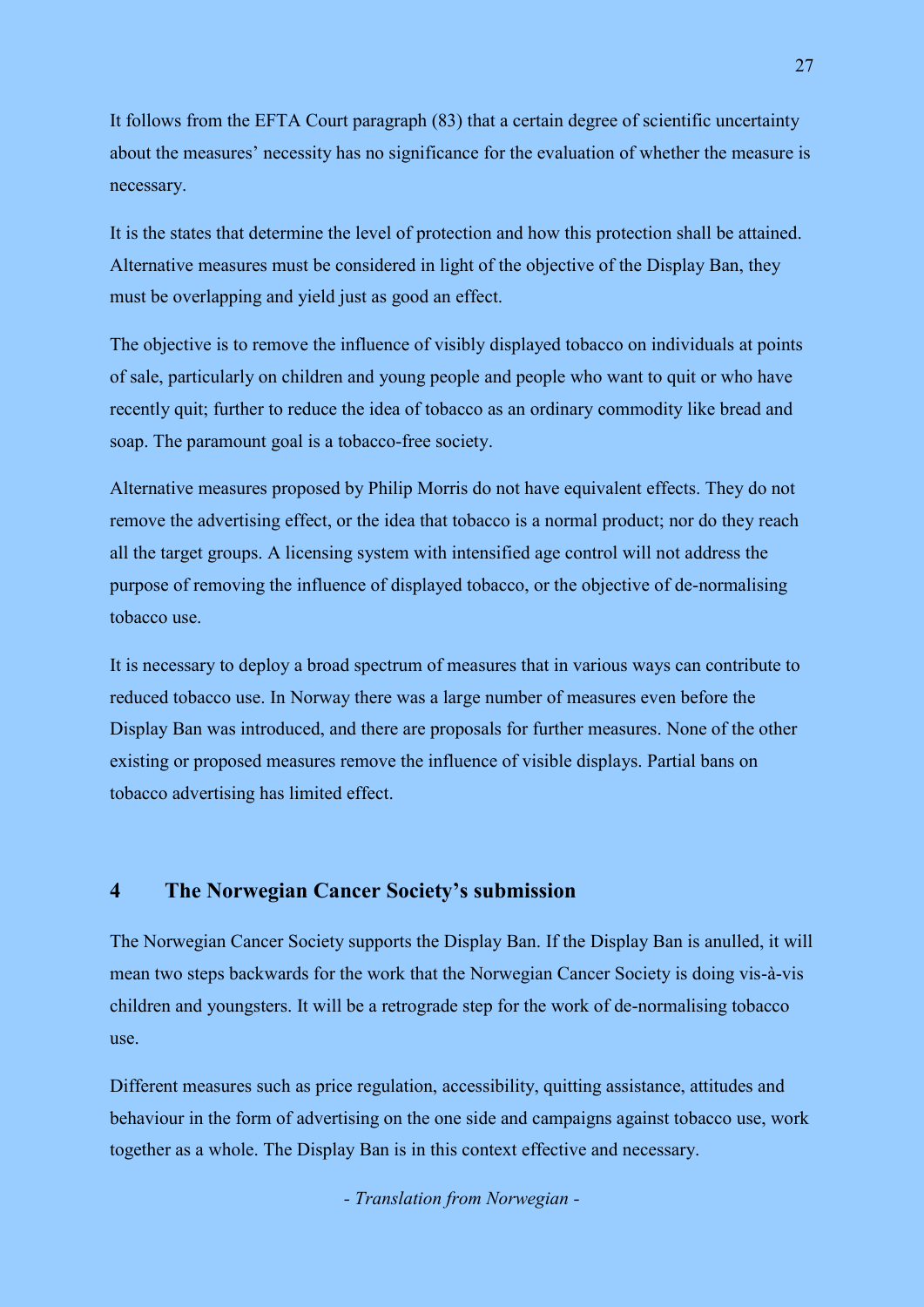The WHO has only a single convention, and it is the Framework Convention on Tobacco Control. The Convention has been ratified by 175 states. That fact that so many countries have agreed on a legally binding text, emphasises the significance of that text. It shows how seriously the WHO and the world community treat tobacco use as the cause of health damages and death.

The purpose is to protect public health. It is relevant as an interpretation factor for understanding the scope of the public health legislation and health conventions in general; such as the UN Convention on Economic, Social and Cultural Rights Article 12 on the right to health. When using the EEA Agreement Article 13, account must be taken of the Framework Convention on Tobacco Control in order to understand the public-health angle.

Norway was one of the promoters of the Framework Convention on Tobacco Control and the first country to ratify it. Norway thus demonstrates publicly that the Convention is important and is then obliged to live up to it. The Convention guidelines must be perceived as binding when they use "should".

The Framework Convention on Tobacco Control states by way of introduction that states shall prioritise their right to protect public health. There is an inherent conflict in that the government is to protect public health while the tobacco industry on the other hand desires a market position for a product that is harmful to health. All in all, the tobacco industry wants to protect its product as legal, and is working against government regulation.

It is revealing that it is enshrined by the Convention that the states shall protect their health policy against the tobacco industry, cf. Article 5 No. 3. It has been necessary to include in the guidelines to Article 5 No. 3 that society must be made aware of how the tobacco industry operates so as to be able to work against it. This year the World No Tobacco Day, 31 May 2012, was dedicated to the theme of the tobacco industry's meddling in health regulations, and this will remain the theme for the rest of the year.

The Display Ban is suitable and necessary; this is established in the guidelines to the Convention. The world community has endorsed this interpretation, including the EU. This means that the measure is obviously suitable.

In Norway, the Display Ban has a greater effect than in countries where advertising is still allowed. Such strict regulation is entirely necessary. The tobacco industry should be treated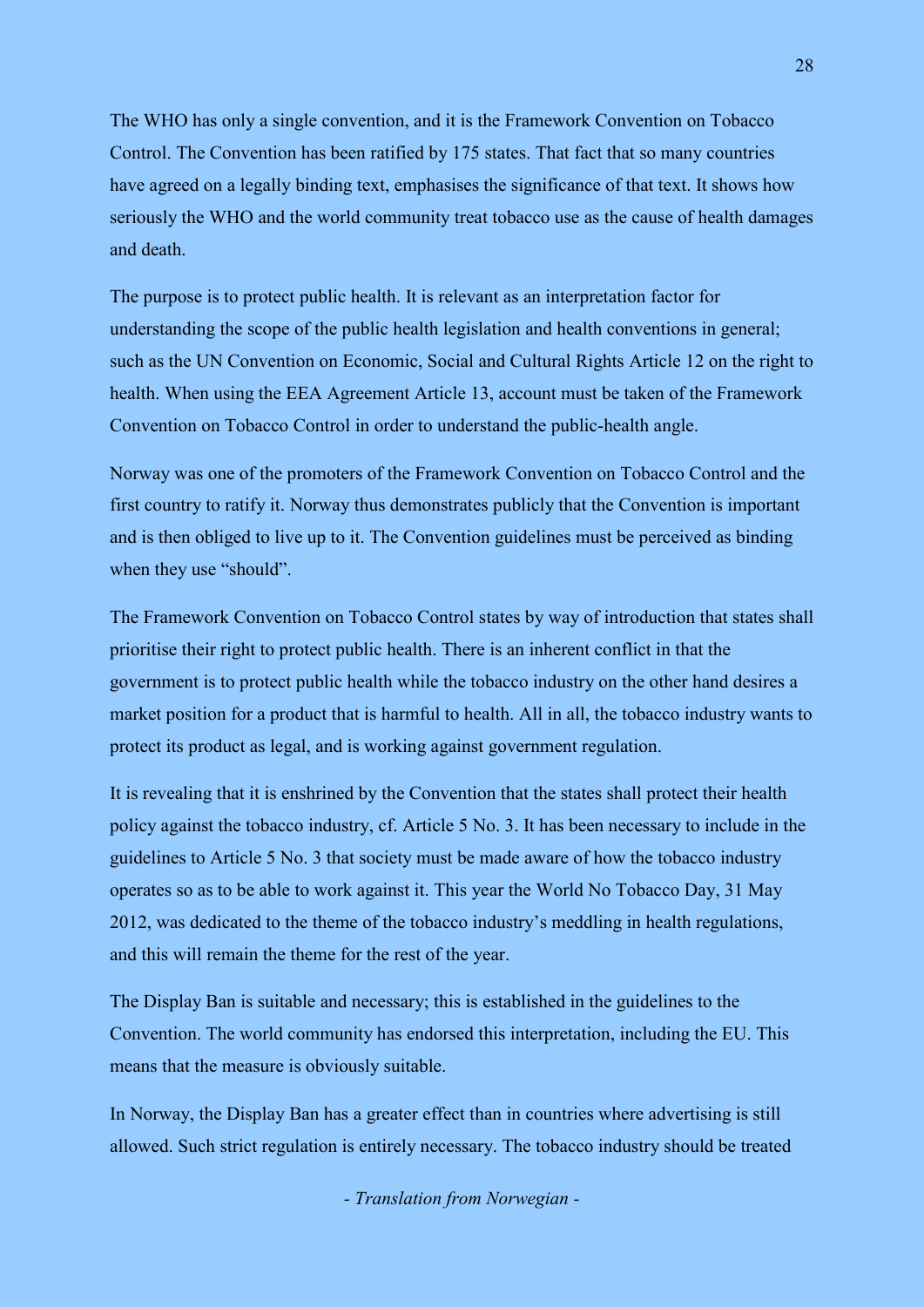differently from other industries on the grounds of the great health risks. The intervention is proportional to the gravity of the harmful effect of tobacco.

The Norwegian Cancer Society supports the claim of the Norwegian Government, represented by the Ministry of Health.

# **5 The District Court's opinion**

The District Court has concluded that the prohibition against visible display of tobacco products is not a restriction within the meaning of the EEA Agreement Article 11. The District Court has also considered the measure in the light of the criteria of Article 13 and considers that it is suitable and necessary in order to ensure the protection of public health.

There is agreement that Philip Morris imports into Norway tobacco products that originate in an EEA state, and that the EEA agreement is applicable. The District Court will not discuss this further.

The general ban on tobacco advertising is not in dispute. Nor is there disagreement that tobacco use involves a health risk.

# **5.1 Restriction**

## *Legal point of departure and the EFTA Court's statement*

Pursuant to the EEA Agreement Article 11, a measure that has an effect equivalent to that of a quantitative import restriction is in conflict with the EEA Agreement. Article 11 is worded as follows:

"Quantitative import restrictions and all measure with equivalent effect shall be prohibited between the contracting parties."

The purpose of the provision is to preserve the free movement of goods and services. Measures that hinder free movement of goods are in conflict with the EEA Agreement unless the measure is exempt under Article 13.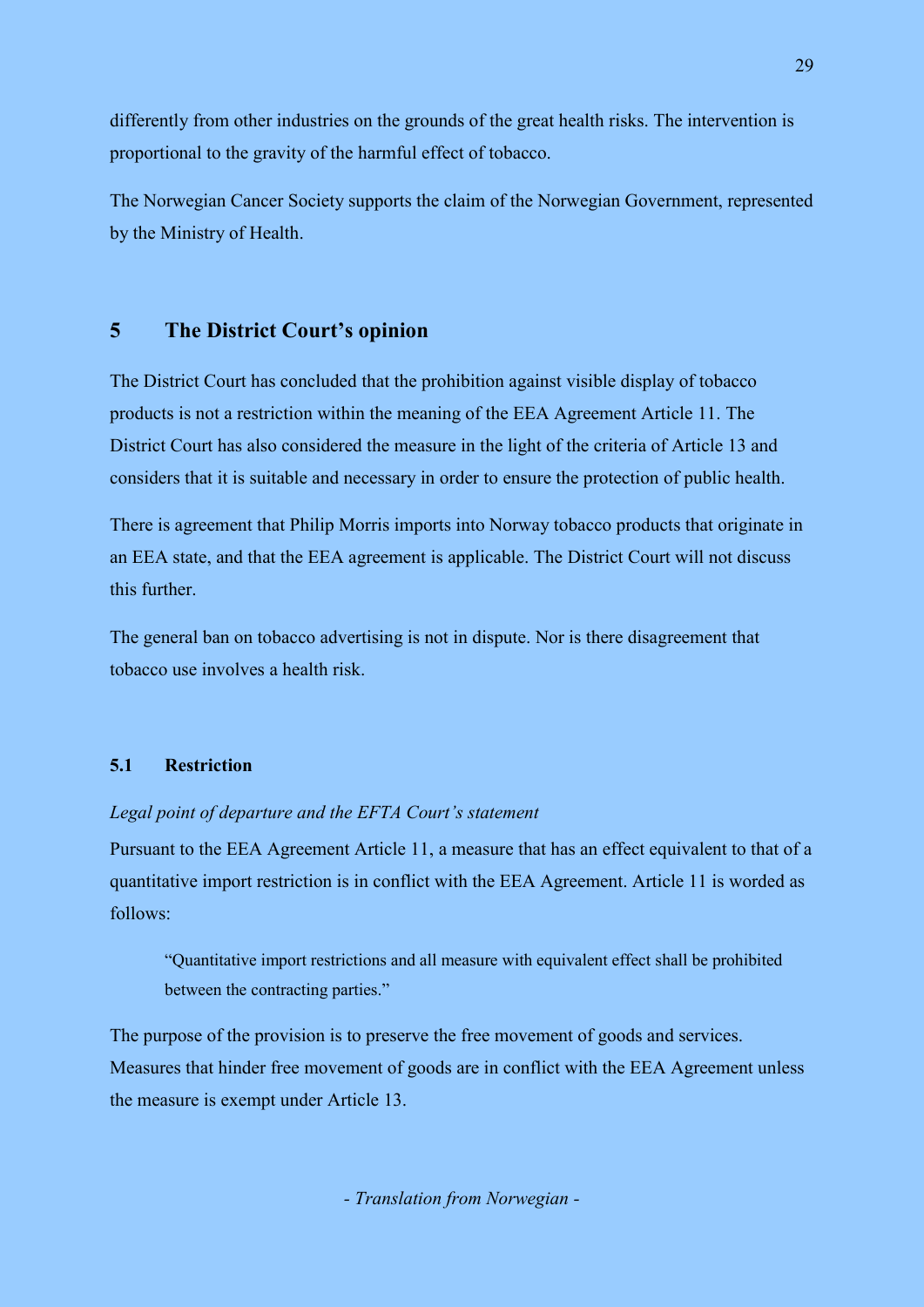The EFTA Court confirms the point of departure in paragraph (39) of its Opinion with reference to case law. The prohibition is applicable to all rules that, directly or indirectly, in actuality or potentially, may hinder trade within the EEA, as such measures have an effect equivalent to that of quantitative import restrictions.

In paragraph (41) the EFTA Court outlines which measures are regarded as having an effect equivalent to that of quantitative import restrictions. Firstly, measures are covered if their purpose or effects are that products from other EEA states receive a less favourable treatment than domestic products. Further covered are rules that stipulate product standards for imported goods, and any other measure that hinders market access for products originating in another EEA state.

It is obvious that the Display Ban does not stipulate product standards or has as its objective to regulate trade in goods between EEA states.

In paragraph (42) the EFTA Court states that the Display Ban by nature may have a restrictive effect on the marketing of tobacco products in the market in question, particularly for the launch of new products. The District Court understands this to mean that the EFTA Court is of the opinion that the Display Ban in principle will be a measure that can hinder market access, and in principle Article 11 is therefore applicable.

The EFTA Court further states in paragraph (43) that national provisions that apply to products from other EEA states and that restrict or prohibit certain selling arrangements, in general have the characteristic of being regarded as hindering trade between EEA states, directly or indirectly, in actuality or potentially. In principle such provisions are also covered by Article 11.

An exception from this, however, is when the provisions constitute a selling arrangement and this applies to all affected businesses, and in law and in fact affects the marketing of domestic products and products from other EEA states equally. The EFTA Court states further in paragraph (44):

"If that is the case, the application of such rules to the sale of products from other EEA States is not by nature such as to prevent their access to the market or to impede such access more than it impedes the access of domestic products (see, for comparison, *Keck and Mithouard*, cited above, paragraphs 16 and 17, and *Commission v Italy*, cited above, paragraph 36)."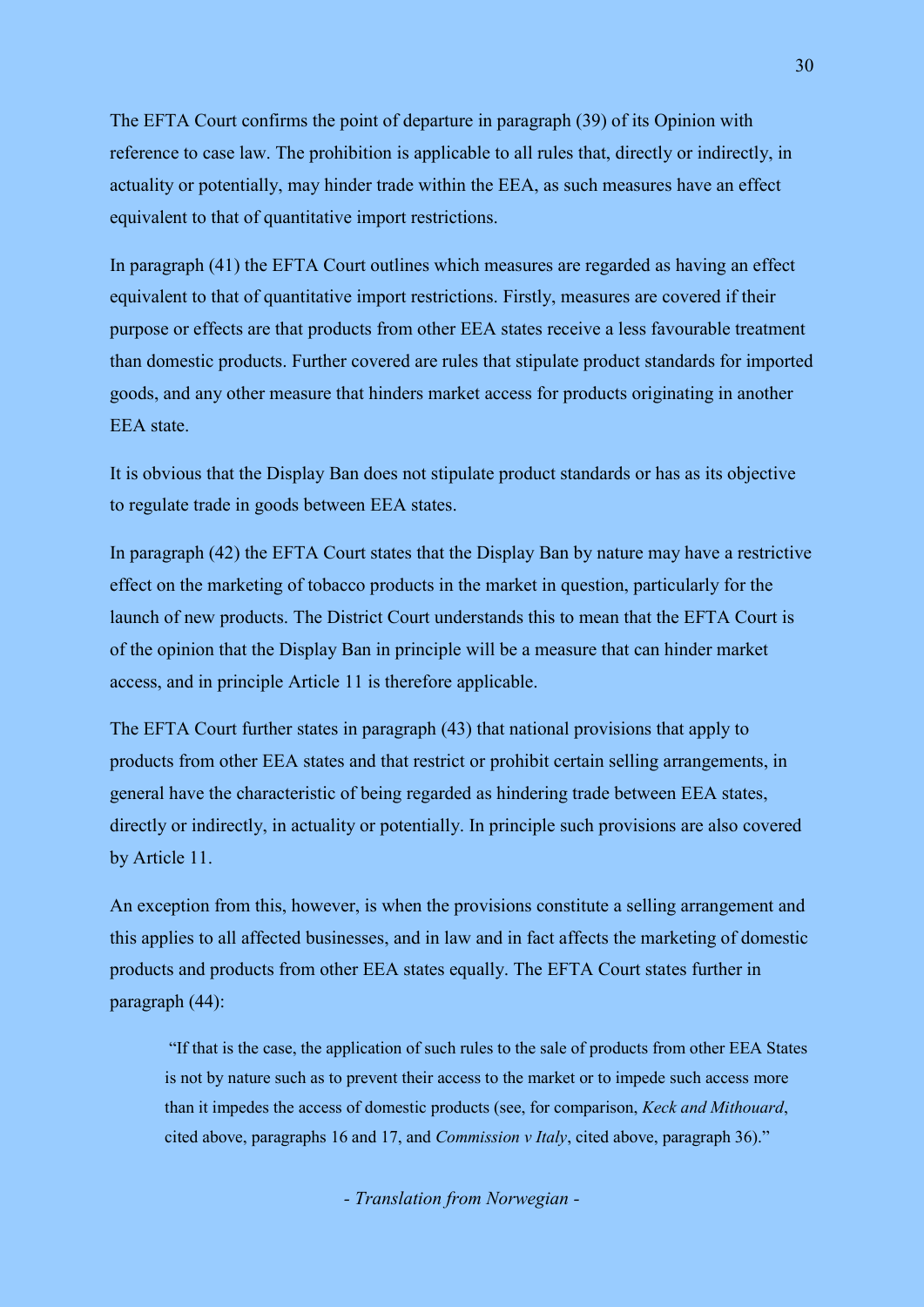The EFTA Court thereafter states, in paragraph (45), that the Display Ban is a selling arrangement:

"National provisions, such as those at issue which provide that products cannot be displayed or only displayed in a certain manner relate to the selling arrangements for those goods in that they lay down the manner in which these products may be presented at venues legally permitted to sell them. The Court thus finds that the display ban in question constitutes a selling arrangement within the meaning of the case-law cited in paragraphs 40 and 43."

The parties agree that there is no discrimination in law. The Display Ban applies to all businesses on the Norwegian market and affects all products equally.

The District Court shall accordingly decide whether the Display Ban actually affects the sale of domestic products and sale of goods from other EEA states equally. If there is equal treatment, then there exists no restriction within the meaning of Article 11.

In paragraph (50) the EFTA Court indicates specifically what the [national] court shall consider in order to test whether the Display Ban involves a *de facto* discrimination, and sets up criteria for the clear ascertaining of an effect:

"It is for the national court to determine whether the application of national law is such as to entail that the national rules on the display of tobacco products affect the marketing of products previously produced in Norway differently than the marketing of products from other EEA States or whether such an effect cannot be clearly verified and, therefore, is too uncertain or indirect to constitute a hindrance of trade (see, for comparison, Case C-291/09 Guarnieri & Cie, judgment of 7 April 2011, not yet reported, paragraph 17, and the case-law cited). In this determination, the national court must have regard to the facts of the case and the considerations set forth in paragraphs 39 to 45 and in this paragraph."

The parties agree that the EFTA Court thereby creates a new category of products to be included in the evaluation of whether there discrimination exists. Domestically produced tobacco products are here replaced with products that were previously produced in Norway, in paragraph (49) this is worded: "until recently, manufactured in Norway".

The reasoning of the EFTA Court may be seen from the court's statement in paragraph (48). The EFTA Court refers to case C-391/92 *The Commission versus Greece*, and states that it is not decisive for the evaluation whether there is domestic production of tobacco products in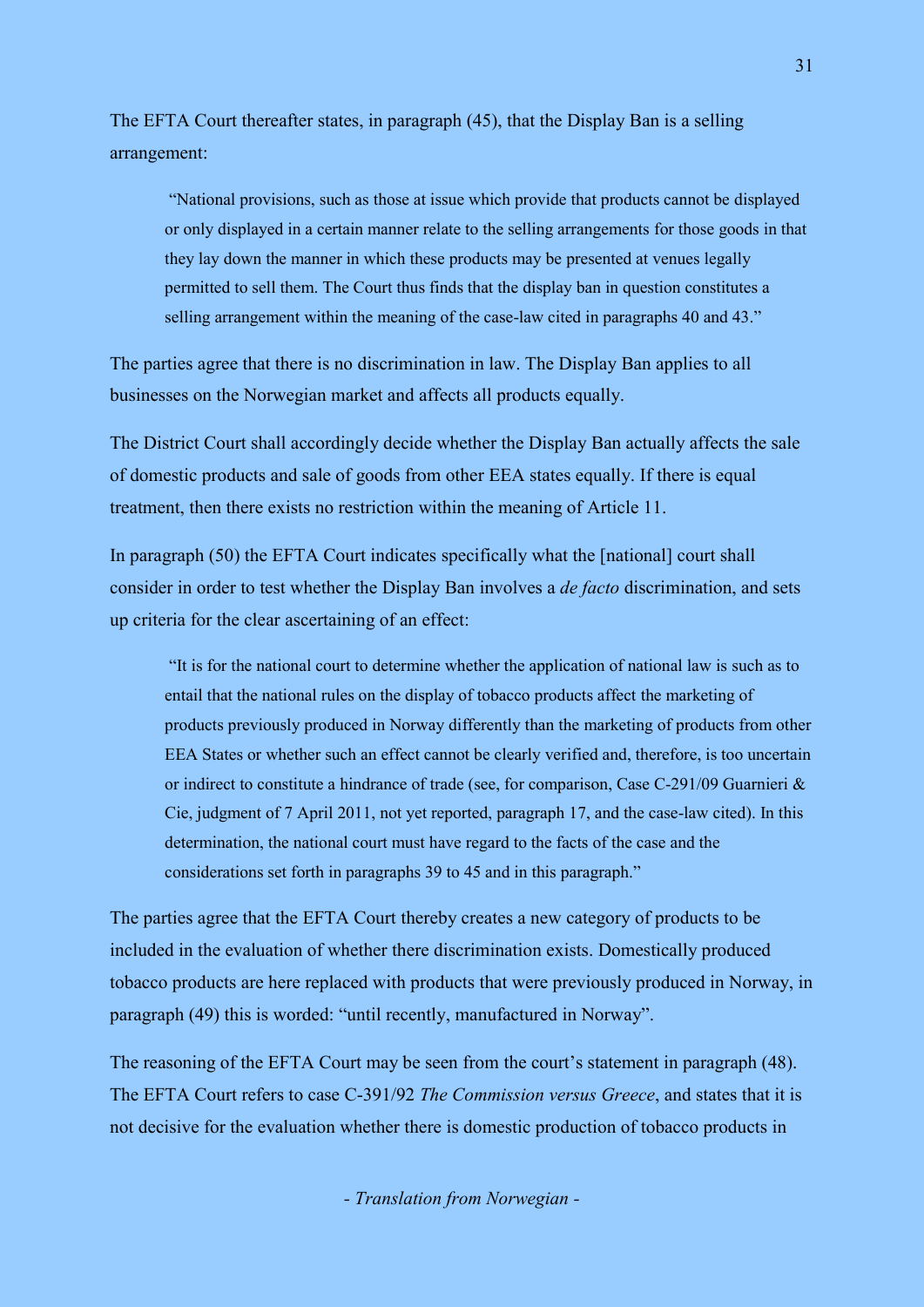Norway. The EFTA Court thereafter notes that it cannot be ruled out that production in Norway may be resumed at a later time. The EFTA Court further states:

"Bearing that in mind and taking account of the factual situation in the case at hand, it cannot be ruled out that some imported tobacco products, in particular those that were manufactured in Norway until 2008, enjoy a more favourable position on the Norwegian market than other products due to local habits and customs linked to tobacco consumption (compare *Pedicel*, cited above, paragraph 46)."

The District Court cannot see that it is an obvious consequence of *Commission v Greece*, compared with the possibility of future Norwegian tobacco production, that an evaluation shall be made of imported tobacco products that were previously produced in Norway vis-àvis other imported products. The EFTA Court sets up an evaluation as if there were still tobacco production in Norway. It is also unclear what the EFTA Court means when it in addition says, "taking account of the factual situation in the case at hand". The District Court assumes that the EFTA Court refers to the fact that the Display Ban is functioning in a market with a total ban on advertising for tobacco products.

Case C-391/92 *Commission v Greece*, concerned regulations requiring that processed milk for infants should be sold exclusively by pharmacies rules stating that infant formula could only be sold in pharmacies. There was no production of processed milk in Greece, and nor were there any national alternative and competing products. The European Court concluded that the rules on selling arrangements did not distinguish between country of origin or businesses in Greece, and had no different effect on the sale of products from other EU states than on domestic producers. The European Court stated further that the evaluation had to be the same regardless of whether or not Greece had domestic production of formula, because this fact could change over time, and also in order to secure uniform practising of the rules between the member states. In other words, there would not have been discrimination even if in this case there did exist national production of processed milk.

Any future Norwegian produced tobacco products would undoubtedly be subject to the Display Ban in the same manner as all tobacco products are today. The point in *Commission v Greece* is, as the District Court understands it, that there is not automatically a restriction (discrimination) because solely imported products were affected by a selling arrangement in the absence of national products.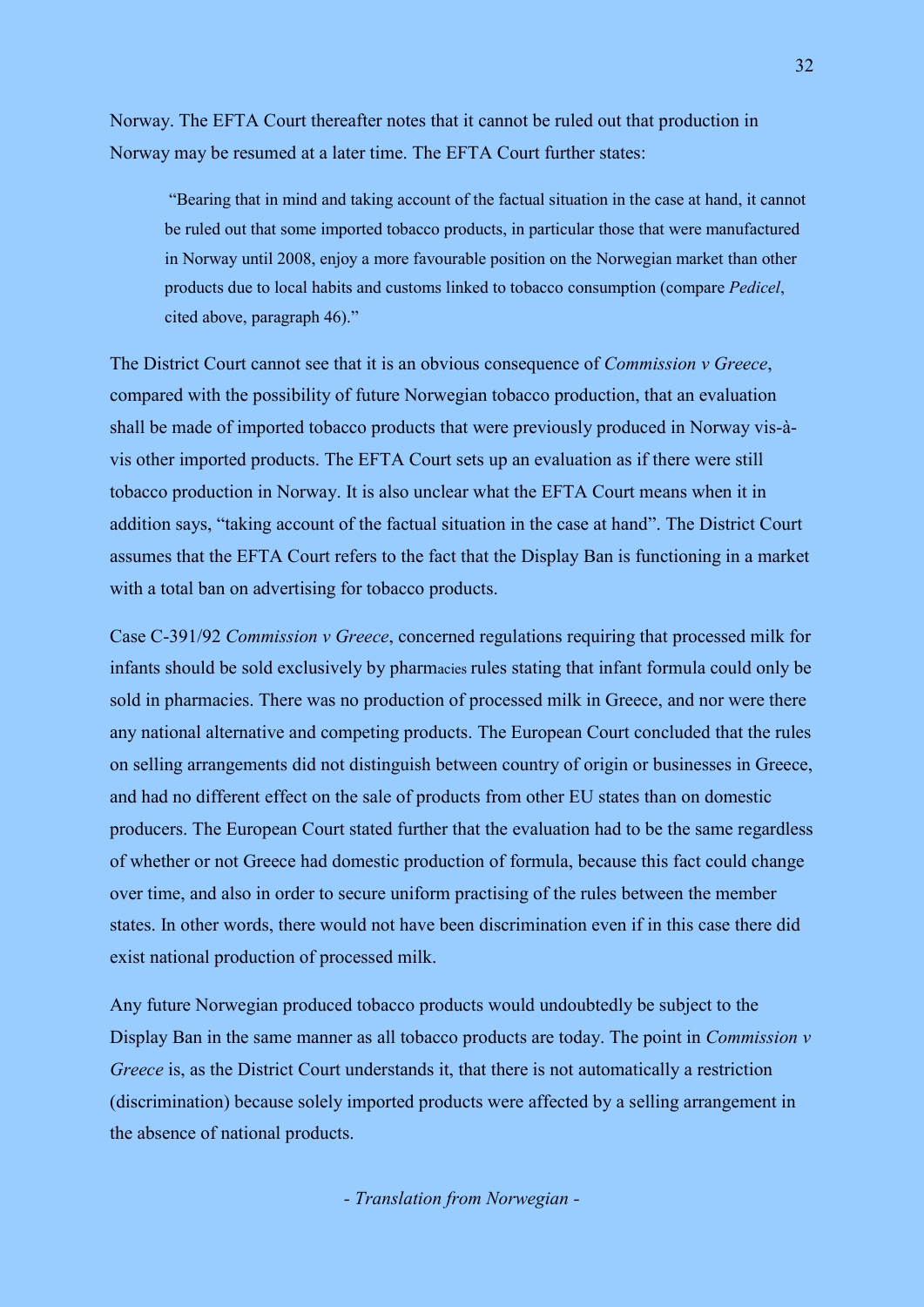The evaluation of whether imported previously Norwegian produced goods have a more favourable position than other imported goods shall be linked to whether these products have a more favourable position due to local habits and customs linked to tobacco consumption.

It appears from case E-4/04 *Pedicel*, paragraph (46), to which the EFTA Court refers, that it cannot be ruled out that an advertising ban for a product which is lawfully sold there may have a greater impact on products from other EEA states. The EFTA Court further states in paragraph (46), with reference to case C-405/98 *Gourmet*, that:

"in the case of products like alcoholic beverages, the consumption of which is linked to traditional social practices and to local habits and customs, a prohibition of all advertising directed at consumers is liable to impede market access for products from other Member States more than for products from domestic producers. (...) The information presented to the Court does not indicate that this presumption does not apply in relation to the circumstances in Norway."

Without the EFTA Court's introduction of a new category of "national products" that a selling arrangement may discriminate in favour of, it follows from previous case law on selling arrangements that the absence of tobacco production in Norway means that there is no restriction. This is also argued by both the ESA and the Commission in their submissions to the EFTA Court, cf. paragraphs (35) and (36).

In paragraph (49) the EFTA Court indicates what is to be part of the evaluation of whether the Display Ban affects the marketing of products from other EEA states to a greater extent than the marketing of imported products that until recently were produced in Norway:

"In order to assess whether that is the case, an analysis of the characteristics of the relevant market and of other facts is necessary. The national court must, in particular, take account of the effects of the display ban on products which are new on the market compared to products bearing an established trademark. In that regard, the Court notes that, depending on the level of brand fidelity of tobacco consumers, the penetration of the market may be more difficult for new products due to the display ban which applies in addition to a total advertising ban."

The parties do not agree with regard to how the EFTA Court's statement is to be understood, when it is stated that the District Court in particular must take account of the effect on products that are new on the market compared with established products. The District Court agrees with the government that the statement cannot be understood in such a way that new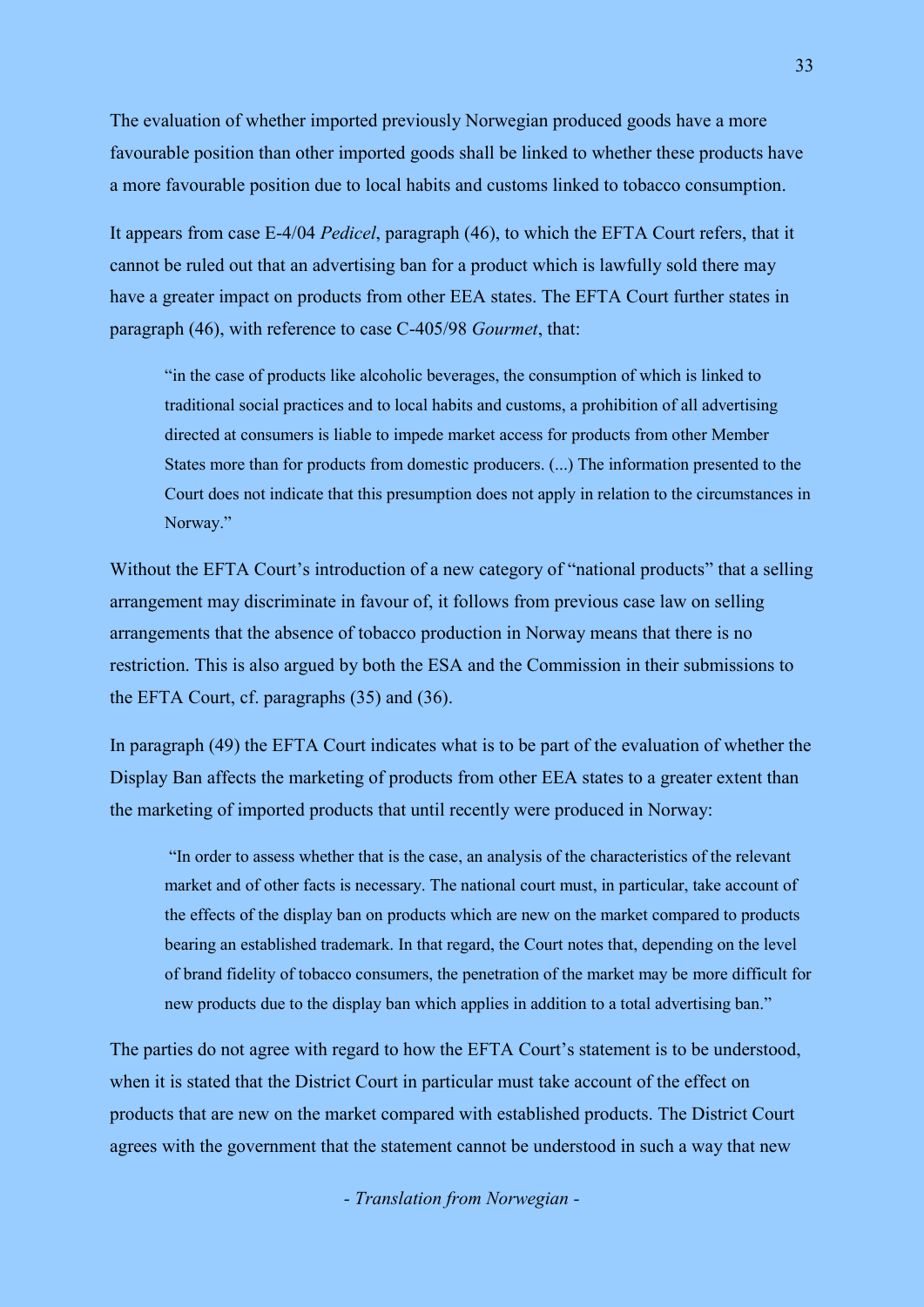products' chances of entering the Norwegian tobacco market shall be decisive for the question of whether a restriction exists. This would represent a market-hindrance test independent of the question of whether there is *de facto* discrimination against imported products and in favour of previously Norwegian produced goods. The EFTA Court's guidance on this point must be viewed in the light of previous case law.

In the Pedicel and Gourmet cases, the courts did not find it necessary to undertake a detailed review of the factual circumstances to ascertain that the alcohol advertising ban caused greater inconvenience for market access for goods originating in other member states than for domestic goods. In our case the EFTA Court does not conclude with an equivalent presumption for tobacco products, and indicates that any possible discrimination must be clearly verified.

The central aspect of the cases concerning alcohol advertising was that consumers are more familiar with the local products and in the absence of advertising will choose them instead of imported ones. No division between new and established products is made, but it is held that imported products will in general have a less favourable position than locally produced ones because the consumers are more familiar with the local ones and prioritise these.

It is not in itself decisive that the Display Ban, particularly viewed in connection with the advertising ban, is comprehensive. It follows implicitly from the fact that *de facto* discrimination is required whenever national provisions entail a selling arrangement, C-268/01 *Keck and Mithouard* paragraph (16). The District Court also refers to paragraph (44) in the joined cases C-34/94 *De Agostini*, which states that a total advertising ban is not a restriction unless *de facto* discrimination based on nationality is verified. Furthermore, there is case law that accepts national regulations which affect small actors in the market. The District Court refers to case C-387/93 *Banchero* regarding the regulation of tobacco retail outlets. In paragraph (38), cf. paragraph (40), it ensues from the context that it is not of significance that less popular brands may be difficult to find, as this will not affect foreign tobacco products more than domestic products.

In the preparatory stage to the request to the EFTA Court the parties agreed that the Display Ban would make it harder for new products to enter the market. It appears from the government's submission of 19 January 2011 to the EFTA Court that the ban does not hinder the introduction of new products, but (paragraph 198):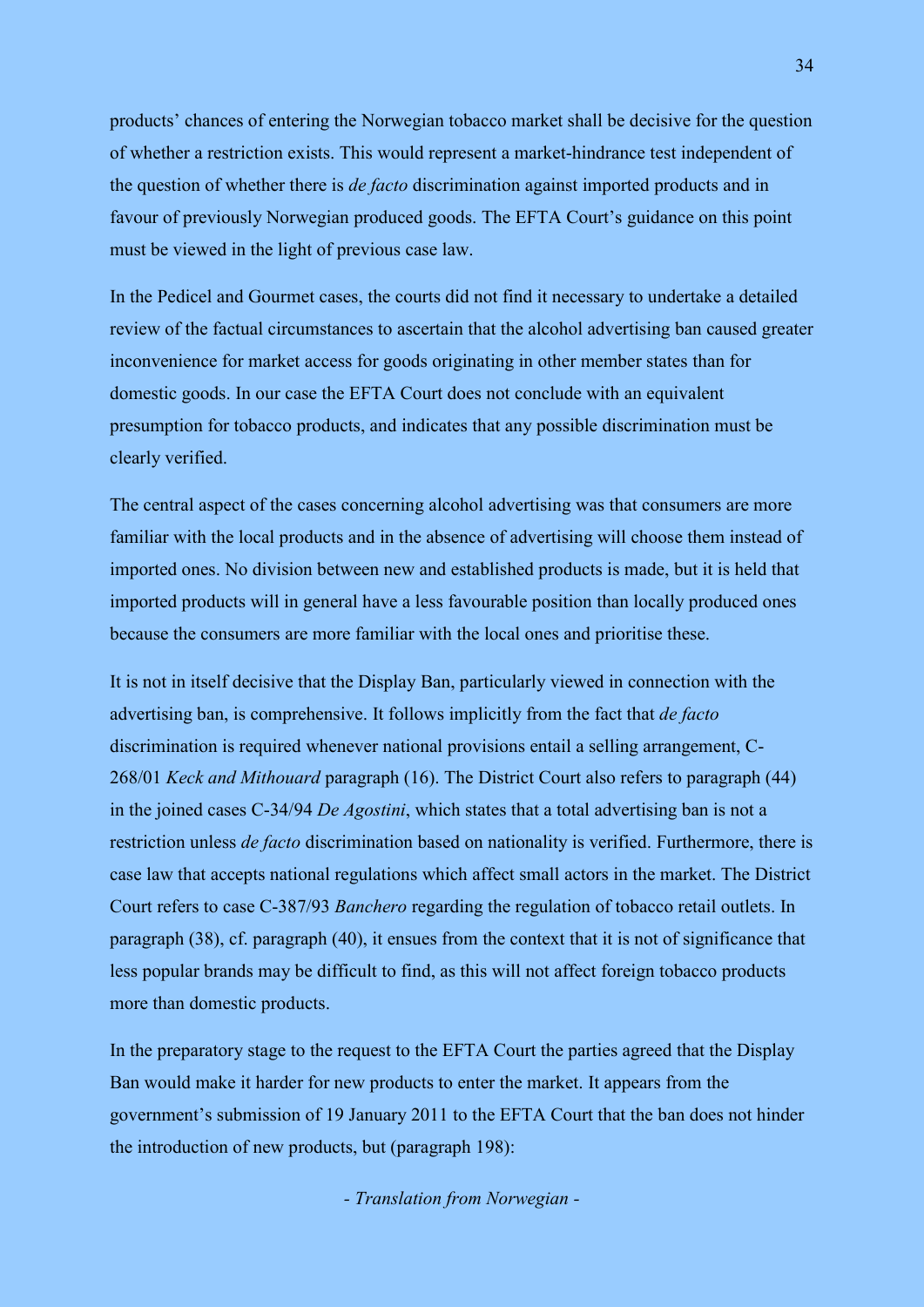"Indeed, the Government hopes that the introduction of new products will be more difficult with the display ban. As the prevailing research indicates, there is good reason to expect such an effect."

In light of this agreement, even though there are differences of some degree in the parties' view of this issue, and the case law which the EFTA Court relies on, this court cannot understand that the EFTA Court considers that it is of decisive significance for the question of restriction that in general market access for new products in fact becomes more difficult. The EFTA Court could have at least, given this clear basis, stated that it was decisive or laid down that the Display Ban has such effect and is a restriction within the meaning of Article 11.

As the District Court sees it, the statement in paragraph (49) must be seen as an element in the court's analysis of what characterises the tobacco market compared with social traditions and local custom related to tobacco use. In the assessment in paragraph (50) and in the answer to the first question in the Opinion, no explicit division is made between new and established products on the market.

The District Court understands the evaluation on which the EFTA Court gives its advice, as something else than the possible restriction analysis which the European Commission reads in the EFTA Court's statement paragraph (37), but which is not pursued further in the court's remarks.

#### *Further evaluation of whether there exists de facto discrimination based on nationality*

The question is whether the Display Ban affects the marketing of products that until recently were produced in Norway differently from the marketing of products from other EEA states, and whether such an effect can clearly be ascertained.

The question is whether national products have a more favourable position due to local habits and customs linked to tobacco use.

Philip Morris has the burden of proof that the Display Ban actually and not just potentially, affects the marketing of imported tobacco products differently than imported tobacco products that were previously produced in Norway, cf. Barnard, *The Substantive Law of EU*, third edition 2010, pp. 136-137.

## *The tobacco market*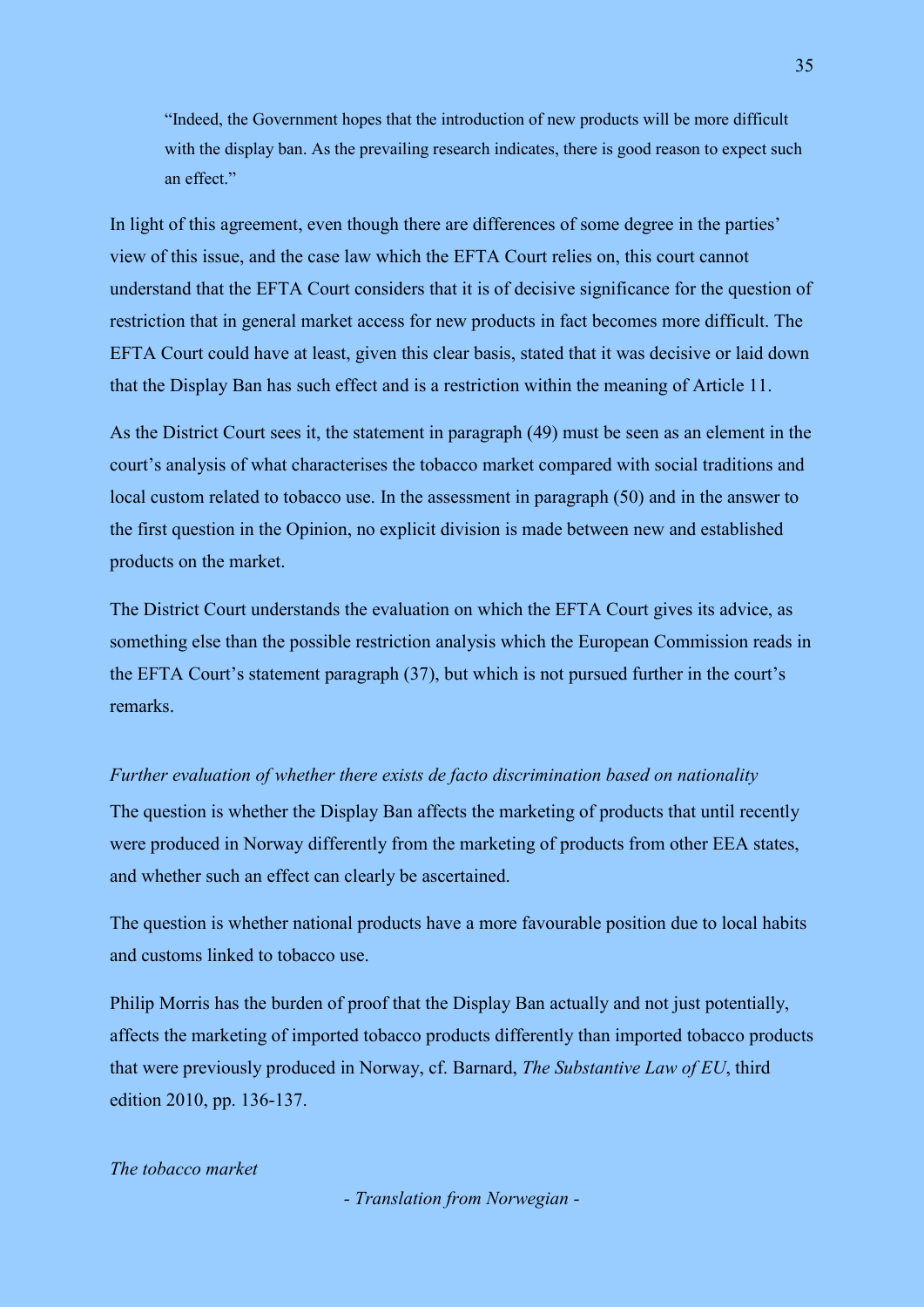The District Court will look first at what characterises the Norwegian tobacco market and whether there exists local brands that have a favourable position due to local customs.

As shown by the introductory presentation of the case, the Norwegian market consists of three main categories of tobacco products, RYO, FMC and snus. The cigarette market consists of international brands and some minor brands that were previously produced in Norway. The cigarette market is declining. In the RYO market there are practically only imported brands that until recently were produced in Norway. This market is shrinking and has a steeper falling curve than cigarettes. The snus market consists exclusively of imported products and none in the category of imported products that until recently were produced in Norway. The snus market is growing.

The trend in the tobacco market is that the use of smoking tobacco (FMC/RYO) is decreasing, while use of snus is increasing – particularly among young people. Expert witness Karl Erik Lund, research director of SIRUS, testified that the decline in the cigarette market in conjunction with the increase in snus means that overall tobacco sales are relatively stable.

A disputed question is in what category to place Prince. Up to 2008, Prince was produced in Norway, but on licence from a Danish company. In the context the EFTA Court has outlined in paragraph (48), namely the significance of local customs related to tobacco use, and questions of discrimination based on nationality, the District Court cannot see that Prince should be placed in the category of a product "until recently" produced in Norway. Prince is in this context an international brand that also has relatively large market shares in Denmark and Sweden. The other previously Norwegian-produced brands, including RYO, are to be found more or less solely in the Norwegian tobacco market. The situation for Prince is in the District Court's opinion equivalent to that of Marlboro or another big international brand that until recently was produced on licence in Norway. Philip Morris has argued that Prince is perceived as a Norwegian brand and that the central fact is that Prince has established itself on the market – which has been formed by local brands. No evidence has been put forward for Prince being perceived as a national brand. As the District Court sees it, both Prince and Marlboro have established themselves as big brands in the Norwegian market in a period where the conditions were favourable for this. The District Court finds that Marlboro has been present in the Norwegian market since the 1970s, as the General Manager Michael Saxon testified.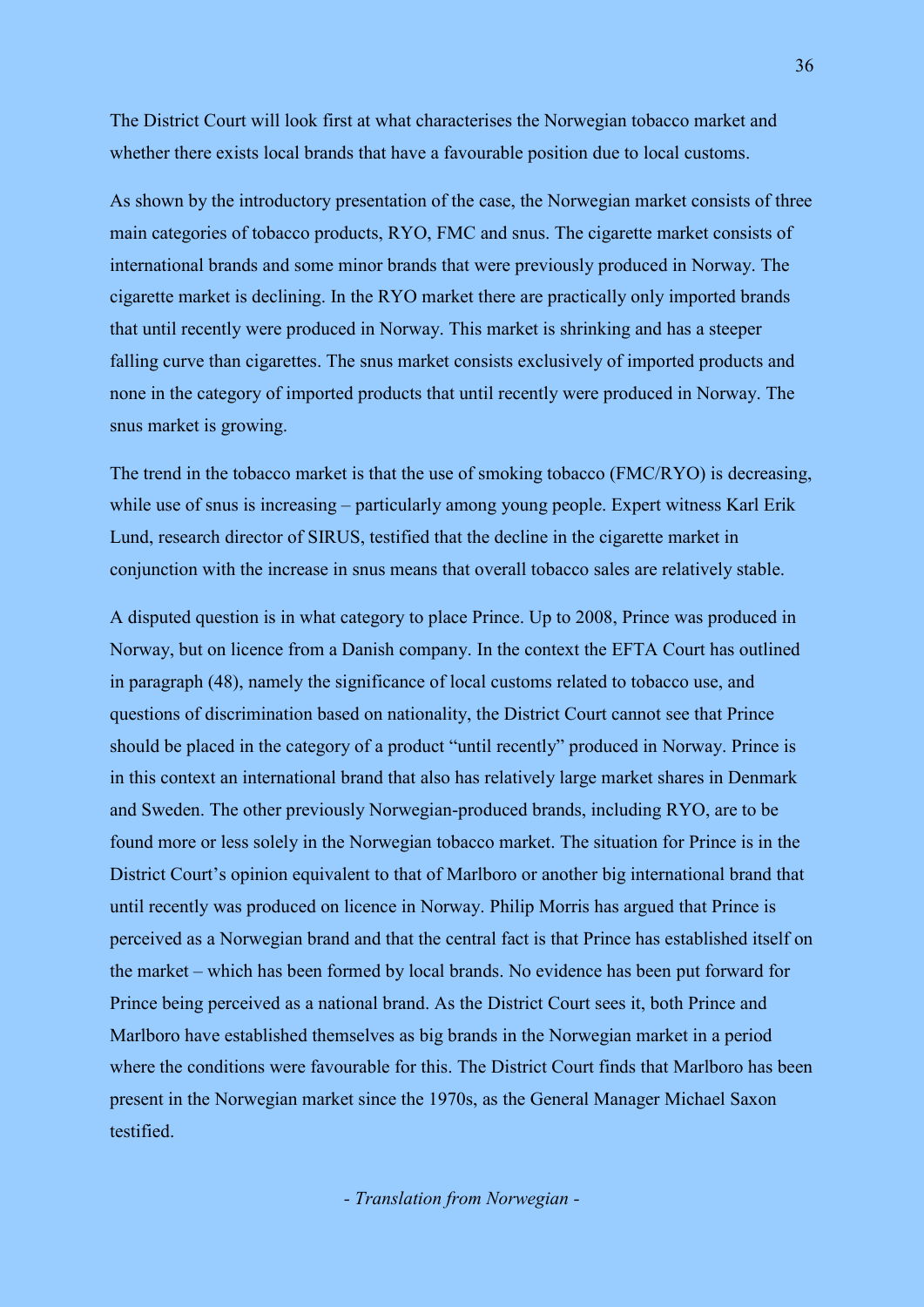With regard to smokers' preferences, a note from Janne Scheffels of SIRUS has been submitted, *Preferences for Tobacco Brands on the Norwegian Market*, March 2012. The concluding summary in the note states that:

"Brand-building is based on the idea that consumers choose what products to buy not only for functional reasons, but because consumption has a symbolic dimension. To use a brand can serve to communicate and consolidate identity. (…)

Norwegian data from interview studies point in the direction of cigarette brands having a symbolic meaning as an expression of social and individual identity. A status hierarchy that builds on the main criteria of strength, class profile, femininity/masculinity and urbanity/rurality places the brands Petterøes and Prince on the bottom, whereas Marlboro, Lucky Strike and in part also Kent are valued most positively. The last criterion also involves an association to nationality: it seems that foreign brands are valued more positively than brands of Norwegian or Scandinavian origin (…)"

Even if the study may have a limited scope as a consequence of the survey basis, it does not support the existence of local customs related to tobacco use in the sense that users choose or know national brands rather than foreign. However, the District Court understands this to mean that choice of tobacco brand is correlated with the identity the user has and/or may want to communicate. In this context international brands were evaluated more positively than national brands.

What is special about the Norwegian market is the use of RYO. As stated in the introduction, RYO is much more widespread in Norway than in Denmark and Sweden. Party representative Michael Saxon testified that use of RYO, in the way it is widespread in Norway, is found in no other tobacco market. The District Court relies on this basis further. The total sale of RYO as of 2011 is somewhat higher than the number of sold Prince cigarettes, which is the best selling cigarette brand. In conjunction with the fact that all RYO until recently was produced in Norway, the question is then whether these brands have a more favourable position in the Norwegian market as the consumers would choose these because they are most familiar with them, in the absence of visible display of tobacco products. The District Court will come back to this in the summary.

*Sales figures and market shares before and under the Display Ban*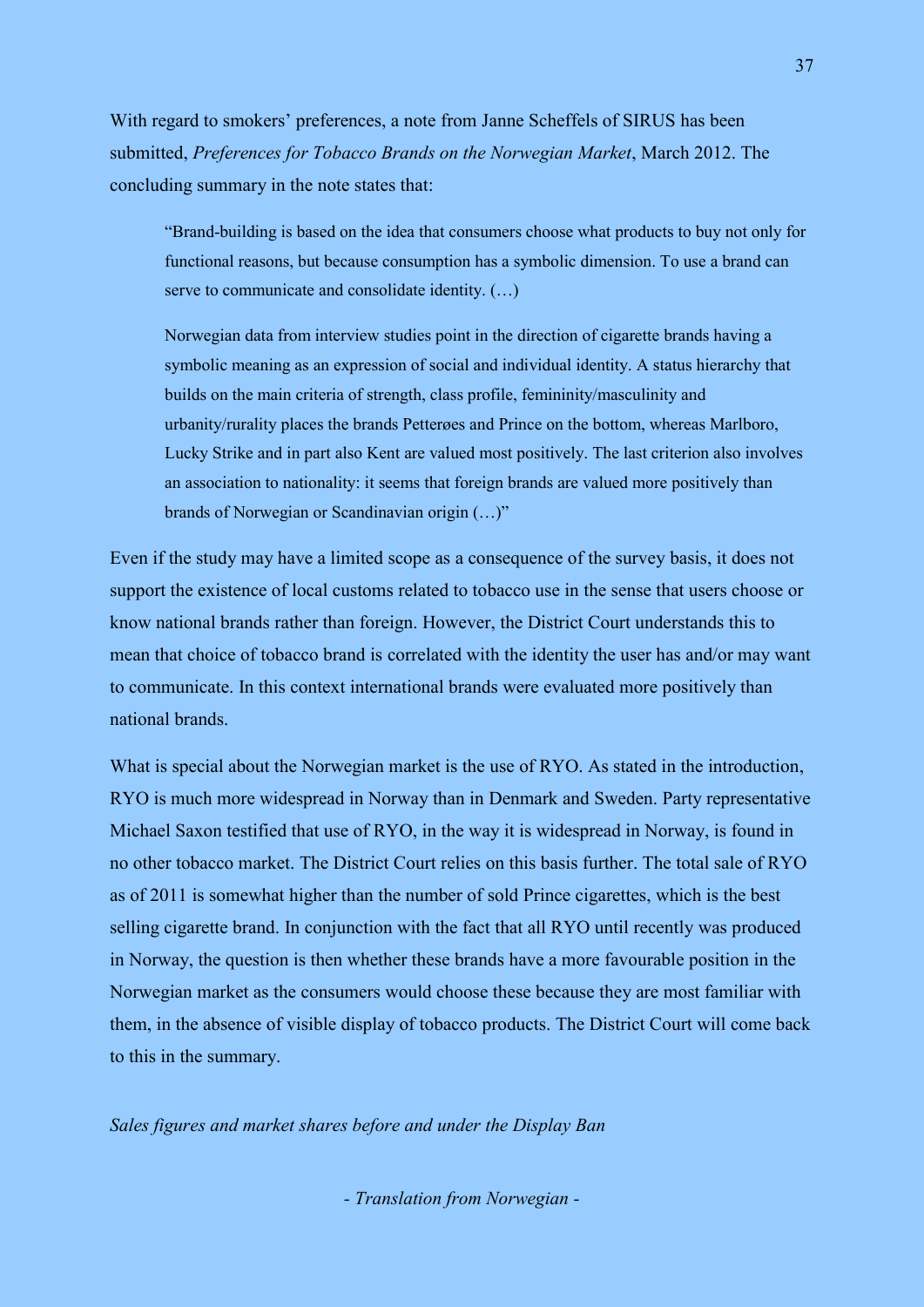The District Court will then look at whether sales figures and market shares for tobacco products and brands constitute a basis for saying that the Display Ban affects the marketing of imported products in a different manner than imported products that until recently were produced in Norway. A measure of this is the various brands' market share before and after the introduction of the Display Ban 1 January 2010.

Of the larger international cigarette brands, as of 31 December 2011 Marlboro, Barclay/Kent, and Lucky Strike have by and large retained their market share from before the Display Ban, but in such a way that Marlboro and Lucky Strike have experienced an increase after the introduction. Prince has continued its declining curve from 2005 also after the introduction of the Display Ban. Paramount, which established itself on the market in 2007 with 4.7 percent, has increased its market share from about 7 % in 2009 and 2010 to 8.7 % in 2011. The District Court understands this to mean that Paramount is a budget brand. All together the six biggest cigarette brands had 93.5 % of the market in 2011. Of these only Petterøes, with 7.1 %, was until recently produced in Norway, while the international brands have 86.4 % of the market. Even if Prince with its 37.9 % is excluded, the four biggest international brands have a market share of 48.5 %.

As regards the cigarette brands that until recently were produced in Norway, Petterøes has retained its market share, while other national brands, Teddy and South State, are out of the market. Even before the Display Ban was introduced, cigarette brands that until recently were produced in Norway, for example Blue Mastis, exhibited a declining trend.

Other small minor international brands or variants of an international brand, such as FMC and RYO, have also left the market. Philip Morris has submitted a list of products whose market share is so small that the distributors have removed them from their offers to the shops (delisting), factual summary pages 2399-2400. The product is then in practice out of the Norwegian market. The overview shows that more products have been delisted after the introduction of the Display Ban than before, at the same time as fewer new products, and no new brands, have been launched during the Display Ban, cf. factual summary page 40.

The overview shows delisting of both big brands and small brands, and in both groups – imported products and imported [but] until recently produced in Norway. No detailed analysis has been submitted of how long the individual brands that have been delisted, have been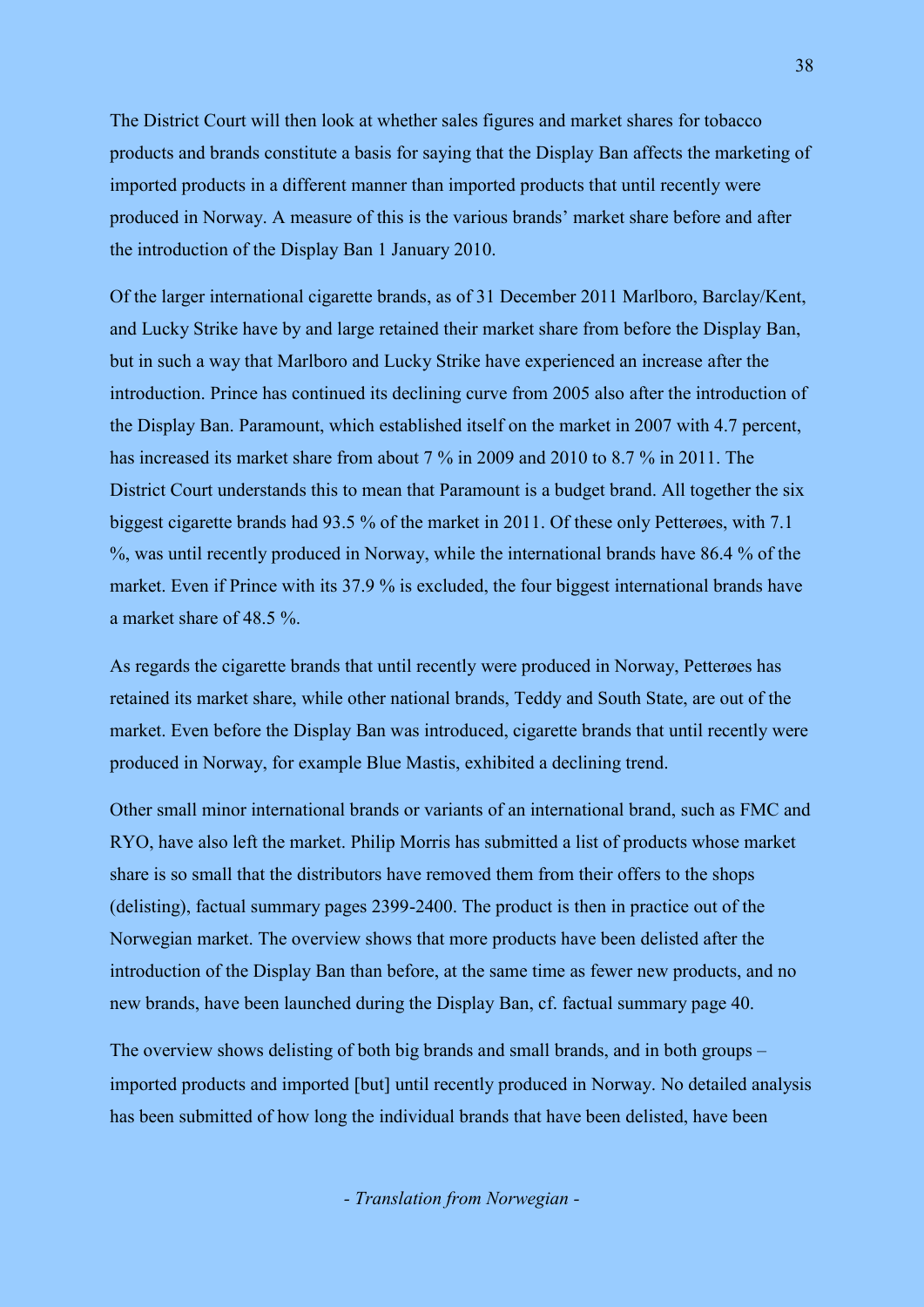present on the market or what market shares they achieved in the period prior to the Display Ban.

The District Court considers that the review of sales figures and market shares indicates that the Display Ban has made it more difficult for small brands/brand variants to retain their market share, but that this affects both categories (imported and imported previously produced in Norway). The six biggest cigarette brands have increased their market share from 90.4 % in 2007 to 93.5 % in 2011. This indicates that the big brands are retaining or increasing their market share at the expense of the small brands, and also at the expense of new brands trying to establish themselves on the market.

This is also explained in the Passport Report, *Tobacco in Norway*, August 2011, in which it is stated in page 23:

"The strict rules and regulations related to the sale and marketing of cigarettes make it almost impossible to communicate new products to consumers. Consequently, consumers tend to purchase the established brands with which they have a high degree of familiarity."

Expert witness Professor Fred Selnes also referred to this effect, and has summarised it as follows in his written report of 10 May 2012:

"The ban on product display at the point of sale (…) has reduced the competitive dynamics in the Norwegian market dramatically. The ban has on aggregate favoured and protected the brands already in the market before the ban. In addition, the ban has benefited the larger brands so that the big becomes bigger and thus reduced competitive dynamics even more in favour of the larger and established brands in the market."

An example of the contrary is Paramount, which has managed to establish itself in the market in 2007 and since increased its market share, even with a Display Ban.

The review does not provide grounds to conclude that previously Norwegian-produced cigarette brands have obtained a more favourable position as a consequence of the Display Ban. There is no basis for claiming that consumers choose previously nationally produced brands instead of imported in the absence of visible display of tobacco products.

# *Brand loyalty*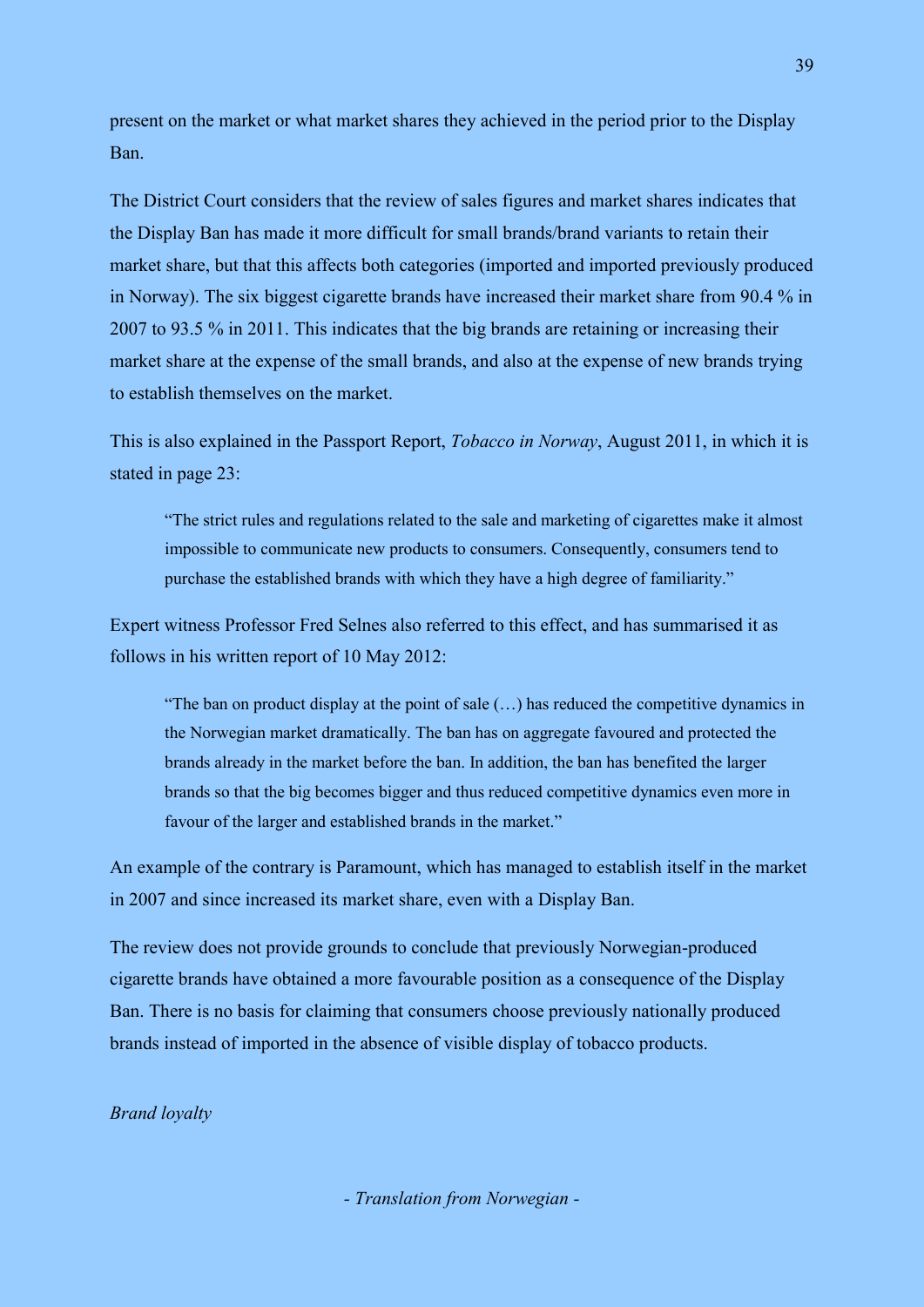The District Court will now look more closely at the degree of and significance of brand loyalty.

The above-mentioned Passport Report, on page 26 says the following about brand loyalty in connection with the difficulties of introducing new brands because of the authorities' focus on reducing smoking:

"However, hard core smokers are notoriously brand loyal. Hard core smokers are more likely to find cheaper sources for their favourite brands, such as a cross-border shopping trip to Sweden, rather than switch to a new cigarette brand simply because of lower prices. Moreover, the number of younger smokers has fallen dramatically in the review period, which indicates a drop in the new number of new smokers ready to choose a new brand."

Professor Selnes also noted that brand loyalty leads to the small brands being worse off than the big ones when the products are not visible to the consumers.

Also the preparatory works to the EU Tobacco Advertising Directive 2003/33/EC, COM (2001) 283, refer to a high degree of brand loyalty. Section 7.4 reads:

"different studies show that smokers are very loyal to their tobacco brand and that cigarettes are among the products which have the highest brand loyalty."

As the District Court sees it, a high degree of brand loyalty is also a reason why it is more difficult for new and small brands to establish themselves in the market. A high degree of brand loyalty applies equally to imported products and products until recently produced in Norway. This in itself means that it is difficult for smaller and new products to establish themselves in the market, independently of the Display Ban. The District Court cannot see that information has been presented to show that occasional smokers are less brand-loyal than hard-core smokers.

*- Translation from Norwegian -* The District Court here refers to Michael Saxon's testimony that, prior to the Display Ban, around 2004-2005, Philip Morris attempted to establish a big new international brand, L&M, in Norway – without success. This brand had been launched in Denmark somewhat earlier, around 2000, and as of 2011 was the fourth most sold in Denmark. Saxon testified further that in 2008 Philip Morris also was unsuccessful in establishing the brand Next in Norway. He testified further that if a new brand does not achieve a 0.4 % market share in the course of 12 months, it is not going to survive. As regards RYO, Saxon testified that Lucky Strike attempted to establish themselves with RYO prior to the Display Ban, without success. In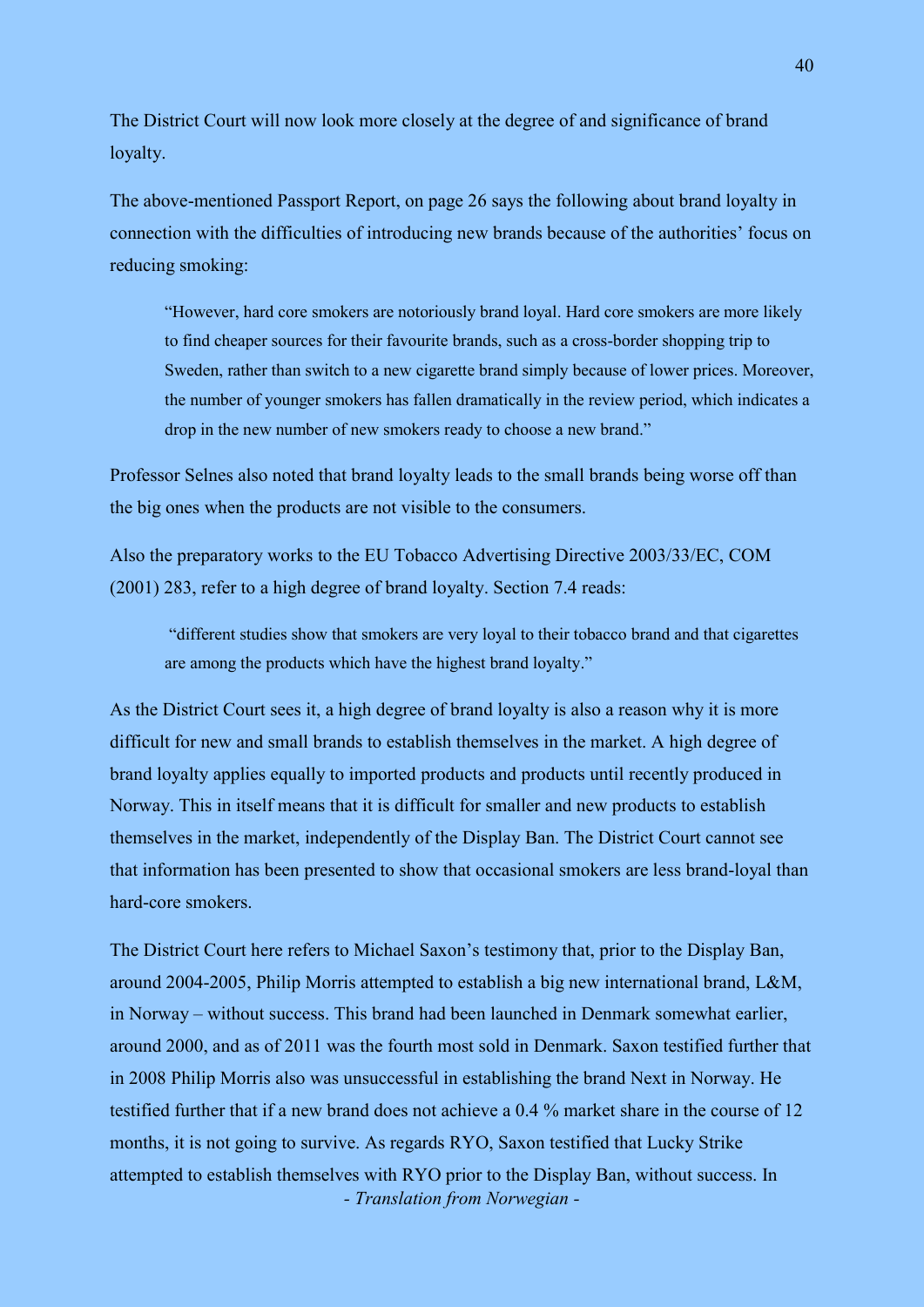addition to this, the figures from AC Nilsen also show that, in the period before the Display Ban, it was difficult for smaller brands to gain market shares in the tobacco market, including RYO. The parties agree that there has been no attempt to launch entirely new brands during the introduction of the Display Ban, but only variants of established brands.

The Display Ban does not prevent consumers who want to try other brands from obtaining an overview over the available products. The District Court notes that the consumers may see lists with an overview over what products the point of sale is offering, with names and prices. The consumers are, in other words, not prevented from obtaining information on products and selection, if it is desirable for example to consider changing one's brand. The District Court here refers to the preparatory works*,* which are reproduced above and also the parliamentary Health and Social Affairs Committee's Recommendation No. 49 to the Odelsting (2008-2009) page 3:

"The majority notes that the proposal does not present an obstacle for adults desiring to purchase tobacco products. Most adult tobacco users know what products they prefer, and need no visual reminders of this. The price lists will give the customers the opportunity to inform themselves about selections and prices."

In the District Court's opinion, in evaluating the effect of the Display Ban one must take into account the fact that the difficulties of retaining/achieving market position cannot clearly be linked to the Display Ban alone, but must be seen in connection with other factors such as a high degree of brand loyalty. Philip Morris has argued that brand loyalty in combination with the advertising ban makes the Display Ban so extensive that new products are excluded from entering the market and that the Display Ban is therefore a restriction. As the District Court interprets the EFTA Court's statement and as it is described above, the District Court does not agree that brand loyalty must be seen as a contributory and not an alternative factor, when the effect of the Display Ban is to be evaluated as instructed in paragraph (50).

#### *Summary*

To summarise, the District Court considers that it cannot be determined with clarity that the Display Ban affects the marketing of previously Norwegian-produced tobacco products in a different way than to equivalent products from other EEA states. Such an effect is too uncertain to constitute a trade barrier. International brand names and products are well-known and have big market shares in the market for snus and FMC. There are no grounds for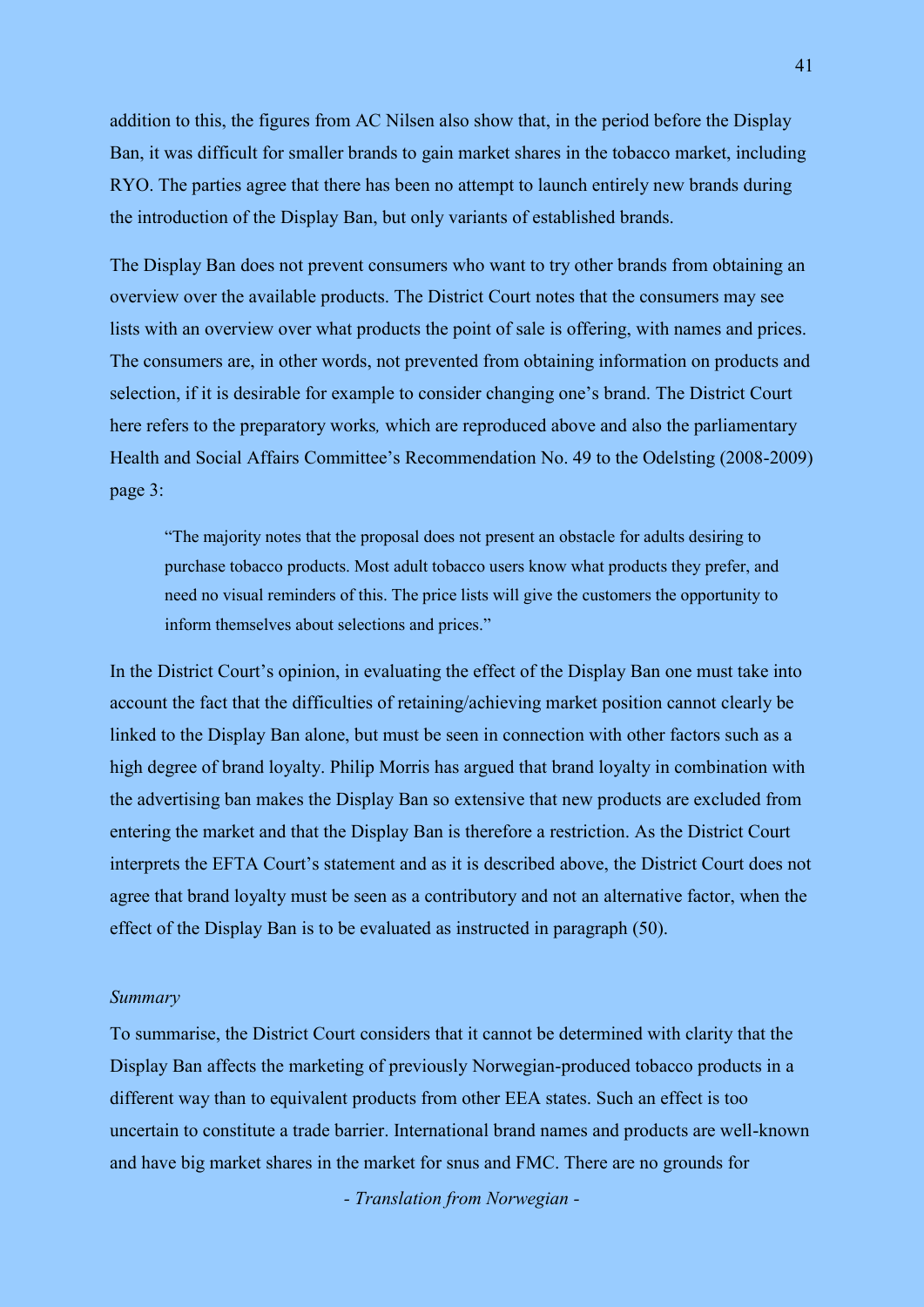claiming that the Display Ban is having the effect that products until recently produced in Norway are preferred to international brands. The evidence has showed that the biggest international brands have increased their market share during the Display Ban. This is not the case for previously Norwegian-produced brands.

The same applies to RYO, which in this context falls within "local customs related to tobacco use". The evaluation must in the District Court's opinion be undertaken for the tobacco market as a whole and not within each product category. All together, the Norwegian market is dominated by imported brands, and previously national brands constitute a small proportion – of which RYO has the biggest share. There is not a clear basis for concluding that the Display Ban gives earlier Norwegian-produced RYO a more favourable position in the Norwegian market than imported tobacco products, including snus and cigarettes. There are no grounds for the assertion that consumers to a greater extent choose these products because they are more familiar with Norwegian RYO brands than with imported brands and products. Sales of RYO have gone gradually down both before and during the Display Ban, with both a faster and bigger decline than for cigarettes.

An effect of the Display Ban is that it is more difficult for new and small brands to enter the market and retain market share. This, however, applies both to imported products and imported products until recently produced in Norway, and there are no clear grounds for establishing a different impact on the marketing as a consequence of the Display Ban. The District Court considers that this is emphasised by the fact that a well-known international brand, Paramount, has managed to establish itself in the market in 2007 and then – also after the Display Ban – increase to 8.7 % in 2011, probably due to a competitive price.

The sale of snus, which consists exclusively of imported brands, has continued its growth after the Display Ban. There are, however, no grounds for claiming that the marketing of snus has been affected differently than tobacco products that were previously produced in Norway. It is reasonable to explain the increase in the sale of snus in terms of a general increase in snus use at the expense of smoking tobacco (FMC/RYO). The District Court then concludes that the Display Ban does not constitute a measure with an effect equivalent to a quantitative restriction within the meaning of the EEA Agreement Article 11, as the ban does not actually affect the marketing of products from other EEA states to a greater extent than the marketing of imported products that until recently were produced in Norway.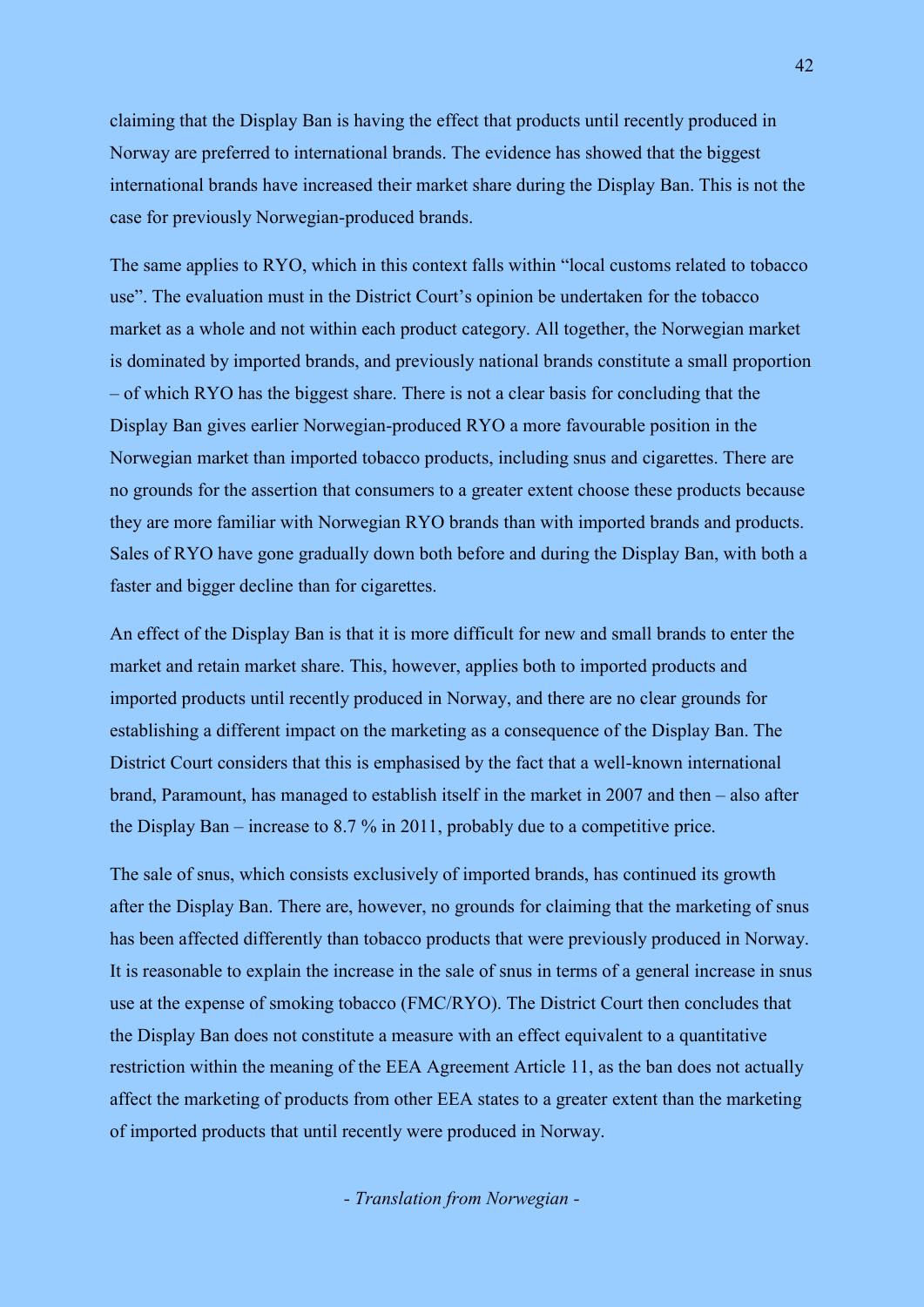## **5.2 Proportionality – suitable**

The District Court is also considering the question of proportionality. It is a question of whether the measure is suitable and necessary to attain the stipulated objective.

#### *Legal point of departure*

Article 13 of the EEA Agreement reads:

"The provisions of Article 11 and 12 shall not preclude prohibitions or restrictions on imports, exports or goods in transit justified on grounds of public morality, public policy or public security; the protection of health and life of humans, animals or plants; the protection of national treasures possessing artistic, historic or archaeological value; or the protection of industrial and commercial property. Such prohibitions or restrictions shall not, however, constitute a means of arbitrary discrimination or a disguised restriction on trade between the Contracting Parties."

Article 13 means that the measure must both be suitable for attaining the stipulated publichealth objective, and that it does not go further than is necessary to attain that objective.

The objective of the Display Ban is to restrict the advertising effect of the display of tobacco products so as to contribute to reduced tobacco use in the population in general and among children and young people in particular, and reduced health damages, as a step towards a long-term goal of a tobacco-free society.

The District Court is not in doubt that this is a legitimate motive. The EFTA Court says the same in paragraph (77) of its Advisory Opinion.

The parties agree that smoking is harmful to health. In the Ministry of Health's consultation paper on changes in the Tobacco Control Act, January 2012, the health damages associated with tobacco use are by way of introduction described as follows:

"According to the National Institute of Public Health, tobacco smoking is probably the single factor that has caused the greatest damage to health in the population in the last few decades. The Institute states in its *Public Health Report 2010* that we are now hopefully seeing "the beginning of the end of the tobacco epidemic", but that great efforts are still required before the epoch of tobacco-related diseases is over. If we can drive tobacco use down to a minimum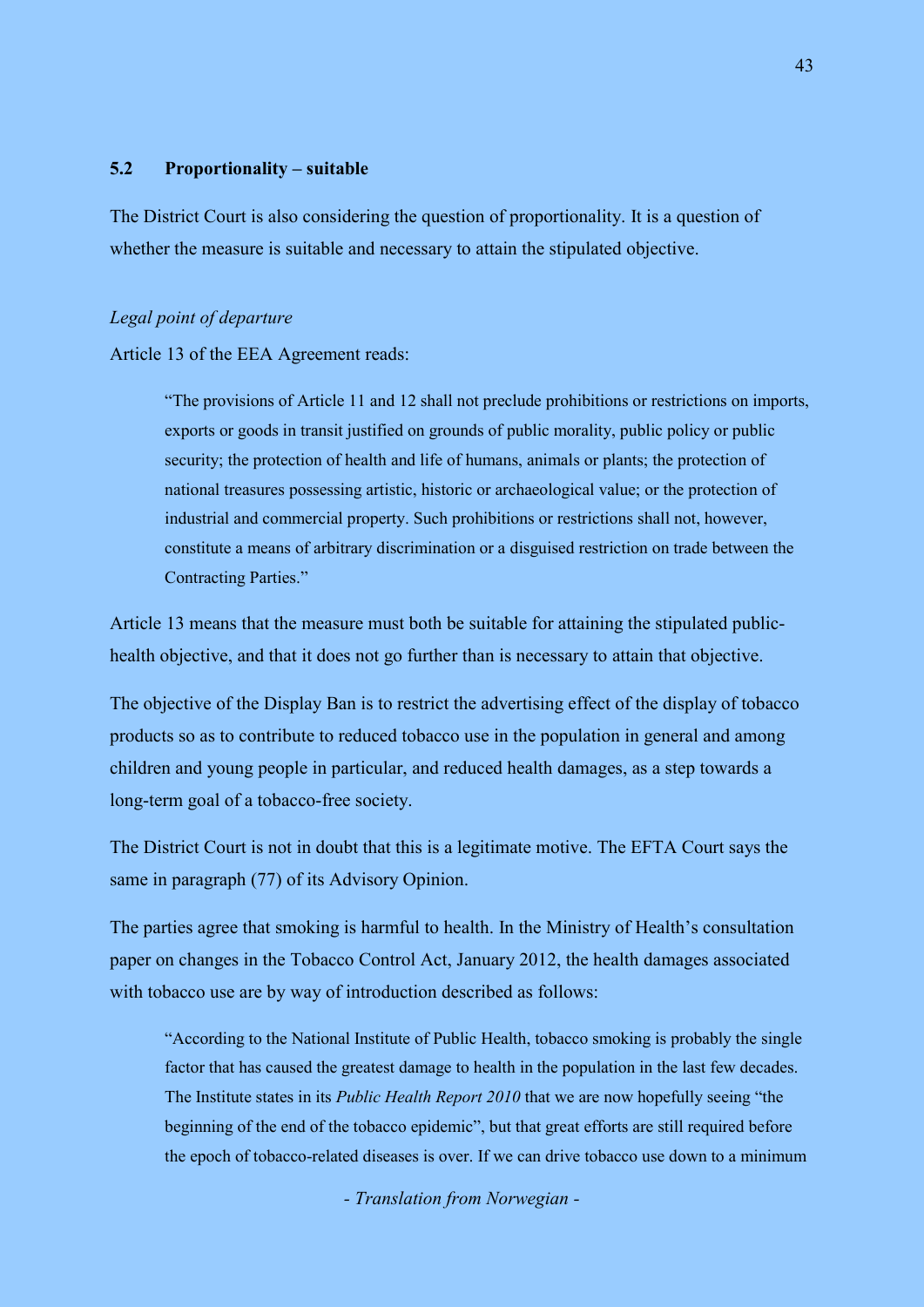in the course of the next few years, the epidemic of tobacco diseases may be history as we approach the year 2050.

Preventing children and youngsters from using tobacco is the main focus of the ministry's work on tobacco control. Tobacco use is a behaviour that children and youngsters are socialised into, and tobacco-free adults are therefore a precondition for tobacco-free children and young people. If tobacco use is to a lesser degree a visible and accepted phenomenon in society, also children and youngsters will to a lesser extent begin to smoke and use snus."

And further under Section 2.2, Health damages from Tobacco Use:

"Smoking is the most important risk factor for both premature death and loss of healthy life years in Norway. New calculations from the National Institute of Public Health show that every year about 5,100 individuals die of smoking. An earlier report from the Institute shows that each of them has on average lost 11 years of life. Among women in the age group 40-70, smoking is implicated in 26 % of all deaths in this age-group, the corresponding figure for men is 40 %. Men in this age-group who die of smoking, on average lose 14 years of life, while women lose 20 years of life.  $(...)$ 

Even if the use of snus is much less harmful to health than smoking, the use of snus can also involve risk of serious illness."

The District Court consequently finds that tobacco use is highly injurious to health and a serious public health problem. Norwegian public-health authorities have a goal of reducing tobacco use to a minimum. A main point in this context is to reduce smoking among children and youngsters.

The individual EEA state has a margin of discretion to determine the level of protection of public health and how that level shall be attained. That is, how far it wants to go in the protection [of public health] and what measures it wants to apply. The EFTA Court refers to this in paragraph (80).

However, adopted measures are only justified if they are appropriate for securing the attainment of the objective in question and do not go beyond what is necessary in order to attain it if they are suited to attaining the goal in question and do not go further than is necessary to attain the goal, cf. the EFTA Court paragraph (81).

*Interpretation of the EFTA Court's Advisory Opinion about evidentiary requirements*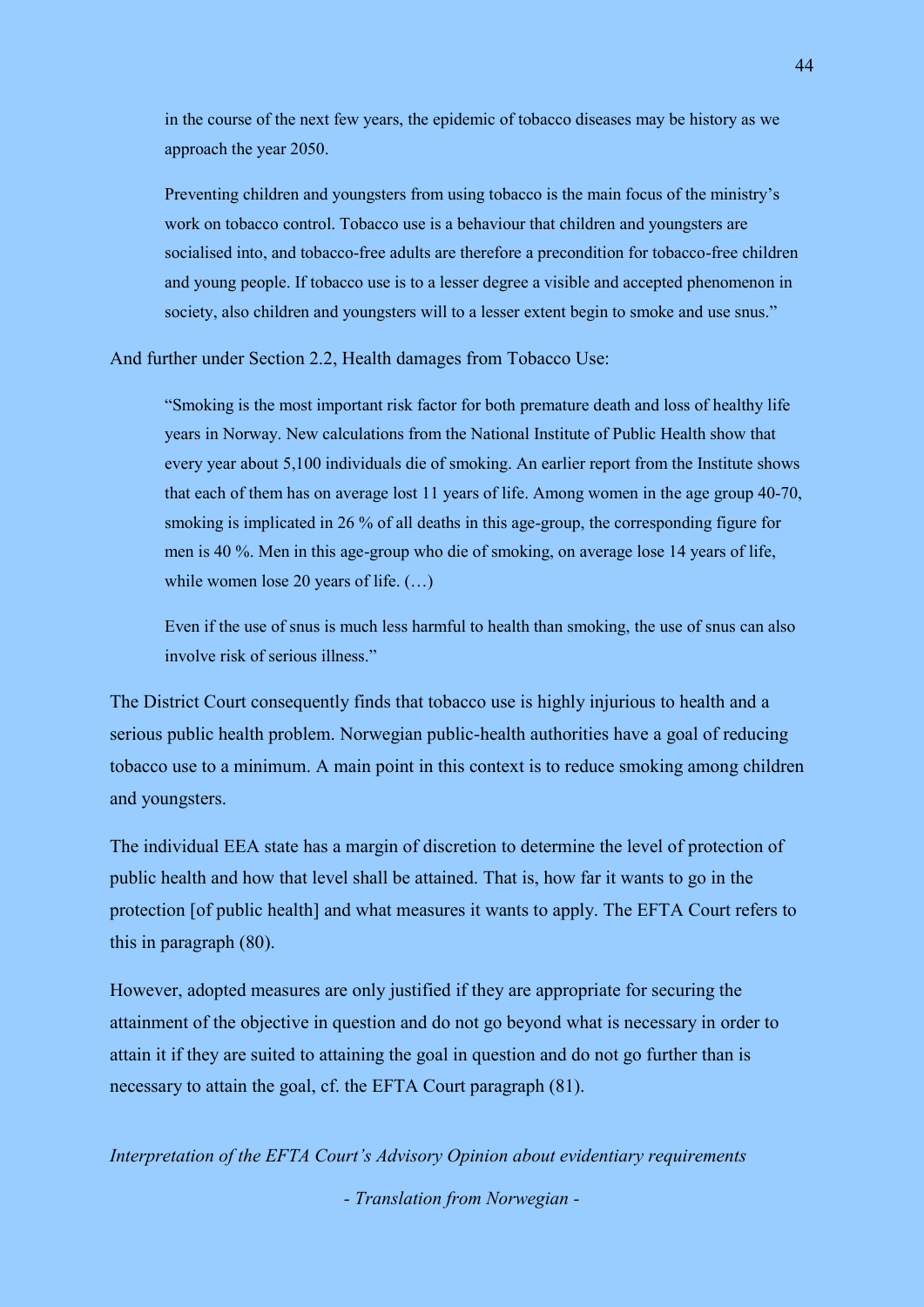The parties do not agree on the requirements of evidence for a measure being deemed suitable within the meaning of Article 13.

In paragraph (82) the EFTA Court takes its point of departure in the precautionary principle that applies to uncertainty related to public health risks, and emphasises that such uncertainty does not prevent an EEA state from taking protective measures:

"Where there is uncertainty as to the existence or extent of risks to human health, an EEA State should be able to take protective measures without having to wait until the reality of those risks becomes fully apparent. Furthermore, an EEA State may take the measures that reduce, as far as possible, a public health risk (see, for comparison, Joined Cases C-171/07 and C-172/07 *Apothekerkammer des Saarlandes and Others* [2009] ECR I-4171, paragraph 30)."

In paragraph (83) the EFTA Court continues with stating criteria for evidence for a measure's suitability and necessity, when the EEA state has chosen a high level of protection of public health:

"It follows that, where the EEA State concerned legitimately aims for a very high level of protection, it must be sufficient for the authorities to demonstrate that, even though there may be some scientific uncertainty as regards the suitability and necessity of the disputed measure, it was reasonable to assume that the measure would be able to contribute to the protection of human health."

As the District Court sees it, the case concerns an area in which Norwegian authorities are justifiably aiming at a very high degree of protection. This is undisputed.

There is, however, disagreement on whether the EFTA Court's use of the precautionary principle as grounds for acceptance of scientific uncertainty related to suitability and necessity, is correct.

The District Court does not take a position on whether the evidentiary requirement the EFTA Court sets up can be derived from the precautionary principle in the traditional sense or not. But the District Court considers that the EFTA Court's statement is in accordance with what follows from case law on public health measures.

The District Court refers to some of the decisions that the government's counsel reviewed in his closing statement.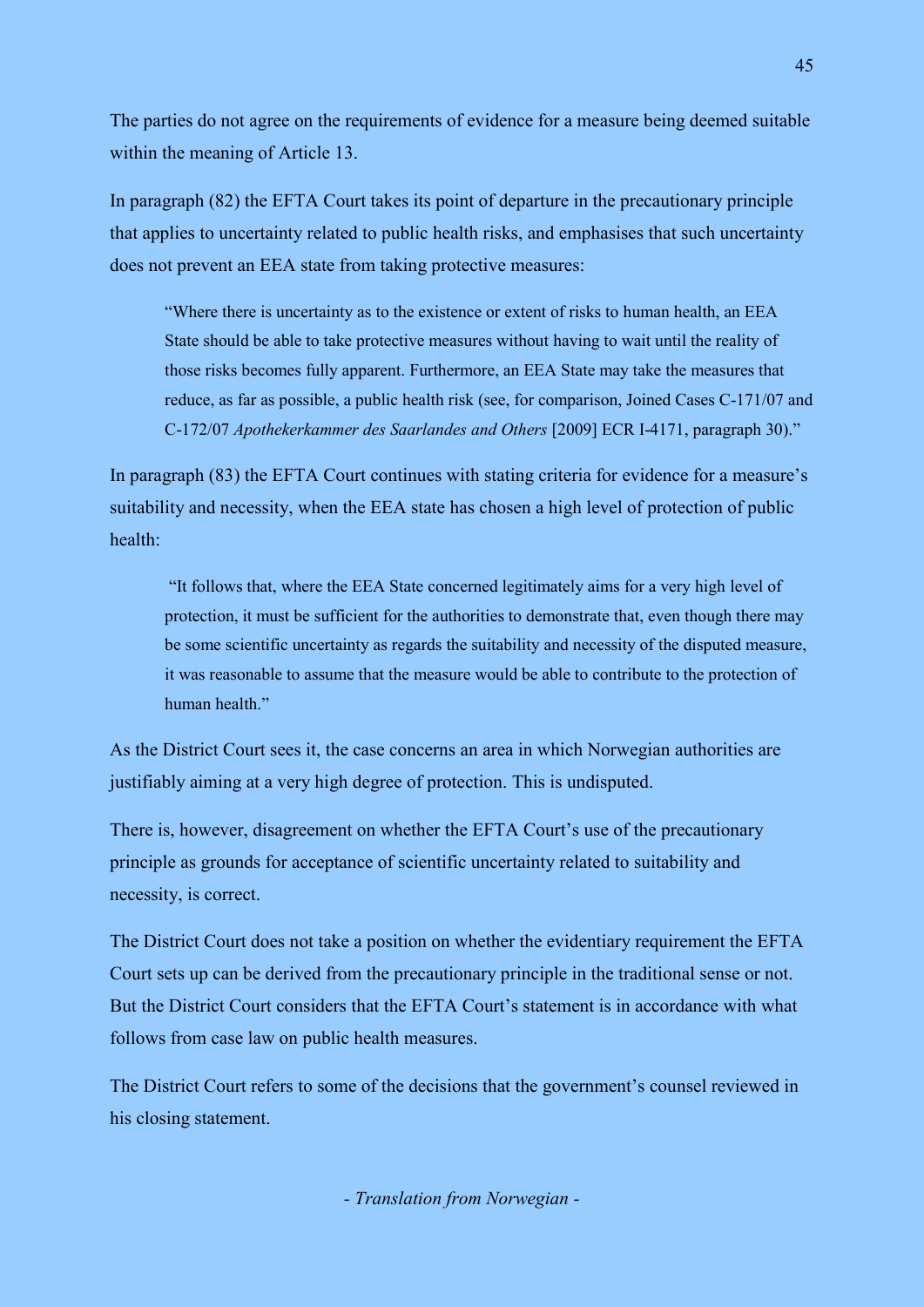In case E-1/06 *Spilleautomater*, where the objective of the measure was to combat gambling addiction, the EFTA Court set up no criterion regarding actual evidence of the effect. The EFTA Court stated in paragraph (51) that it was "reasonable to assume" that the government was better able to tend legitimate concerns of fighting gambling addiction better than a commercial operator. In addition the court stated: "Furthermore, it is plausible to assume that in principle the State can more easily control and direct a wholly State-owned operator than private operators."

In the joined cases C-1/90 and 176/90 *Aragonesa*, concerning an advertising ban for beverages with an alcohol content higher than 23 %, the European Court of Justice stated in paragraph (17) that the measure "does not appear to be manifestly unreasonable as part of a campaign against alcoholism."

Case C-262/02 *Loi Evin* concerned a ban on alcohol advertising in broadcastings on French television of foreign sport arrangements in which advertising billboards are shown on the television screen. No requirements for documentation of suitability were established, but it was noted that the measure was "appropriate to ensure their aim of protecting public health", paragraph (31). It was also found that the measure did not exceed what was necessary in order to attain the goal. It was noted that the measure limited the situations in which advertising billboards for alcoholic beverages were shown, and that there were thereby fewer cases in which the viewers "might be encouraged to consume alcoholic beverages."

In case E-4/04 *Pedicel,* which concerned a ban on alcohol advertising, the criterion of suitability was not discussed, but the EFTA Court referred to the above-mentioned cases from the European Court of Justice. The case was decided by the Norwegian Supreme Court, cf. Rt. 2009 page 839. The parties in the case agreed that the advertising ban was a suitable measure. The Supreme Court nevertheless explained the criterion of suitability in paragraph (34):

"It is undoubtedly associated with great practical difficulties to measure the effect of different alcohol-policy measures, and there are obvious difficulties in transferring surveys undertaken under one alcohol-policy regime to countries with a different tradition as regards the use of alcohol and with a different alcohol policy. There ought to for example be reasonable to expect that access to advertising would increase total consumption more in countries with a relatively low consumption of alcohol, than in a country where the alcohol use approaches what one might consider the saturation point. There is thus no reason to deal with individual surveys. In this respect it is sufficient to note that the summaries undertaken by various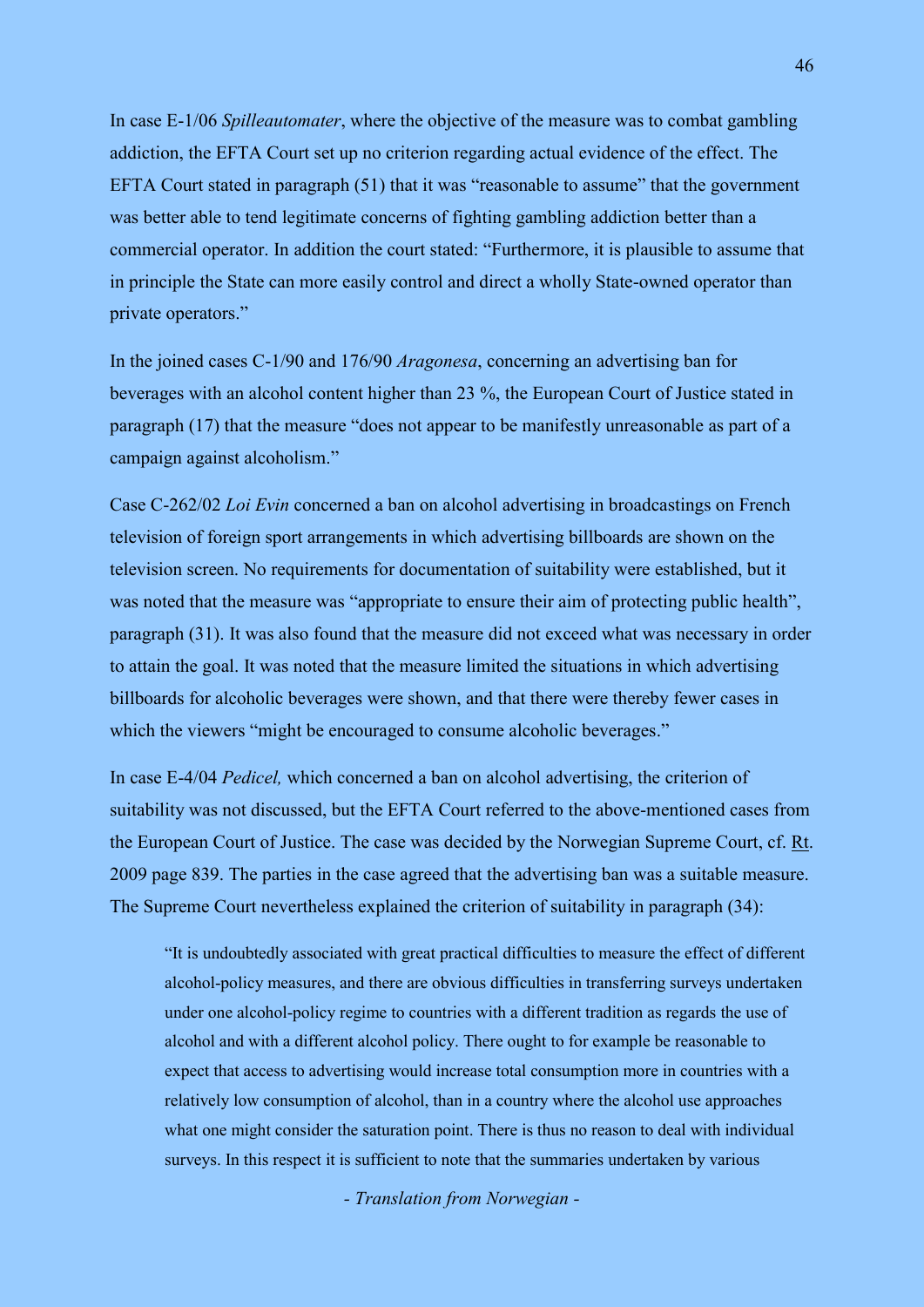international organisations or bodies, concludes with a reasonable degree of consensus that there exists a connection, if modest, between advertising and total consumption."

The District Court accordingly considers that there is no reason to deviate from the point of departure adopted by the EFTA Court in paragraph (83). There is no basis for raising a requirement for scientifically certain evidence in order to conclude that the Display Ban is suitable for achieving the purpose.

It is against this background that the EFTA Court's statement in paragraph (84) must be understood. Section 84 reads:

"In this regard, the Court finds that a measure banning the visual display of tobacco products, such as the one at issue, by its nature seems likely to limit, at least in the long run, the consumption of tobacco in the EEA State concerned. Accordingly, in the absence of convincing proof to the contrary, a measure of this kind may be considered suitable for the protection of public health."

The District Court understands this in such a way that the EFTA Court firstly states that the Display Ban appears in principle to be suitable, and is relating this to the objective of restricting tobacco use in the long run. The District Court also understands the EFTA Court to conclude that a measure such as the Display Ban may be regarded as suitable, if there is no clear evidence that it is not suitable. The EFTA Court imposes on Philip Morris the duty to present clear evidence for the measure not being suitable.

In its closing statement Philip Morris referred to case C-170/04 *Rosengren* and considers that the EFTA Court, by its reference in paragraph (85) to case C-421/09 *Humanplasma* paragraph (38) with further reference to case law, considered that a proportionality assessment should be made as in the Rosengren case. The District Court does not understand the reference to Humanplasma paragraph (38) in the same way, but as a reference to case law that supports what the EFTA Court states in paragraph (85). The further reference in Humanplasma to Rosengren concerns paragraph (50), which states the same principle as the EFTA Court states in paragraph (85). The District Court cannot see that the reference to Rosengren paragraph (50) via Humanplasma paragraph (38) involves a different understanding of the suitability test set up by the EFTA Court than what the District Court has employed above.

#### *Evaluation of suitability – introduction*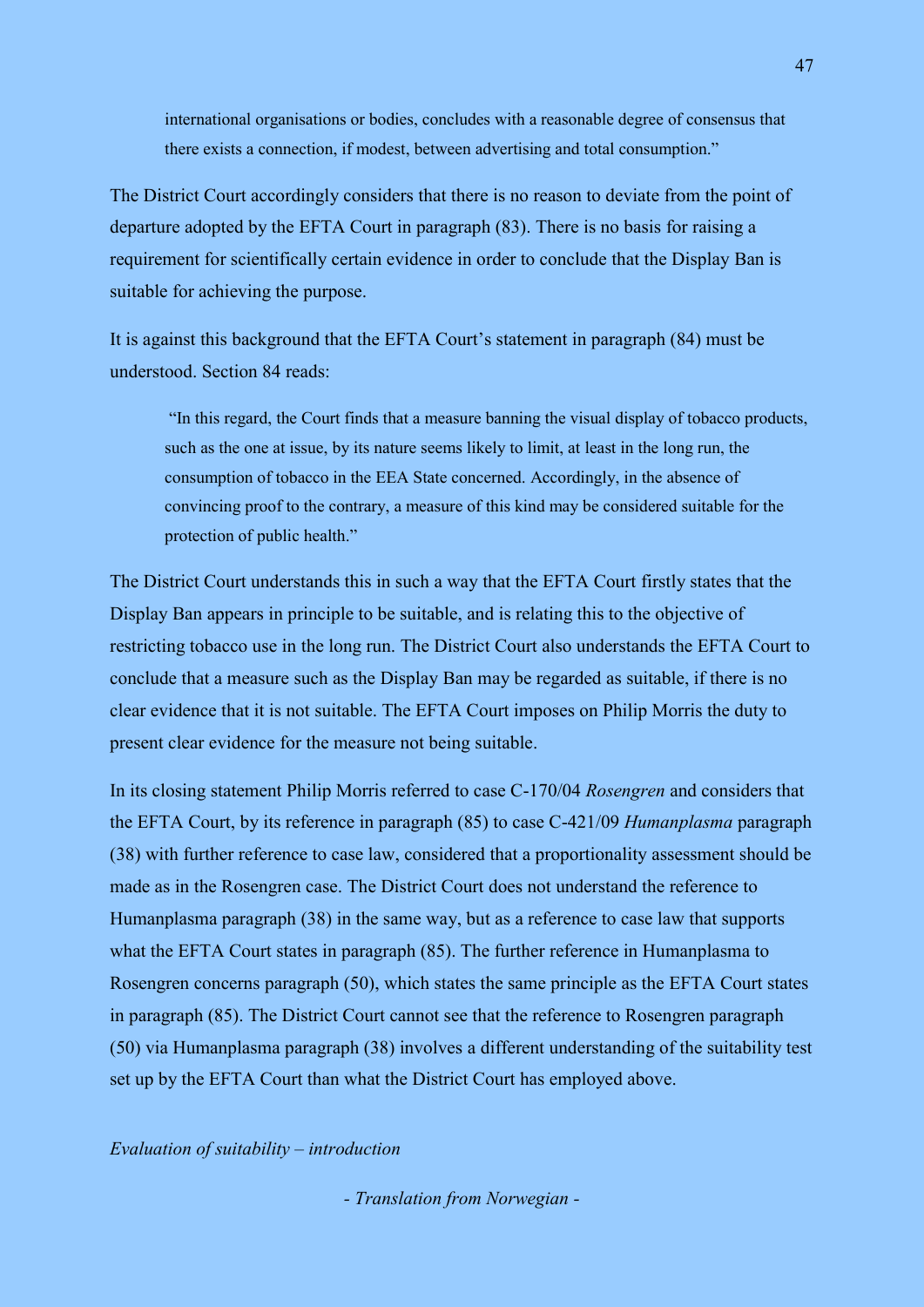The question for the District Court to consider is whether there exists clear evidence for the Display Ban not being suitable for restricting the consumption of tobacco in Norway, at any rate in the long term.

Because of the parties' dissimilar understandings of the EFTA Court's statement in paragraphs (83) and (84), the parties' evidence has related to rather different topics.

Philip Morris has argued that scientific evidence must be required for there being a causal connection between the Display Ban and reduction in tobacco use, and that it is clearly unreasonable to assume that the ban has an effect. The presentation of evidence has been concentrated on the lack of scientifically certain evidence for the connection between a display ban and smoking behaviour. On two main points, Philip Morris has argued defects in the argumentation for the Display Ban having an effect: firstly, that clear conclusions cannot be drawn about the effect of visible display of tobacco products from research on the significance of advertising for tobacco use; and further that econometric studies disprove that the Display Ban has an effect.

The government has related the presentation of evidence to the EFTA Court's statement that it is sufficient for the authorities to demonstrate that it was reasonable to assume that the measure would contribute to protecting public health. The District Court has not understood the government or the government's expert witnesses as considering that there exists scientifically certain evidence for a causal connection between a display ban and reduction in tobacco use.

## *Evaluation of suitability – the Display Ban and the advertising ban*

The District Court agrees with the government that the statement in paragraphs (83) and (84) must be understood in such a way that the EFTA Court is assuming that visible display of tobacco products can be equated with advertising, or that the effect of display bans can be compared to the effect of advertising bans. The EFTA Court uses the same formulations as in decisions that concerns advertising bans, cf. the District Court's review of these above. In these decisions advertising bans are deemed to be a suitable instrument in the light of the objective of the advertising ban – that consumption shall be reduced. Both the ESA and the Commission in their submissions to the EFTA Court in our case have evaluated the Display Ban on a par with an advertising ban.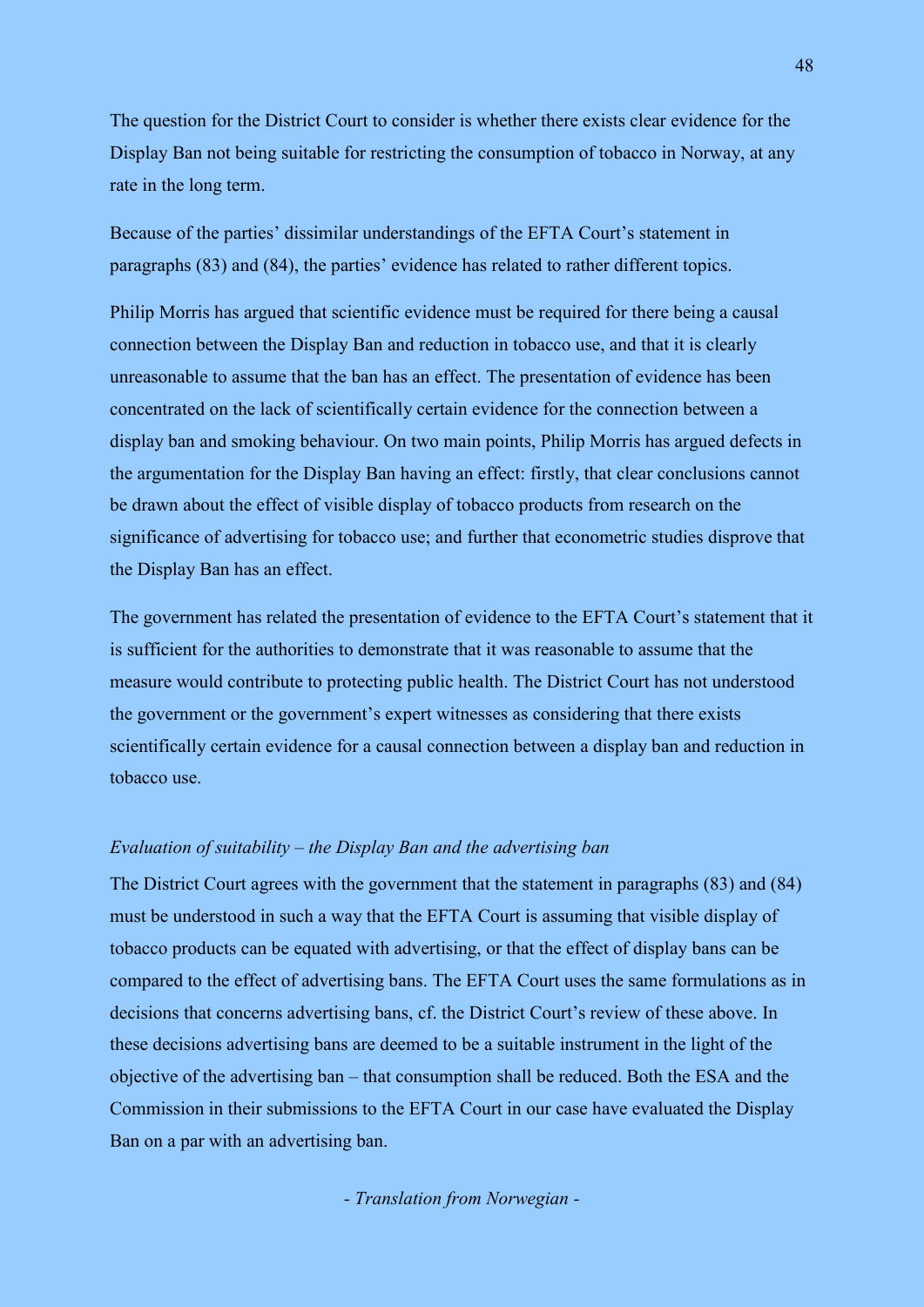As stated in the introductory presentation of the case, the legislator dealt with and considered whether the effect of visible display of tobacco could be compared with the effect of tobacco advertising.

Philip Morris has argued that there is no scientific certainty that advertising research can be transferred to the visible display of tobacco, and has referred to the testimonies from expert witnesses Professor James J. Heckman and Professor Fred E. Selnes.

In the District Court's opinion, the questions are similar to those dealt with by the Supreme Court in *Pedicel,* Rt. 2009 page 839, paragraph (34), quoted above. This, considered together with the EFTA Court's formulation of evidentiary requirements, and that it is absence of effect for which clear evidence needs to be presented, dictates that it is clearly sufficient to refer to summaries performed by various international organisations or bodies. In our context such summaries conclude with a reasonable degree of consensus that visible display of tobacco products has effects equivalent to advertising, particularly when visible displays function in connection with a total ban of tobacco advertising.

The District Court finds that it is accepted knowledge that advertising of tobacco has significance for consumption. This is the basis of the WHO Framework Convention on Tobacco Control. In the preamble to the framework convention, it is stated inter alia that the parties to the convention are "seriously concerned about the increase in the worldwide consumption and production of cigarettes and other tobacco products." It is also stated in Article 13 No. 1 that the parties "recognize that a comprehensive ban on advertising, promotion and sponsorship would reduce the consumption of tobacco products."

The significance of tobacco advertising is considered also in the preparatory works to the EU Tobacco Advertising Directive, 2003/33/EC, COM (2001) 283. It is there stated that advertising bans are intended to restrict the sale and use of tobacco. Further it is stated that the purpose of tobacco advertising is to increase total sales, not exclusively for smokers to switch to another tobacco brand, as the tobacco industry argued. Section 7.4 reads:

"In this context, advertising would appear to be one of the factors responsible for the expansion of the market for tobacco products. The abundance of words and images seeking to promote the consumption of tobacco products glosses over any hint of harmfulness of tobacco and incites young people to adopt what appears to be a socially acceptable behaviour pattern. (...)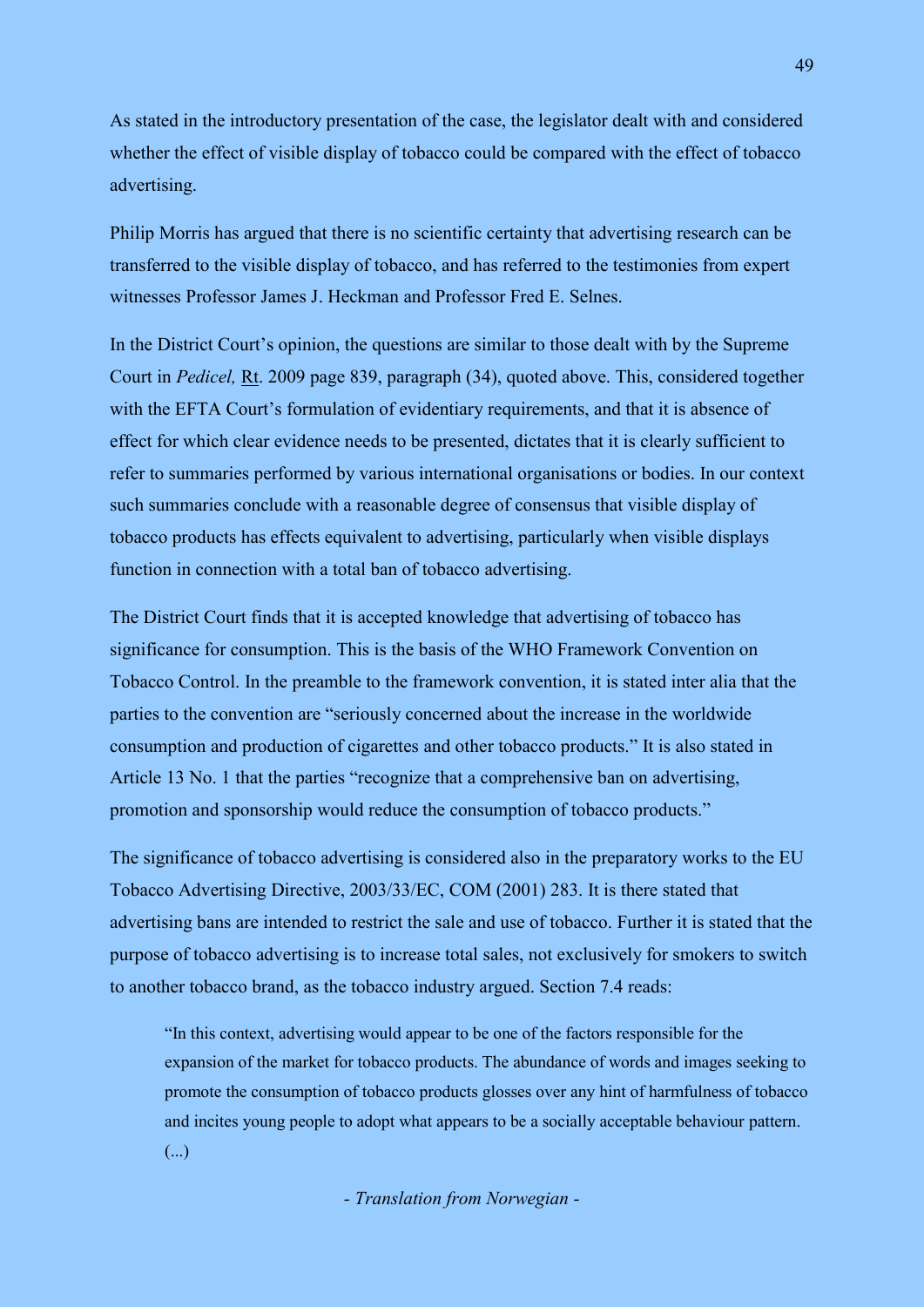According to the tobacco industry, the aim of advertising is simply to persuade smokers to change brands, and as such enhances the competition between the various products on the market. Any form of advertising by definition seeks to increase the targeted product's share of the market. However, different studies show that smokers are very loyal to their tobacco brand and that cigarettes are among the products which have the highest brand loyalty.

Omnipresent tobacco advertising impinges on the consciousness of all sections of the population, children and adults, smokers and non-smokers, not to mention smokers who would like to quit. In particular, concerning children, a large number of whom make acquaintance with cigarette-smoking at a very early age, it is reasonable to assume that having been educated by advertising to brand-loyalty, they may, for that reason alone, become regular smokers."

Philip Morris argues in the same way against the Display Ban as the tobacco industry has argued against the advertising ban. That visible display of tobacco products has an effect on competition between brands, but at the same time, no significance for the recruitment of new smokers.

WHO has found that visible display of tobacco products is advertising. The guidelines to Article 13 of the Framework Convention reads:

"Display of tobacco products at points of sale in itself constitutes advertising and promotion. Display of products is a key means of promoting tobacco products and tobacco use, including by stimulating impulse purchases of tobacco products, giving the impression that tobacco use is socially acceptable and making it harder for tobacco users to quit. Young people are particularly vulnerable to the promotional effects of product display."

In the light of this the following recommendation is made to the member states:

"Display and visibility of tobacco products at points of sale constitutes advertising and promotion and should therefore be banned. Vending machines should be banned because they constitute, by their very presence, a means of advertising."

The same is stated in RAND Europe report, *Assessing the Impacts of Revising the Tobacco Products Directive, Study to support a DG SANCO Impact Assessment*, September 2010. The report was the basis for a proposal from the European Commission, Health and Consumers Directorate-General, 2010, for inter alia a tobacco display ban as part of the revision of the Tobacco Products Directive 2001/37/EC. In the summary of the Rand report, on page 235, the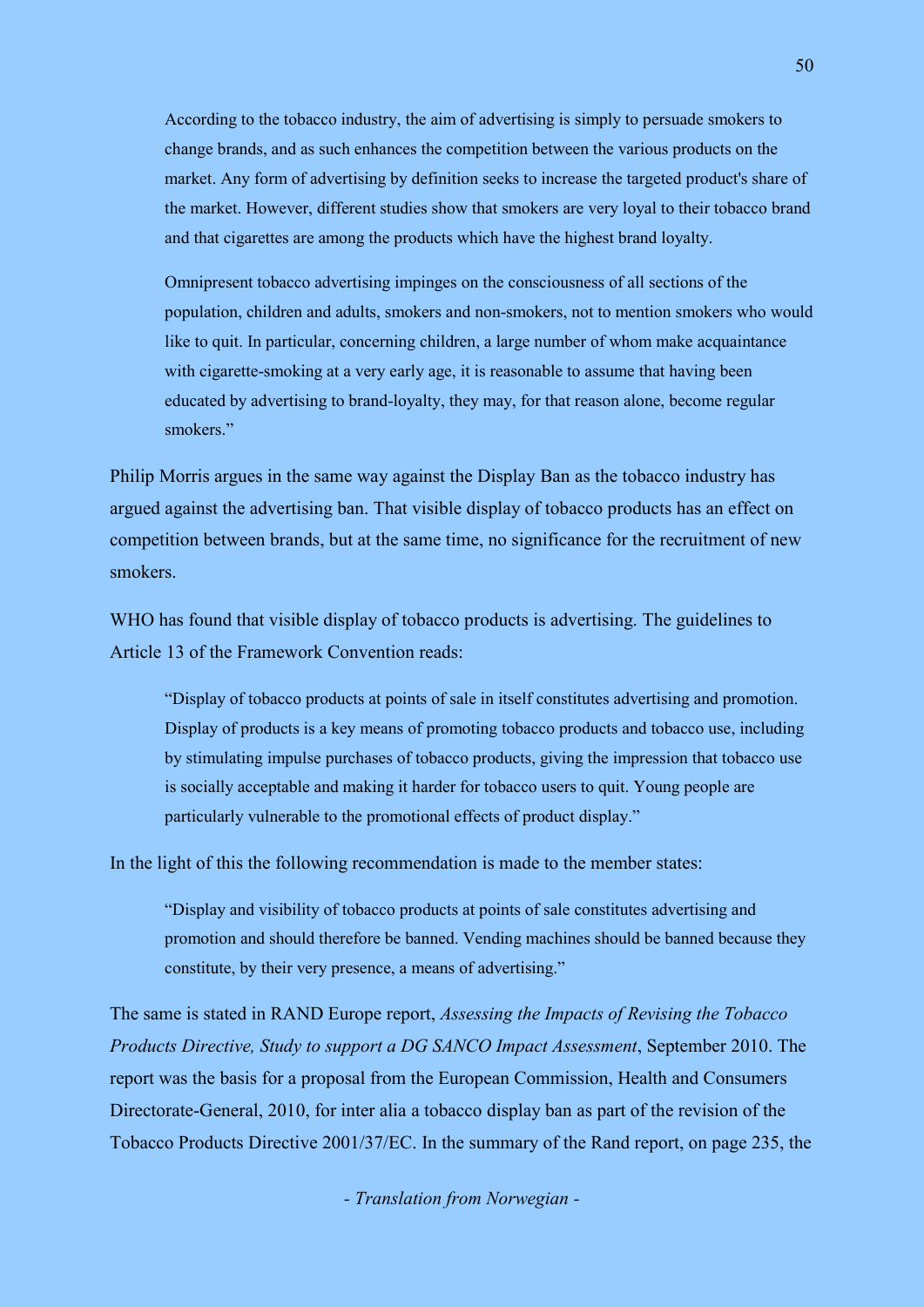proposal "Ban the display of products at PoS" named among the measures with the greatest effect. It is stated further that:

"Reduction in smoking prevalence among youths in particular is likely as evidence shows promotion at PoS influences youth smoking behaviour and uptake of smoking. A similar impact may be observed, albeit smaller, on adult smokers as bans on promotion remove smoking cues. (…) The strongest measure which would consist of a complete ban on PoS promotions and displays, would have the strongest health impact of all the measures as it would remove all smoking cues form the sight of consumers.

Impact likely to be strongest on youths although some adult smokers and would-be quitters may also be positively affected."

In the SIRUS Report 1/2008 Karl Erik Lund and Jostein Rise concluded that there was reason to assume that tobacco products displays as purchase influence factors function along the same lines as ordinary advertising, but that it is difficult to estimate to what extent the strength of the purchase influence factor is greater or lesser than in the vase of ordinary advertising. The report is based on social-science methodology in which knowledge is created by collating a dispersed data basis from several different research disciplines, traditions and approaches. The conclusion is based on several elements, inter alia that:

"the tobacco industry has invested considerable resources in developing packet design that communicates a message to existing consumers and potential customers. In the producers' eyes, therefore, the packaging is a communication medium that has actually increased in importance because more and more countries are imposing restrictions on ordinary tobacco advertising."

The report referred to quotations from industry journals and previously internal and secret, now released documents from the tobacco industry, inter alia on the significance of communication at the point of sale:

"The primary point of communication between ourselves and our consumers will be inside a retail outset. In summary, the spend focus has shifted from media, outdoor and consumer promotions to in-store management, contracting for display space and partnerships with retailers to build business."

As regards research on packet design the SIRUS report refers to Wakefield et al. (2002), who, from a study of previously internal secret documents from the American tobacco industry,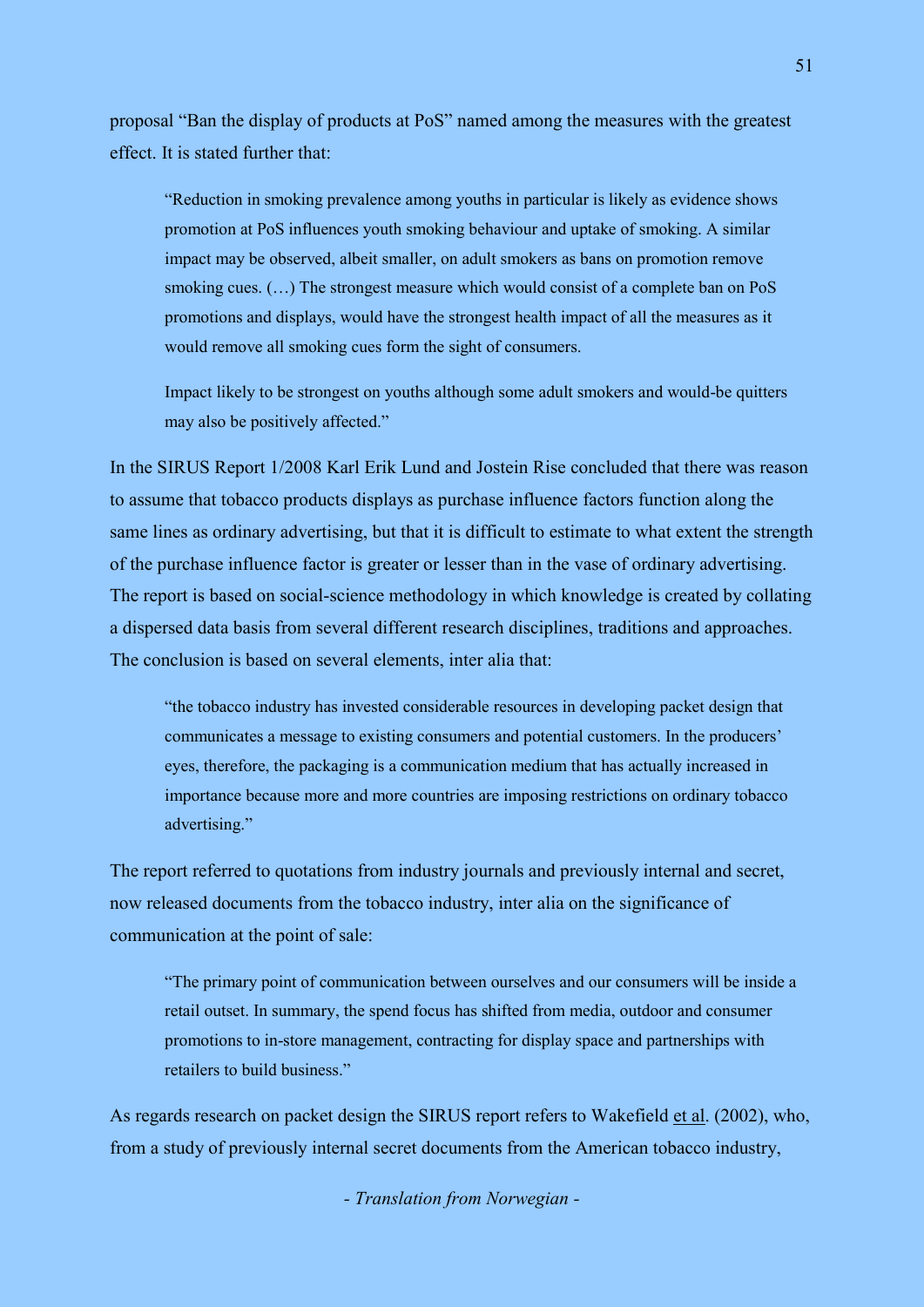note that the design of the tobacco packet is an integral part of the industry's marketing strategy. Packet design is to serve two purposes: to catch the eye in the shop's display of tobacco and communicate a message about image.

In connection with the case before the District Court, Elisabeth Kvaavik of SIRUS, on commission from the Defendant, has undertaken an updated evaluation of the expected effect of a tobacco display ban. In its report of March 2012, SIRUS maintains the conclusion on the importance of tobacco products display as a purchase influence factor. The report concludes that the Display Ban may be expected to have an effect on young individuals, on smokers who have recently quit or are considering quitting, and to have a social-marketing effect – all in the form of reduced number of users or reduced consumption of tobacco.

The District Court also refers to expert witness professor Frank J. Chaloupka, who in his written report of 22 April 2012 summarises the subject as follows:

"Given the evidence discussed above and given my own experiences researching the impact of tobacco company marketing on tobacco use, I conclude that the marketing of tobacco products significantly influences tobacco use, particularly among young people. Tobacco product displays are a key component of tobacco company marketing strategies, particularly in places like Norway where other types of marketing have already been banned. Banning tobacco product displays at the point-of-sale will almost certainly add to the effectiveness of comprehensive marketing bans in reducing tobacco use, with the impact of a display ban likely to grow over time as tobacco use is denormalized. A display ban is expected to have greater impact on youth uptake of tobacco use by eliminating one source of the branding and imagery that appeal to potential users and by changing perceptions that tobacco use is normative."

Chaloupka also emphasises that a display ban has a greater effect when other forms of marketing of tobacco are prohibited, and notes that he is using an approach that corresponds with that used by several organisations:

*- Translation from Norwegian -* "My approach is consistent with that used by a number of organizations in their assessments of the evidence on various aspects of tobacco use, including the U.S. Surgeon General, the International Agency for Research on Cancer, the U.S. National Cancer Institute and the Food and Drug Administration. My approach begins with the conclusions that point-of-sale displays are one element in overall tobacco company marketing efforts and than marketing influences tobacco use, and then recognizes that the importance of point-of-sale displays is greater in environments where other forms of tobacco company marketing have been eliminated."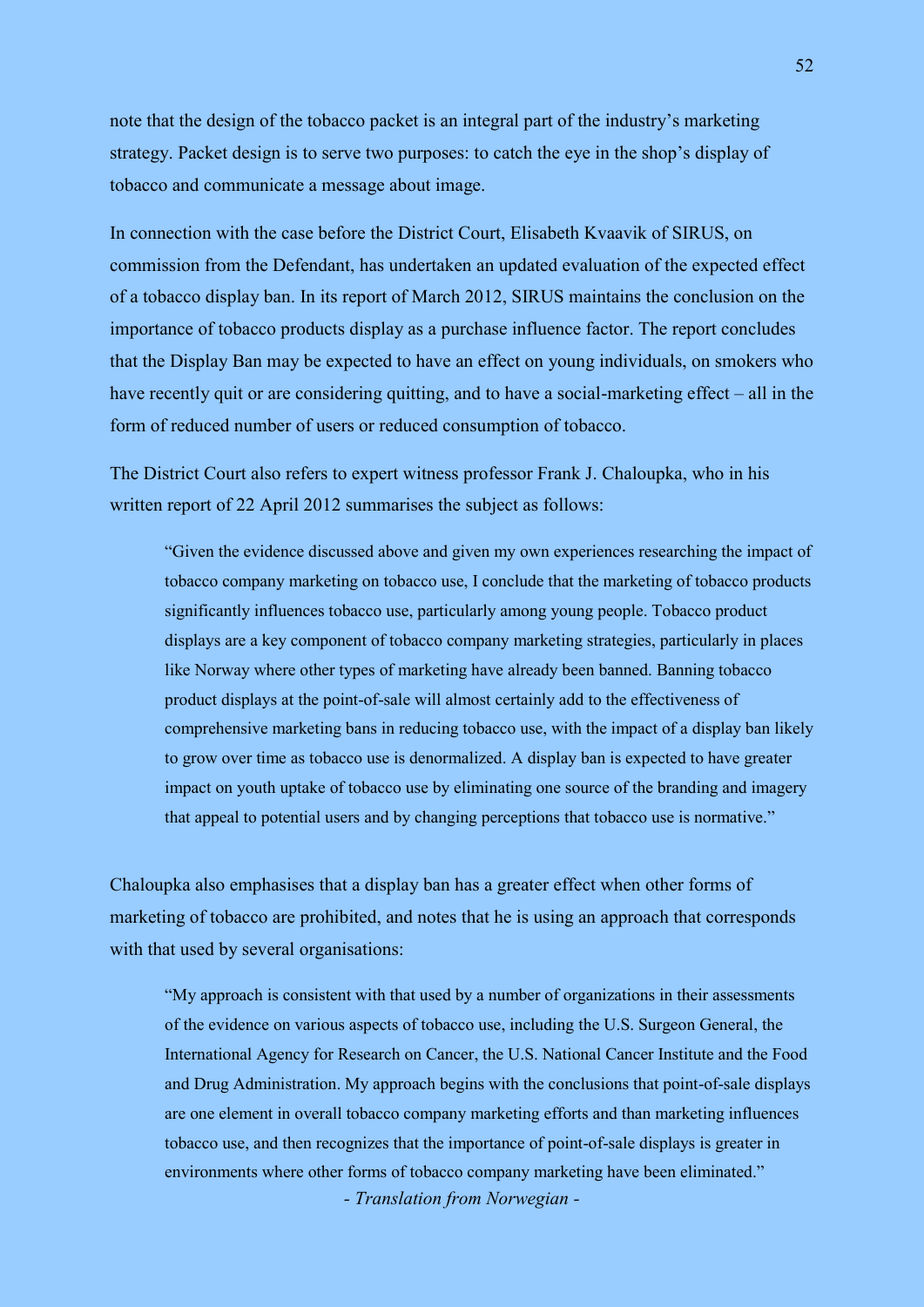Expert witness professor Gerard B. Hastings testified in the same direction as Professor Chaloupka.

The District Court will not discuss further the reports from SIRUS and Professor Chaloupka or the surveys referred to. Nor will the court deal further with the criticism of the reports made by Philip Morris and individual expert witnesses. The District Court has no grounds for assuming otherwise than that the reports are anchored in reputable social-science methodologies. A primary component of the criticism is that none of the reports or the surveys on which they build specify a scientifically certain causal connection between display and tobacco use. As far as the District Court can understand, none of Philip Morris' expert witnesses have approached the issue on the basis of a correspondingly broad social-science methodology.

Expert witness Professor Fred E. Selnes testified that he did not consider product displays as advertising, and that studies of traditional advertising cannot be transferred to the effect of a display ban. The District Court understood Professor Selnes to be talking about displays in general, and that he had not studied or researched the tobacco industry specifically, nor the tobacco industry's packet design. Moreover, Selnes assumed a requirement for scientifically certain evidence for causal connection between the display of tobacco products and tobacco consumption.

Expert witness Professor James J. Heckman considered it was not legitimate to borrow evidence from research into tobacco advertising and use it to conclude about tobacco displays. The District Court also understood Professor Heckman to be demanding scientifically certain evidence for a connection between displays and smoking behaviour.

In the District Court's opinion no clear evidence has been submitted for visible display of tobacco not having the effect of advertising.

## *Evaluation of suitability – econometrics*

Philip Morris has, in addition to disputing the comparison with advertising and the advertising ban, referred to econometric surveys of the effect of the Display Ban in Norway and in Canada, Iceland and Ireland.

*- Translation from Norwegian -* Econometrics, which is a mathematical-statistical method, aims to isolate the effect of the Display Ban in interaction with other measures, for example price and tax increases and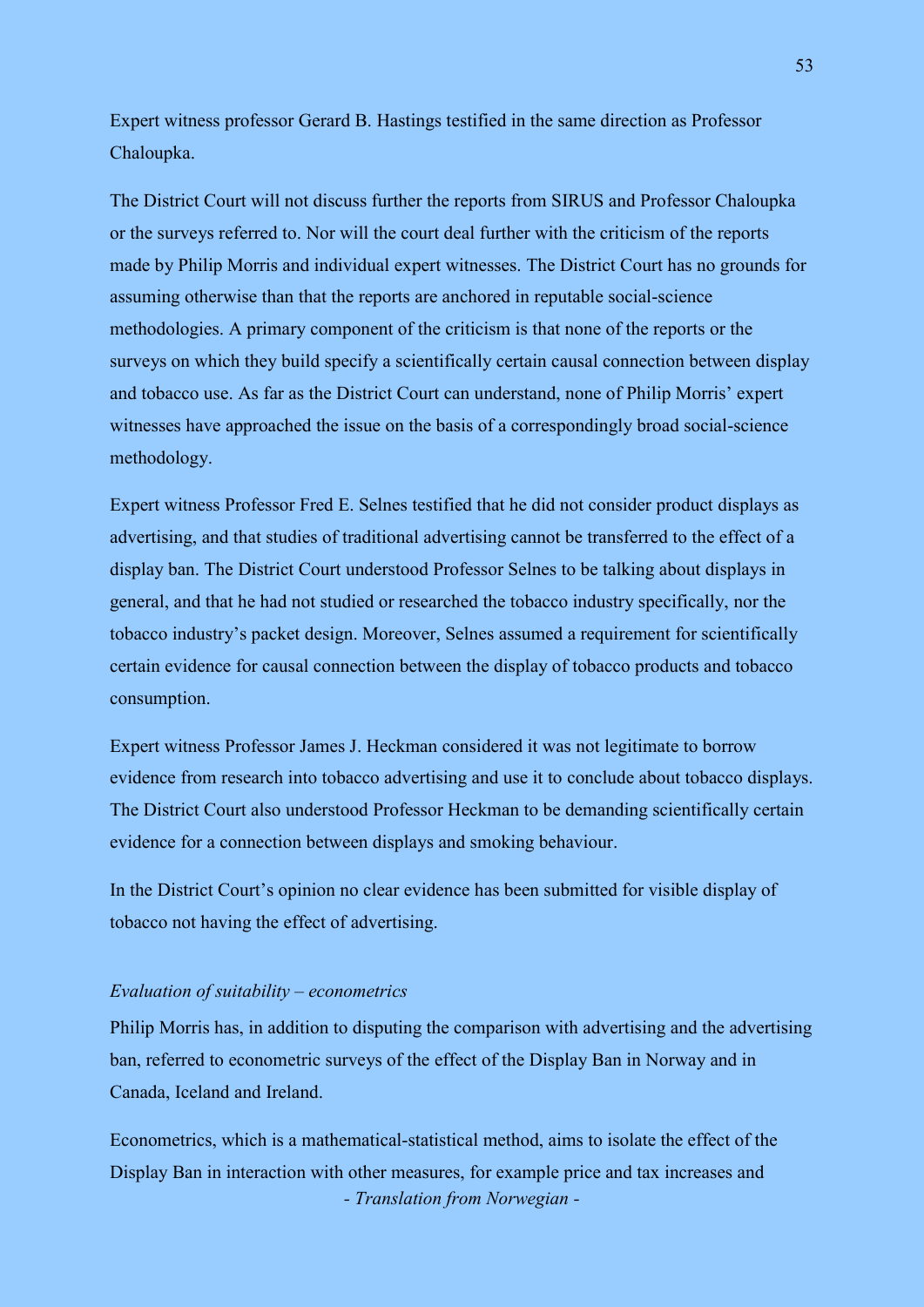smoking trends. The method takes its point of departure in a null-effect hypothesis, that is to say a hypothesis that the measure does not have any effect. The study the answers whether the null-effect hypothesis can be rejected or not, and with what statistical significance.

The method allows for various choices of variables and choice of content in the variables, and depending on this, various results may emerge. Several of the expert witnesses have underlined that this is a weakness of the method. For example, one can get different results depending on whether one measures sales figures for tobacco on the basis of wholesale or retail, and on how many periods of sales figures are entered (the number of observations), the number of smokers and what tobacco prices are entered. For several of the variables and their content, for example price and choices of type of sales figures, there are differences in the analyses made on the effect in Norway.

It is not necessary for the District Court to discuss these surveys in detail and each of the parties' in-depth objections to the surveys to which the opponent refers. As the District Court sees it, the results of the econometric surveys are in any case not clear evidence for the Display Ban not having an effect. The analyses cannot conclude that the Display Ban quite certainly has had, or quite certainly will have, an effect.

There are two factors that the District Court would point out in this connection, which were pointed out by the government's expert witnesses Professor Chaloupka and Senior Lecturer Hans Olav Melberg, both of whom also employ econometric analysis.

Firstly, the Display Ban is expected to yield long term effects. This is what the EFTA Court relates its evaluation in paragraph (84). Econometric analyse is not automatically suited to measuring such an effect given that the Display Ban has not functioned any longer than two an a half years. Moreover, surveys of total figures for tobacco consumption will not detect effects for smaller groups. For example, smokers who want to quit or are in the process of quitting, or the effect on young people and whether young people are influenced not to start smoking. A decline in smoking uptake among youngsters will not be seen as a visible reduction in the number of smokers because the number of those beginning to smoke is insignificant in relation to the large number of existing smokers. Such effect will not impact the total number of smokers until the long term.

The District Court refers also to expert witness Professor James J. Heckman. He emphasised that there is no scientific basis for saying that there is a causal connection between the Display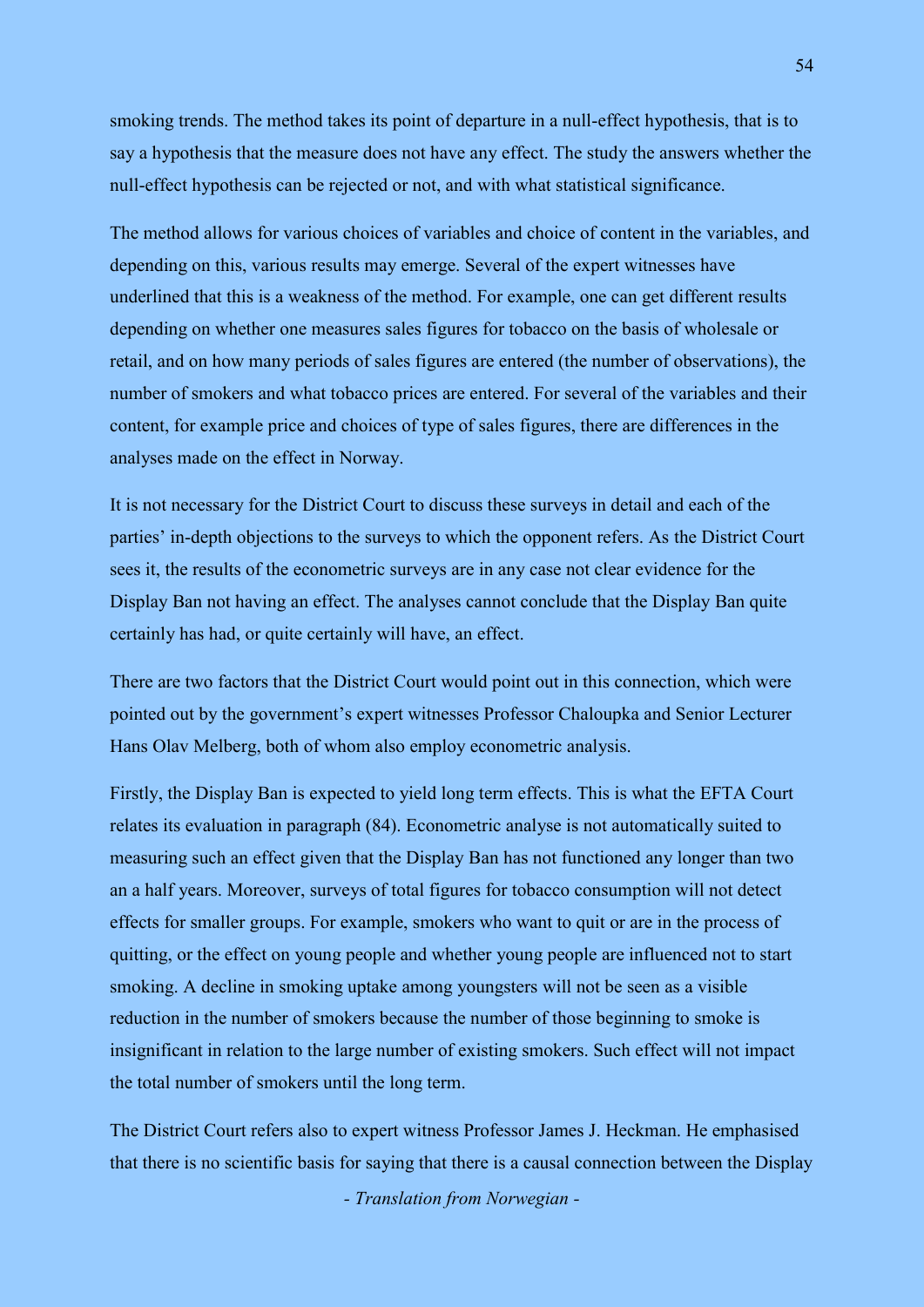Ban and a reduction in smoking. But he also testified that we have no scientifically certain evidence for ruling out such an effect of the ban.

Also, expert witness Professor Göran Sedvall testified that there are no scientific studies that concludes that the Display Ban has or does not have has an effect on smokers who have quit or are trying to. In his written report, April 2012, is stated:

"Simply put, no studies exist which demonstrate that POS displays cause adult smokers to lapse/relapse. Moreover, no study published to date has attempted to examine the question whether POS displays cause adult smokers to lapse or relapse as part of its study design."

#### *Evaluation of suitability – conclusion*

The District Court's conclusion is accordingly that there is no clear evidence for the Display Ban not being a suitable measure for limiting the consumption of tobacco in Norway in the long run. The District Court therefore considers that the measure is suitable for addressing the issue of public health.

It is not necessary for the District Court to discuss in more detail the degree of effect of the Display Ban. The District Court would, however, remark that the surveys based on socialscience methodologies, with knowledge acquisition and collation research from several different disciplines and methods, all conclude that the Display Ban probably has the effect declared as the objective for the introduction of the measure in Norway. From the EFTA Court's statement, the District Court cannot judge otherwise than that such an approach to assessing suitability is relevant.

# **5.3 Proportionality – necessary**

The second question under the proportionality test is whether the Display Ban exceeds what is necessary to attain the objectives of the measure.

## *Legal point of departure*

In paragraph (85) the EFTA Court emphasises that Article 13 must be interpreted strictly because it makes an exception to the free movement of goods. It is for the national authorities to demonstrate that the measure is necessary to attain its declared objective and that the goal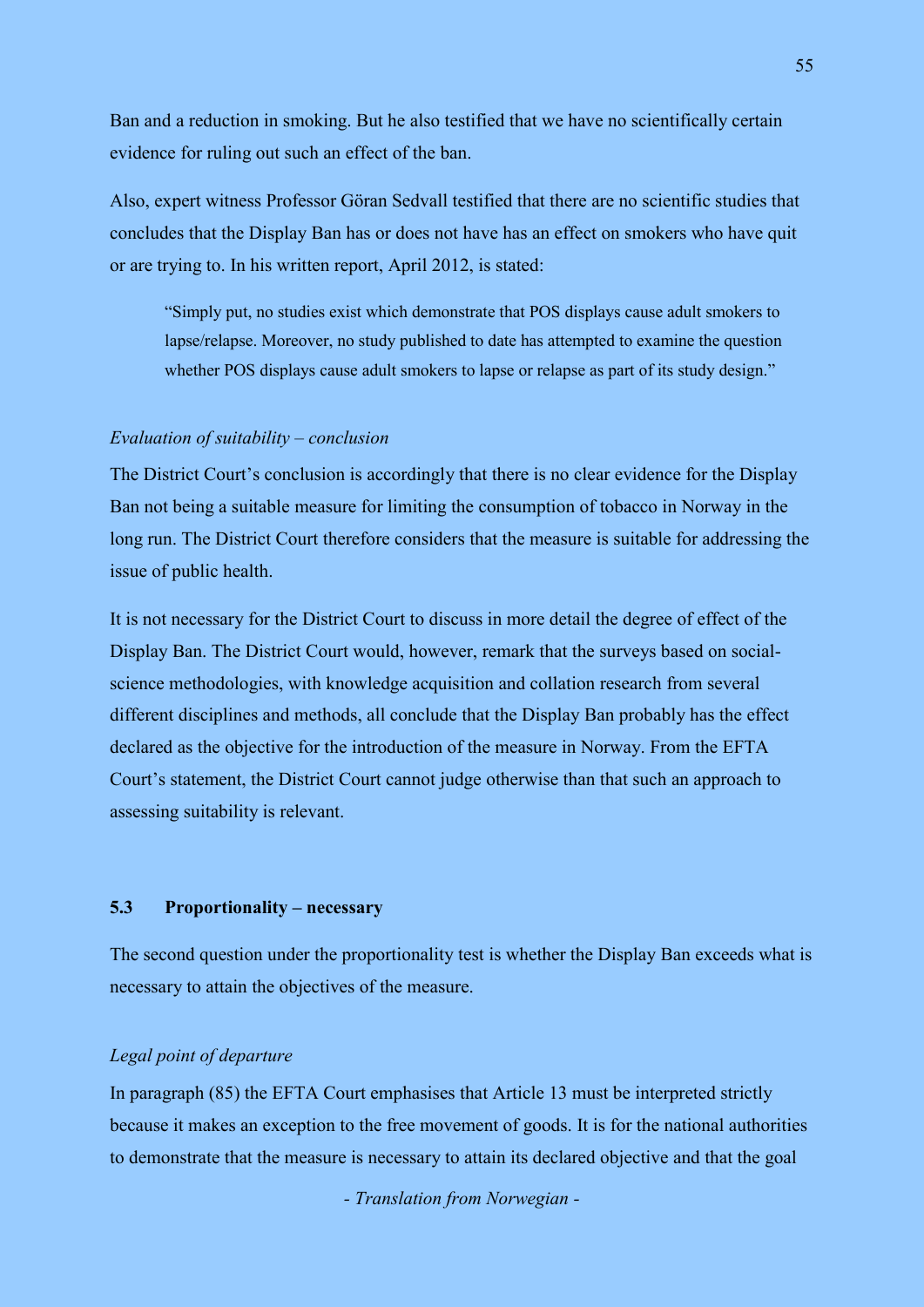cannot be attained by use of less comprehensive bans or restrictions or by bans or restrictions that affect intra-EEA trade to a lesser extent. It follows from the EFTA Court's statement paragraph (83) that the measure may be lawful even if there exists a certain scientific uncertainty regarding the Display Ban's necessity.

The decisive factor is whether other alternative, less interventionist measures than the Display Ban could yield a corresponding result, cf. the EFTA Court paragraph (86).

The District Court has not understood the government to be saying that alternatives that are qualitatively different cannot in general be considered in the necessity evaluation, as Philip Morris is appearing to interpret the government's arguments. The District Court does, however, understand the government to hold the opinion that no qualitatively alternative measures will yield an equivalent effect in this specific case.

### *The objective of the statutory provisions on display ban*

The objective of the Display Ban is a general reduction in tobacco use in the population and particularly among young people, as a step towards a paramount objective of a tobacco-free society. Given the purpose and justification for the measure, the Display Ban must be seen as an extension of the advertising ban and as a measure for closing what the authorities regarded as a loophole in the advertising ban. Reference is made to the District Court's review above under the suitability question, regarding the comparison between advertising and display.

As the objective of the Display Ban is described in the preparatory works, the District Court finds that the objective is more specifically to remove the advertising effect of visible displays of tobacco at points of sale. The Display Ban shall further contribute to de-normalisation of smoking in that tobacco products are not visibly displayed together with or at the same location as corner-shop and supermarket goods. In addition, the measure is specially directed at preventing children and youngsters from beginning to smoke. This is an element of both the advertising effect and of de-normalisation. It is also noted that the Display Ban can contribute to facilitating quitting and preventing relapse for smokers who have quit, by the tobacco products not being visible in the shop. All in all, over time this will lead to a decline in tobacco use and a positive effect on public health.

# *Tobacco control measures – significance for the necessity evaluation*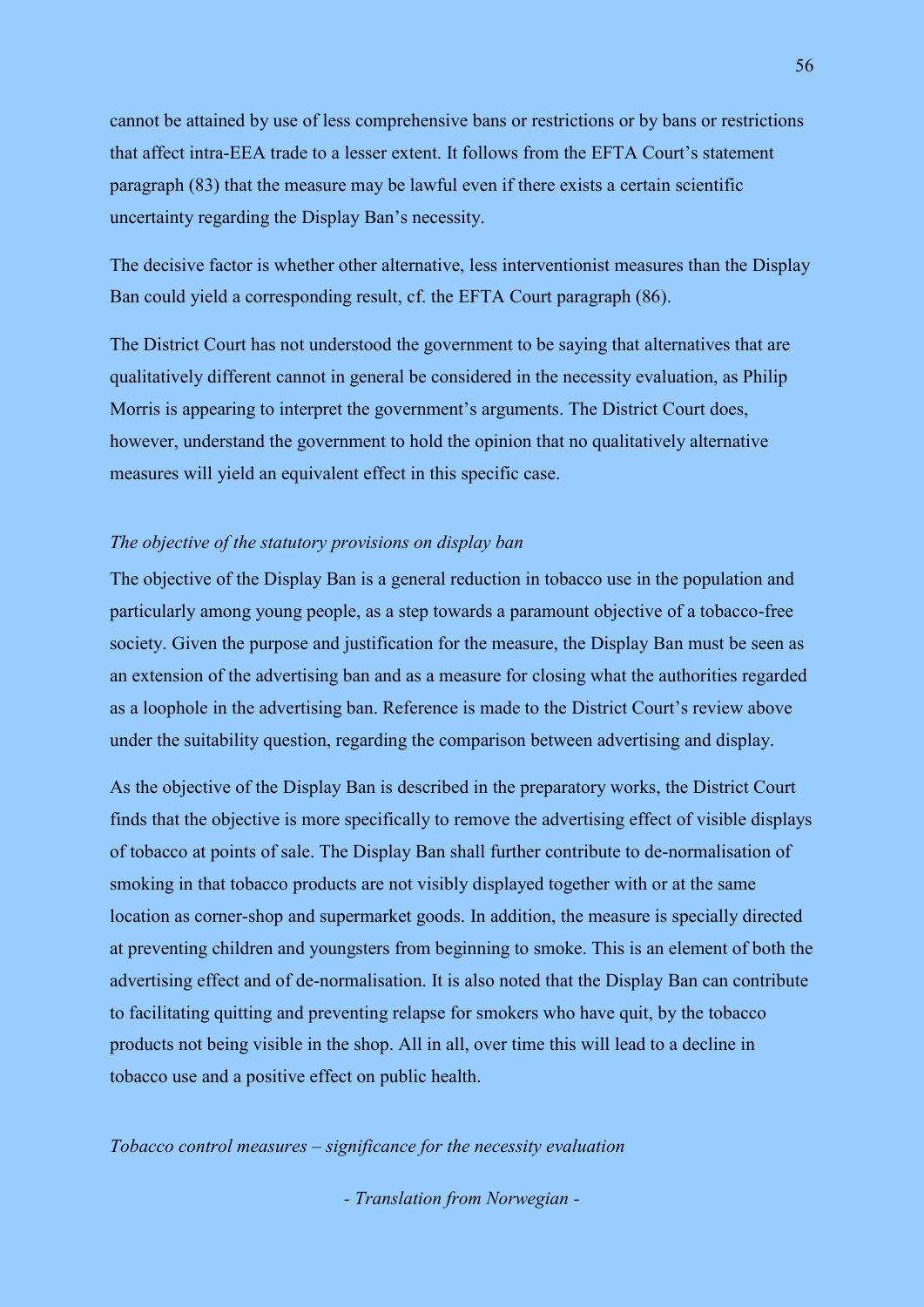Norway has one of the strictest tobacco regulatory regimes in Europe. *The Tobacco Control Scale 2010 in Europe* ranked Norway as number three after the United Kingdom and Ireland. The ranking was done on a point system for various measures. The measures considered were price, smoke-free locations, money spent on mass media campaigns, health warnings, assistance available for smokers wanting to quit and advertising. Under this last category of "Comprehensive bans on advertising and promotion", a "Ban on display of tobacco products at the point of sales" constituted a separate point group together [with] certain kinds of advertising bans. In this area Norway scores the highest, with 12 points, together with Ireland and Iceland which had also introduced display bans at that time.

The summation about Norway states:

"Norway has been and remains one of the strong leaders in tobacco control in Europe since the 1960s. It recently introduced a ban on tobacco displays at the point of sale and has the highest cigarette prices in the world."

At the same time Norway scores poorly in several of the other categories. The WHO evaluated the Norwegian tobacco control work in 2010. Norway was criticised inter alia for not spending enough money on mass media campaigns and for the lack of assistance for quitting. There was moreover agreement that enforcement of the age limit of 18 years for the purchase of tobacco had not functioned adequately.

There appears to be a clear perception that tobacco control work demands a broad spectrum of measures, where different measures affect different groups of individuals. The Ministry of Health stated this in the preparatory works and emphasised that the Display Ban had to be regarded as a supplement and not as an alternative to other measures.

In this context the *National Strategy for Tobacco Use Prevention Work of 2006-2010* referred to the US Surgeon General, the WHO and the World Bank, all of whom emphasise the significance of an extensive mixture of methods and strategies. The Ministry of Health states that it is indicated that an integrated approach can yield synergy effects in that the effect of a package of measures can be greater than the sum of the individual measures.

The same has been emphasised by several of the expert witnesses in the case, the District Court here refers to Chaloupka and Lund.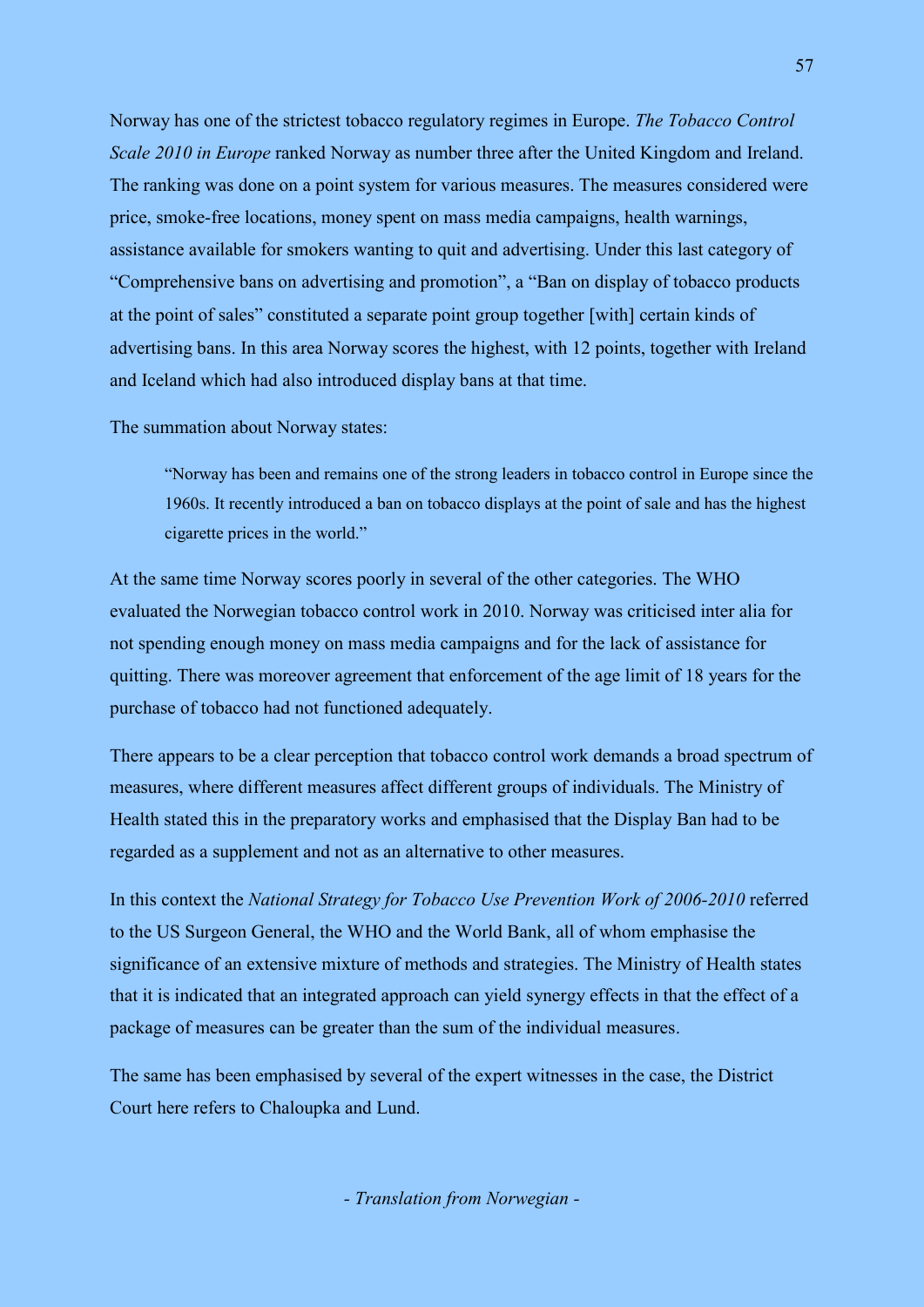The District Court considers that this must be taken into account in the necessity assessment. It means that, even if there exist other measures that with a greater degree of certainty have an effect on decline in tobacco use, this does not exclude measures that can have an effect in other ways and vis-à-vis other target groups.

In Norway, there is a great number of tobacco control measures and several new ones are proposed in the ministry's 2012 consultation paper. The District Court will not discuss the various measures further.

#### *Evaluation of necessity*

As the District Court sees it, there exist no other measures that will have an effect equivalent to that of the Display Ban.

It is a key objective for the authorities that as few as possible youngsters begin to smoke, to prevent them from developing tobacco dependency. Absence of visible tobacco products in shops will be vital both in terms of the absence of advertising effect, and as a part of denormalisation.

During the main hearing questions were asked about the government's objective of denormalisation as an effect of the Display Ban, and that it was unclear what the government meant by it.

In the SIRUS Report 1/2008, page 49, Lund and Rise refer to the SIFO report *Out of sight, out of mind?,* (Jacobs and Lavik 2007), which describes it as follows:

"Shop shelves contribute in many ways to normalising and thereby legitimising various forms of consumption. The shelves display a repertoire of equated possible consumption practices. Crispbread, milk, fruit, light-bulbs, condoms, confectionery and cigarettes are displayed in a complete equated and amoral manner. They share space in the category of groceries. In this way the cigarettes and the condoms borrow legitimacy from the crispbread and the milk, and their consumption is normalised. There is reason to assume that this is also of significance in relation to children's and young people's understanding of consumption and their own identity-building. Therefore, when the tobacco products disappear from the visible public space, it cannot be ruled out that they will also acquire a less prominent placement in the understanding of consumption and in identity-forming processes."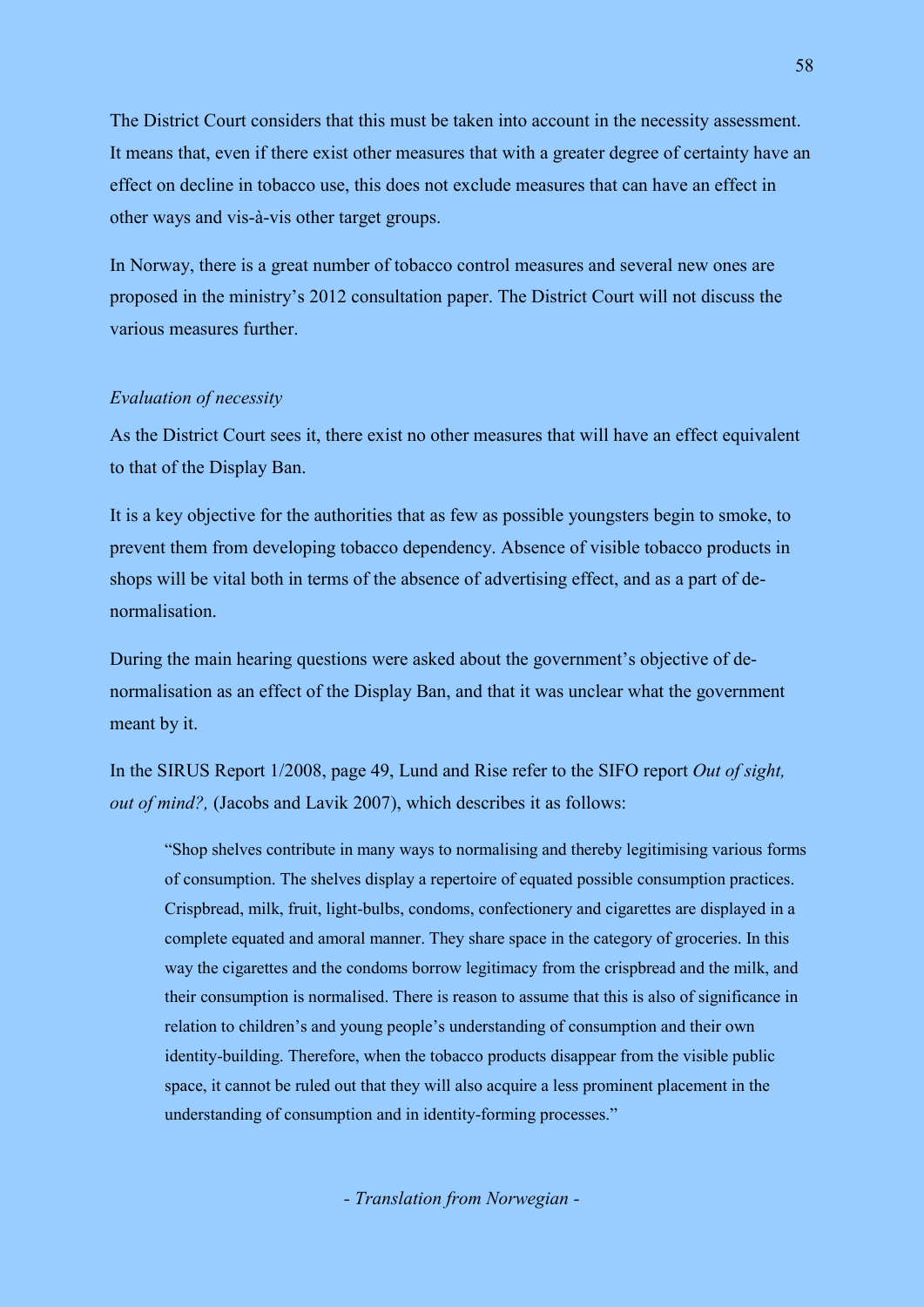The District Court considers that this gives an understandable explanation of the normalisation effect of visibly displayed tobacco products, and the other side of the coin – denormalisation through the absence of such display.

The District Court also refers to an evaluation of the Irish display ban, *Evaluation of the Removal of Point-of-sale Tobacco Displays in Ireland*, Ann McNeill et al., 2010, which concludes inter alia as follows:

"At short term follow-up, the legislation appears to be contributing positively to the denormalisation of smoking among children, and providing a more supportive environment for adults to quit and children not to smoke."

On de-normalisation in the report:

"The law appeared to be effective at de-normalising smoking, at least in the short term: as evidence by decreases in the proportion of children thinking that more than 20% of teenagers smoke. Over a third of teenagers, nearly 2 months after the legislation, though that removal of the displays had made it easier for children not to smoke."

Expert witness Professor Gerard B. Hastings emphasised that the reduction in the estimated incidence of smoking is important because children's perception of the number of smokers is a reason for they themselves to smoke. The evaluation from Ireland showed that removal of tobacco displays changed the children's perceptions of how common it was to smoke. Hastings also pointed out that young people are receptive to the double communication involved in telling children and youngsters that smoking is dangerous at the same time as tobacco is visibly displayed where they buy their sweets.

Philip Morris has pointed to a licensing system for the sale of tobacco as an alternative measure to prevent children under 18 from buying tobacco. This is also proposed in the Ministry of Health's consultation paper of 2012, and there is no disagreement that such a measure may have significance. The District Court, however, agrees with the government that a licensing system will not remove the advertising effect of visible display, nor contribute to de-normalisation of tobacco use. Nor again will the measure reach the target-group of adults who may be affected negatively in connection with quitting.

*- Translation from Norwegian -* The same applies to a stricter enforcement of the age limit for buying tobacco. It could lead to fewer people under 18 years buying tobacco, but will not remove the advertising influence and the normalising effect of visible tobacco display. Case E-9/00 *Rusbrus*, where better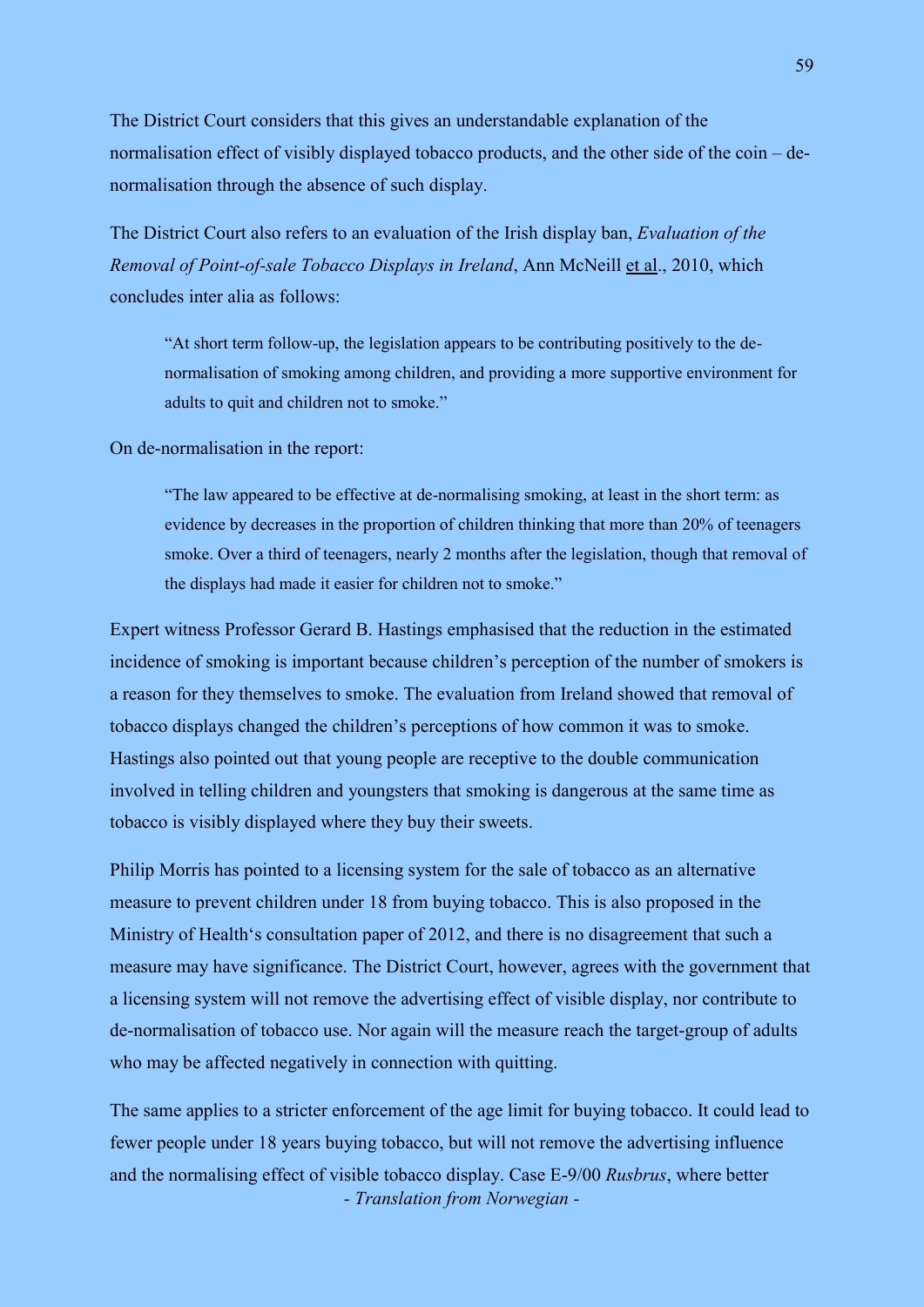enforcement of the age limit for buying alcohol was pointed out, is not comparable with our case. In the Rusbrus case the objective behind the requirement that alcopops had to be sold at the Norwegian state liquor monopoly was to make the product less accessible to young people. In that case, de-normalisation and removal of the advertising effect from display was not an objective. The same applies to C-170/04 *Rosengren* and the reference to enforcement of the age limit as an alternative measure.

Philip Morris has also pointed at mass media campaigns. This is already a measure in use, and there is agreement that mass media campaigns can have an effect on total consumption – including through the de-normalisation effect. Expert witness Lund, however, testified that the effect of such campaigns may diminish over time, and has less effect in a society where the harmful effects of tobacco are well-known.

Even if such campaigns contribute to de-normalisation, the absence of visible tobacco in the shops will in the District Court's opinion reinforce the effect and operate in the same direction. Contrariwise, continued influence by visibly displayed tobacco products could weaken the de-normalisation effect of the mass media campaigns. The District Court refers in this context to Rt. 2009 page 839, *Pedicel*, paragraph (36) on the indirect effect of advertising, the normalising effect, and where the Supreme Court refers to an example that can also illuminate the issue in our case – transferred to the influence of a visible display of tobacco:

"An example of such a connection is referred to in the European Commission's proposed tobacco directive of 19 January 2001 (COM(22001) 283) page 6 (501PC0283):

"As regards the subtle implications of the advertising of a product such as tobacco, the United Kingdom example is significant. In this Member State two thirds of the adult smokers say they want to stop, but half agreed with the statement that smoking cannot be all that dangerous, or the government would not allow tobacco to be advertised.""

Nor will a limited display ban remove the advertising and normalising effect of a visible tobacco display. The government has in this context referred to the WHO Guidelines, where it is emphasised that the effect of a partial advertising ban is limited. This was also emphasised by the government's expert witnesses Lund, Chaloupka and Hastings. The District Court also refers to Rt. 2009 page 839, *Pedicel*, paragraph (61), where it is found that a less comprehensive measure, a quantitative restriction in the total prohibition, must be presumed to weaken the effect of the measure. The Supreme Court found it clear that such an alternative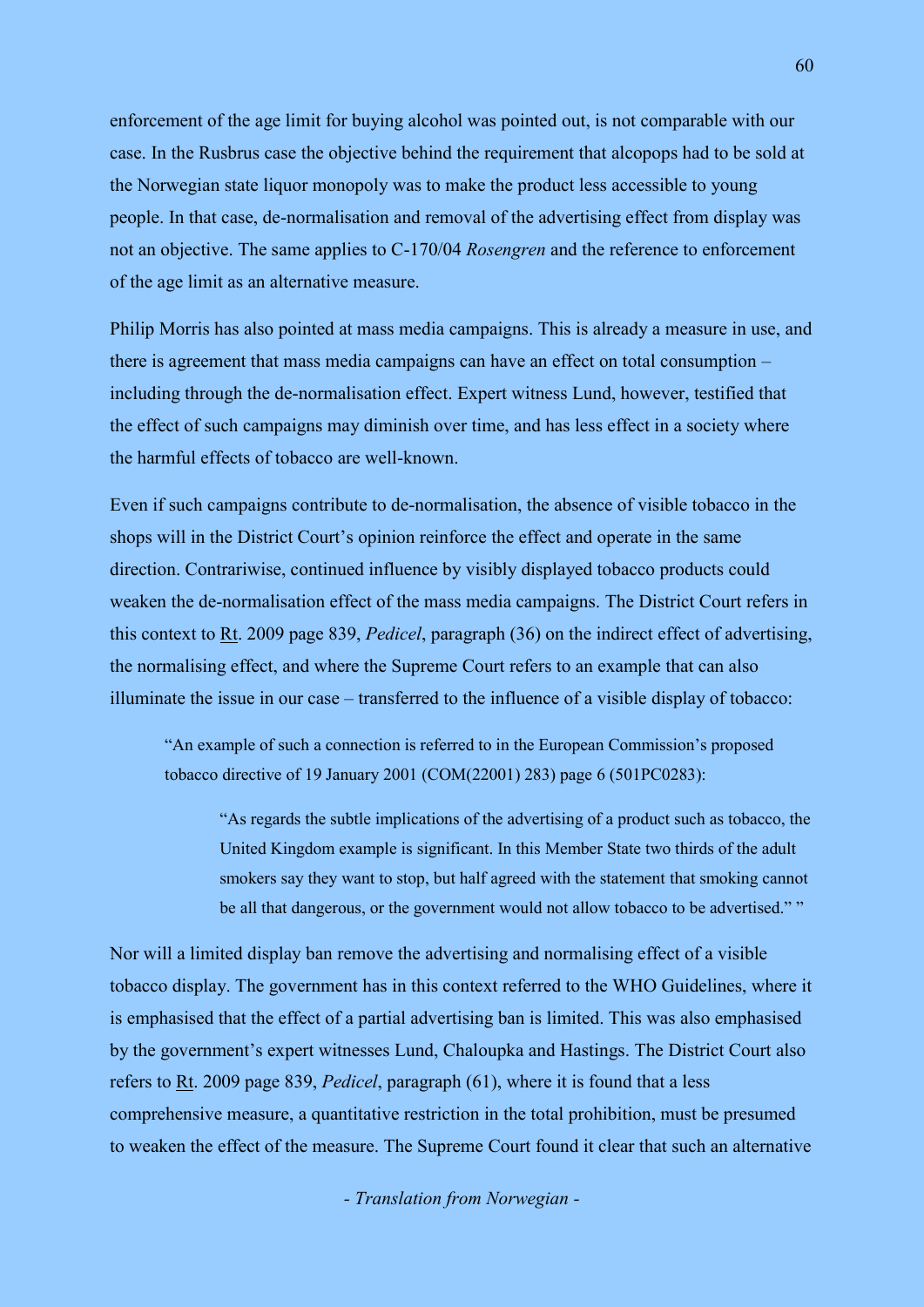measure cannot lead to the total ban on alcohol advertising not being deemed necessary. This must apply correspondingly in our case as regards a limited display ban.

The District Court therefore considers that the Display Ban is necessary and that there are no other alternative, less interventionist measures that could yield a corresponding result.

## **5.4 Costs of the case**

The government has won the case and is entitled to compensation for its costs under the main rule of Section 20-2 first paragraph of the Disputes Act. The District Court cannot see that there exist any factors that might dictate that the exception provision in the third paragraph should become applicable.

The government's counsel has submitted a schedule of costs in the sum of NOK 1,364,200, of which NOK 1,056,000 is fees. The rest is expenses. Philip Morris has not made any objection to the schedule, and the District Court accepts them as the government's necessary costs of the case, cf. Section 20-5.